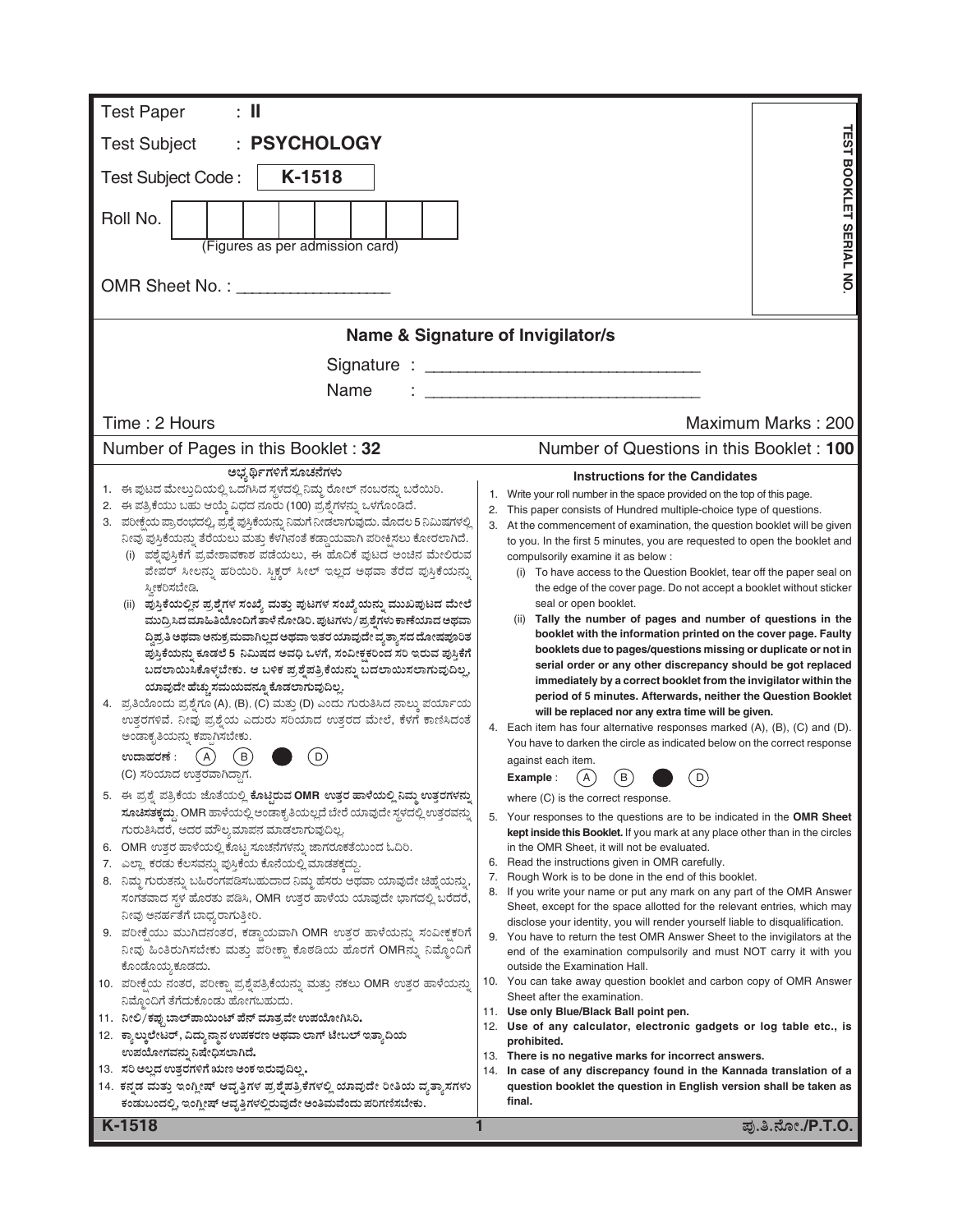# ಮನೋವಿಜ್ಞಾನ

### *±æà±ÜÃ…* **– II**

| ಗಮನಿಸಿ :    ಈ ಪತ್ರಿಕೆಯು (100) ನೂರು ವಸ್ತುನಿಷ್ಠ ಮಾದರಿಯ ಪ್ರಶ್ನೆಗಳನ್ನೊಳಗೊಂಡಿದ್ದು, ಪ್ರತಿಯೊಂದು ಪ್ರಶ್ನೆಯೂ ಎರಡು (2)                                                                                                    |                                                                                                                                                                                       |
|----------------------------------------------------------------------------------------------------------------------------------------------------------------------------------------------------------------|---------------------------------------------------------------------------------------------------------------------------------------------------------------------------------------|
| ಅಂಕಗಳನ್ನು ಹೊಂದಿದೆ. ಎಲ್ಲಾ ಪ್ರಶ್ನೆಗಳನ್ನೂ ಕಡ್ಡಾಯವಾಗಿ ಉತ್ತರಿಸಬೇಕು.                                                                                                                                                 |                                                                                                                                                                                       |
| 1. ವ್ಯಕ್ತಿ ಕೇಂದ್ರೀಕೃತ ಚಿಕಿತ್ಸೆಯ ಪ್ರಮುಖ ಅಂಶಗಳು<br>1. ವ್ಯಸನಾರ್ಥಿಯು ತನ್ನ ಭಾವನೆಗಳನ್ನು<br>ಮುಕ್ತಗೊಳಿಸಲು.<br>2. ವ್ಯಸನಾರ್ಥಿಯು ಸಮಸ್ಯೆಗಳಿಗೆ ಪರಿಹಾರವನ್ನು<br>ಚಿಕಿತಕನು ನೀಡುವುದು.<br>3. ಚಿಕಿತ್ತಕನು ಅನನುಬಂಧಿತ ಧನಾತ್ಮಕ ಪರಿಗಣನೆ | 4. ಸ್ಪರ್ನ್ಐರ್ಗ್ ಪ್ರೇಮವನ್ನು ಕುರಿತ ಸಿದ್ಧಾಂತದ ಪ್ರಕಾರ<br>1. ಅನ್ತೋನ್ತತೆ<br>2. ಉತಾಹ<br>3. ಸಾಮಾಜಿಕ ಸರ್ವಸಮಾನತೆ  4. ಬದ್ಧತೆ<br>ಸಂಕೇತಗಳು :<br>(A) 1, 2, 4 (B) 2, 3, 4<br>(C) 1, 2, 3 (D) 1, 3, 4 |
| ನೀಡುವುದು.<br>4. ಚಿಕಿತ್ತಕನು  ವ್ಯಸನಾರ್ಥಿಗೆ  ಅನುಭೂತಿಯನ್ನು<br>ತೋರುವುದು.                                                                                                                                            | 5. ಪರವಾನಗಿ(ಪರ್ಮಿಸಿವ್)ನಾಯಕನಲ್ಲಿಕಂಡುಬರುವ<br>ಗುಣಗಳು<br>1. ಸೇಹಪರನಾಗದೆ ಇರುವುದು<br>2. ಅಪ್ರಬುದ್ಧತೆ                                                                                           |
| ಸಂಕೇತಗಳು :                                                                                                                                                                                                     | 3. ಮೆಚ್ಚಿಕೊಳ್ಳುವತನ                                                                                                                                                                    |
| (A) 1 2 3 (B) 2 3 4                                                                                                                                                                                            | 4. ದುರ್ಬಲ ಸ್ವನಿಯಂತ್ರಣ                                                                                                                                                                 |
| (C) 1 3 4 (D) 1 2 4                                                                                                                                                                                            | ಸಂಕೇತಗಳು :                                                                                                                                                                            |
| 2.  ಕೆಳಗಿನ ಯಾವುವು ಆರೋಪಣಾ ಪಕ್ಷಪಾತಗಳು ?<br>1. ಹಾಲೋ ದೋಷ                                                                                                                                                           | (A) 1 ಮತ್ತು 3 (B) 2 ಮತ್ತು 4<br>(C) 3 ಮತ್ತು 4<br>(D) 1 ಮತ್ತು 2<br><b>6.</b> ಹೊಂದಿಸಿ ಬರೆಯಿರಿ:                                                                                           |
| 2. ಸಾಮಿಪ್ಯ ಧೃತಿಕಲ್ಪನೆ                                                                                                                                                                                          | a. ಬಳಸದ ಪರಿಣಾಮ<br>1. ಅಂಡರ್ ವುಡ್                                                                                                                                                       |
| 3. ಆತ್ಮಸೇವಾ ದೋಷ<br>4. ಕೇಂದ್ರೀಯ ಪ್ರವೃತ್ತಿ ದೋಷ<br>ಸಂಕೇತಗಳು :                                                                                                                                                     | ಸ್ಥೃತಿಯು ಕ್ಷೀಣಿಸುತ್ತದೆ<br>b. ಪೂರ್ವಲಕ್ಷೀ ಅವರೋಧದ<br>2. ಎಬ್ಳಿಂಗಾಸ್<br>ಪ್ರಮಾಣವು ಸಾಮಾನ್ಯೀಕರಣ                                                                                               |
| (A) 1, 2, 3 (B) 2 ಮತ್ತು 3                                                                                                                                                                                      | ಮತ್ತು ವಿಭೇದೀಕರಣದ                                                                                                                                                                      |
| (C) 1 ಮಾತ್ರ         (D) 4 ಮಾತ್ರ                                                                                                                                                                                | ಮೇಲೆ ಆಧಾರಿತವಾಗಿರುತ್ತದೆ                                                                                                                                                                |
| 3. ಪೂರ್ವಾಗ್ರಹಗಳನ್ನು  ತಡೆಗಟ್ಟುವಲ್ಲಿ/ನಿವಾರಿಸುವಲ್ಲಿ<br>ಕೆಳಗಿನ ಯಾವ ಕ್ರಮಗಳು ಉಪಯುಕ್ತ ?                                                                                                                               | c. ಸ್ಥೃತಿಯು ಪುನರ್ವೇಶನಕ್ತಿಂತಲೂ 3. ಗಿಬ್ಸನ್<br>ಪ್ರಾಥಮಿಕವಾಗಿ<br>ರಚನಾತ್ಮಕವಾದುದು                                                                                                            |
| 1. ಸಂಪರ್ಕವನ್ನು ಹೆಚ್ಚಿಸುವುದು                                                                                                                                                                                    | d. ಸಹಚರ್ಯ ಪುನರ್ಸ್ತರಣೆಯಲ್ಲಿ   4. ಬರ್ಟ್ಲೆಟ್                                                                                                                                             |
| 2. ಔಪಚಾರಿಕ ಶಿಕ್ಷಣ                                                                                                                                                                                              | ಪೂರ್ವಭಾವಿ ಹಸ್ತಕ್ಷೇಪವು                                                                                                                                                                 |
| 3.  ಪರಿಣಾಮಕಾರಿ ಪುರಸ್ತಾರಗಳು                                                                                                                                                                                     | ಮುಖ್ಯ ಪಾತ್ರವಹಿಸುತ್ತದೆ<br>ಸಂಕೇತಗಳು :                                                                                                                                                   |
| 4. ಕಠಿಣ ಶಿಕ್ಷ್ಮೆ                                                                                                                                                                                               | $\mathbf b$<br>d<br>a<br>C                                                                                                                                                            |
| ಸಂಕೇತಗಳು :                                                                                                                                                                                                     |                                                                                                                                                                                       |
| $(A)$ 1, 2<br>$(B)$ 2, 3                                                                                                                                                                                       | (A) 2 3 4 1<br>(B) 4 1 3 2<br>(C) 2 3 1 4                                                                                                                                             |
| $(C)$ 1, 4<br>(D) 1 ಮಾತ್ರ                                                                                                                                                                                      | $(D)$ 1<br>$2^{\circ}$<br>$\overline{4}$<br>3                                                                                                                                         |

**Paper II 2 K-1518**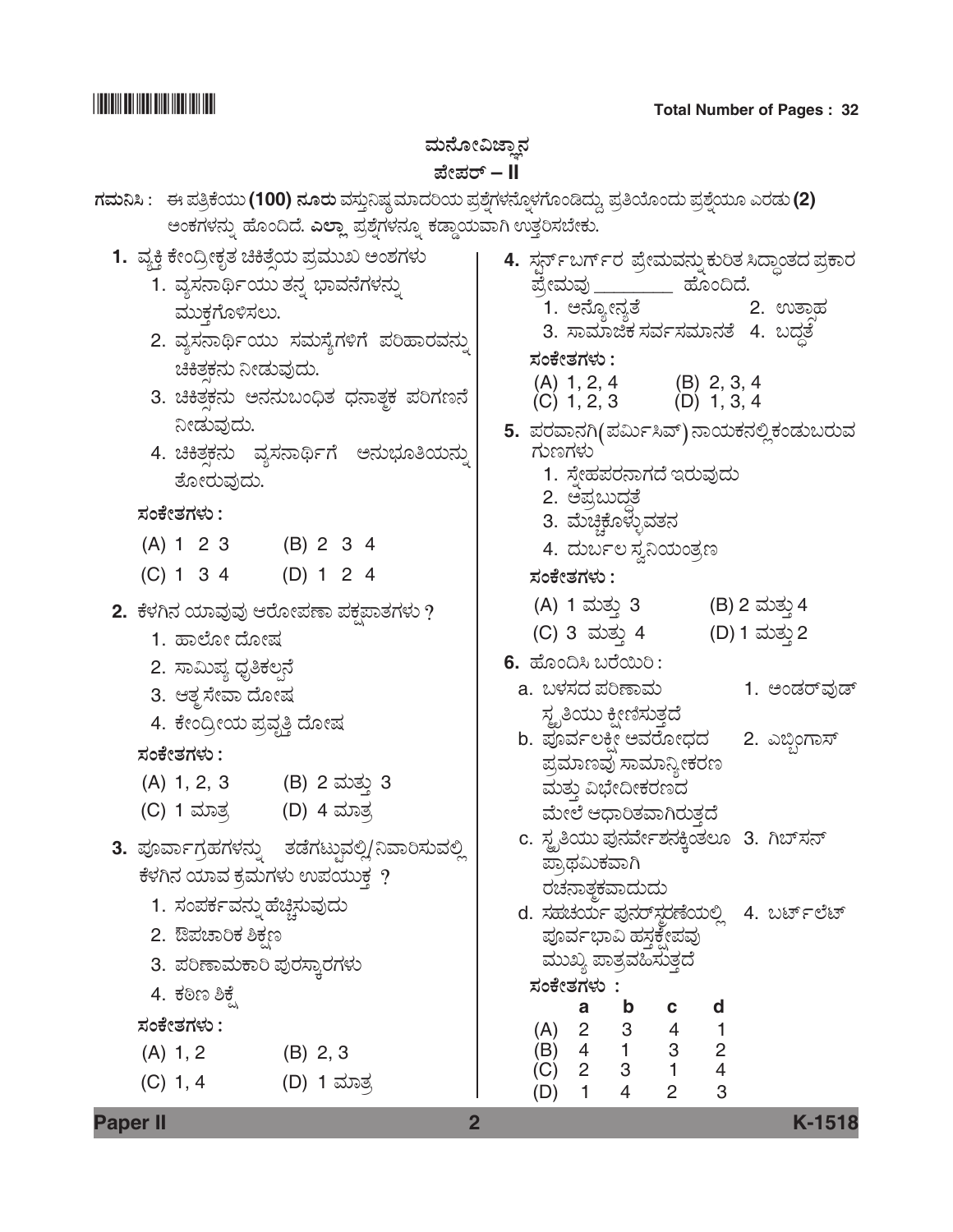### **Psychology**

### **Paper – II**

 **Note** : This paper contains hundred **(100)** objective type questions. **Each** question carries **two (2)** marks. **All** questions are **compulsory**.

- **1.** Person centered therapy has the salient features of
	- 1. Motivating client to air his feelings.
	- 2. Therapist provides solutions to the problems of client.
	- 3. Therapist provides unconditional positive regard.
	- 4. Therapist is empathetic towards the client.

#### **Codes :**

- (A) 1 2 3 (B) 2 3 4
- (C) 1 3 4 (D) 1 2 4
- **2.** Which of the following are attribution biases ?
	- 1. Halo effect
	- 2. Assumed proximity
	- 3. Self serving bias
	- 4. Error of central tendency

### **Codes :**

- (A) 1, 2, 3 (B) 2 and 3
- $(C)$  1 only  $(D)$  4 only
- **3.** Which of the following measures helps in reducing/preventing prejudices ?
	- 1. Increasing contact
	- 2. Formal education
	- 3. Effective rewards
	- 4. Strict punishment

### **Codes :**

- $(A)$  1, 2  $(B)$  2, 3
- (C) 1, 4 (D) 1 only
- **4.** According to Sternberg's theory love has \_\_\_\_\_\_\_\_\_ components.
	- 1. Intimacy
	- 2. Passion
	- 3. Social congruity
	- 4. Commitment

### **Codes :**

- (A) 1, 2, 4 (B) 2, 3, 4 (C) 1, 2, 3 (D) 1, 3, 4
- **5.** Permissive leadership is the one in which leader is
	- 1. Unfriendly
	- 2. Immature
	- 3. Likable
	- 4. Low self control

#### **Codes :**

- $(A)$  1 and 3 (B) 2 and 4
- (C) 3 and 4 (D) 1 and 2
- **6.** Match the following :
	- a. Memory becomes 1. Underwood<br>failure due to<br>disuse
	- b. Degree of retroactive 2. Ebbinghaus<br>inhibition depends<br>upon generalization<br>and differentiation
	- c. Remembering is 3. Gibson<br>primarily constructive<br>than reproductive
	- d. Proactive interference 4. Bertlett plays important role in determining paired associate recall

### **Codes :**

|     | a              | b | с | d |
|-----|----------------|---|---|---|
| (A) | 2              | 3 | 4 | 1 |
| (B) | 4              | 1 | 3 | 2 |
| (C) | $\overline{c}$ | 3 | 1 | 4 |
| (D) |                | 4 | 2 | 3 |

**Paper II 3 K-1518**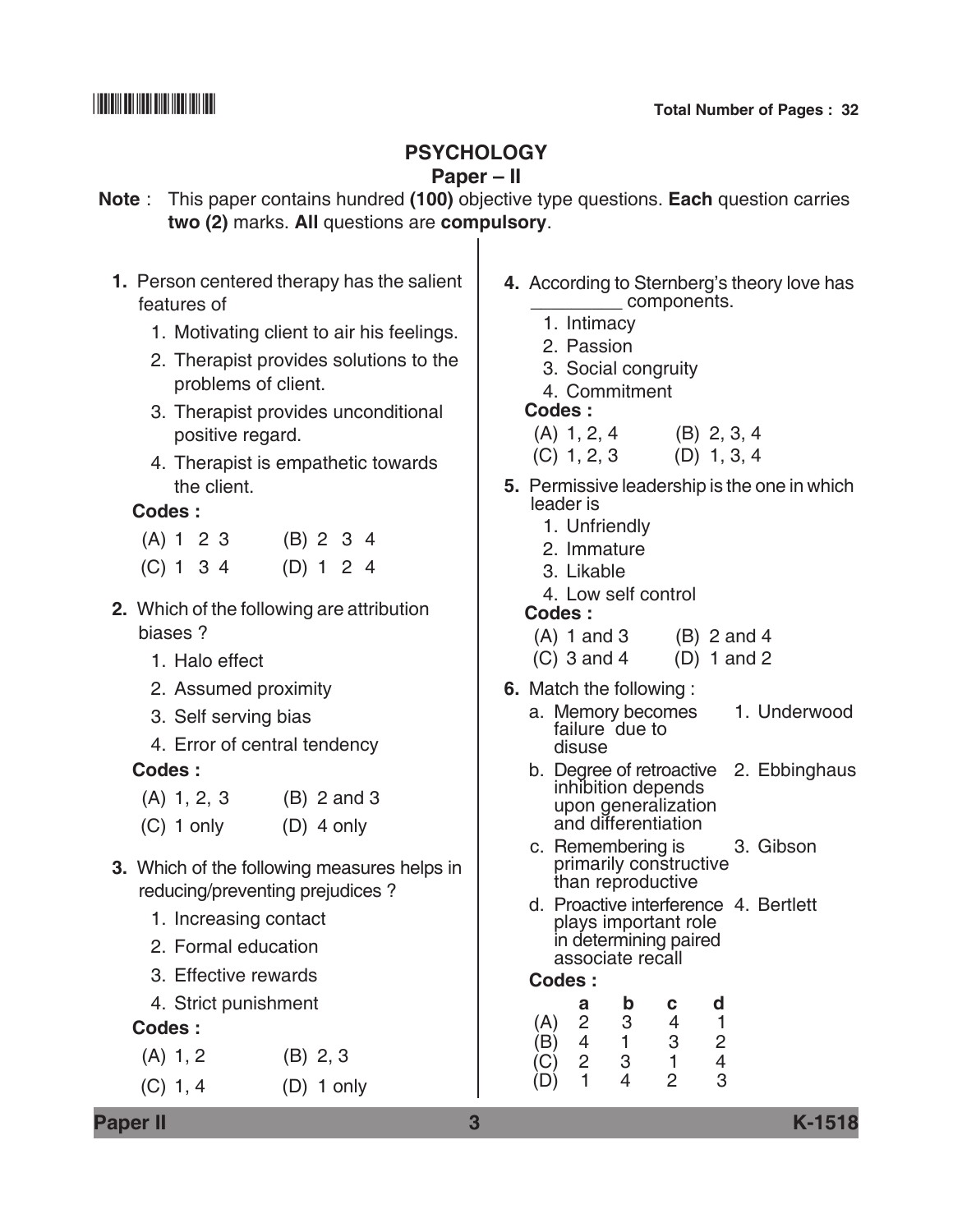| 7. ಹೊಂದಿಸಿ ಬರೆಯಿರಿ :                                     |                |                                  | 9. ಹೊಂದಿಸಿ ಬರೆಯಿರಿ:                                               |
|----------------------------------------------------------|----------------|----------------------------------|-------------------------------------------------------------------|
| a. ಉನ್ನಾದ                                                |                | 1. ಅಲ್ಪಸ್ವರೂಪದ                   | a. ದೈಹಿಕ ದೌರ್ಬಲ್ಯ    1.  ಸಹಾನುಭೂತಿ                                |
|                                                          |                | ಉನ್ಥಾದ ಪ್ರತಿಕ್ರಿಯೆ               | ನರಮಂಡಲವನು<br>ಸಿದ್ಧಾಂತ                                             |
| b. ವಿಷಣ್ಣತೆ                                              |                | 2. ಅತಿಯಾದ ಉತಾಹ                   | ಸಕ್ರಿಯಗೊಳಿಸುತ್ತದೆ                                                 |
| c. ಉತಾಹಭರಿತ                                              |                | 3. ತೀವ್ರ ಖಿನ್ನತೆ                 | b. ನಿರ್ದಿಷ್ಟ ಪ್ರತಿಕ್ರಿಯೆ  2. ಒತ್ತಡ ಕಾರಕಗಳು                        |
| ಉನ್ತಾದ                                                   |                |                                  | ನಿರೋಧಕ<br>ಸಿದ್ಧಾಂತ                                                |
| d. ಅಧಿಕ ಉತ್ತಾಹಭರಿತ 4. ತೀವ್ರ ಸ್ವರೂಪದ                      |                |                                  | ವ್ಯವಸ್ಥೆಯನ್ನು                                                     |
| ಉನ್ಜಾದ                                                   |                | ಉನ್ಥಾದ ಪ್ರತಿಕ್ರಿಯೆ               | ಕೀಣಿಸುತ್ತದೆ                                                       |
| ಸಂಕೇತಗಳು :                                               |                |                                  | c. ದೀರ್ಘಕಾಲ ಒತ್ತಡದ 3. ಒತ್ತಡ, ನಿರ್ದಿಷ್ಟ                            |
| b<br>а                                                   | C              | d                                | ಹಾರ್ಮೋನ್ಗ್ ದೈಹಿಕ ಅಂಗವನ್ನು<br>ಕ್ಷೀಣಿಸುತ್ತದೆ<br>ಒಳಗಾದಾಗ             |
| (A) 2 1 3 4<br>(B) 1 3 2 4<br>(C) 2 3 1 4<br>(D) 4 2 1 3 |                |                                  | d. ಒತ್ತಡ ಮತ್ತು 4. ಅವರದೇ ಆದ                                        |
|                                                          |                |                                  | ನಿರೋಧಕ ವ್ಯವಸ್ಥೆ<br>ವಿಲಕ್ಷಣ ರೀತಿಯಲ್ಲಿ                              |
| (D)                                                      |                |                                  | ಒತಡಕೆ,                                                            |
|                                                          |                |                                  | ಪ್ರತಿಕ್ರಿಯಿಸುತ್ತಾರೆ                                               |
| 8. ಹೊಂದಿಸಿ ಬರೆಯಿರಿ:                                      |                |                                  | ಸಂಕೇತಗಳು :                                                        |
| a. ಕಾಲಾನುಕ್ರಮದ                                           |                | 1. ಜೈವಿಕ (ದೈಹಿಕ)                 | d<br>a                                                            |
| ವಯಸು                                                     |                | ಆರೋಗ್ಯದ ಆಧಾರದ                    | (A) $3$ $4$ $1$ $2$<br>(B) $3$ $1$ $4$ $2$<br>(C) $1$ $3$ $4$ $2$ |
|                                                          |                | ಮೇಲೆ ವ್ಯಕ್ತಿಯ                    | $(B)$ 3 1<br>(C) 1 3                                              |
|                                                          |                | ವಯಸು                             | 3<br>$\overline{4}$<br>$\overline{2}$<br>1<br>(D)                 |
| b.  ಜೈವಿಕ ವಯಸ್ಸು                                         |                | 2. ಕಾಲಾನುಕ್ರಮದ                   | 10. ಹೊಂದಿಸಿ ಬರೆಯಿರಿ:                                              |
|                                                          |                | ವಯಸಿಗೆ                           | 1. ಇತರರ ವರ್ತನೆಯ<br>a. ಸಾಮಾಜಿಕ                                     |
|                                                          |                | ಹೋಲಿಸಿದಾಗ ವ್ಯಕ್ತಿಯ<br>ಹೊಂದಾಣಿಕೆಯ | ರೂಪಗಳನ್ನು<br>ಪ್ರತ್ಯಕ್ಷಾನುಭವ                                       |
|                                                          |                |                                  | ಪಡೆದುಕೊಳ್ಳುವ ಪ್ರಕ್ರಿಯೆ                                            |
|                                                          |                | ಸಾಮರ್ಥ್ಯ                         | b. ಮೂಲ ಲಕ್ಷಣ  2. ಇತರರನ್ನು                                         |
| c. ಮಾನಸಿಕ ವಯಸ್ಸು 3. ಸಾಮಾಜಿಕ ಪಾತ್ರ                        |                |                                  | ಅರ್ಥಮಾಡಿಕೊಳ್ಳುವ                                                   |
|                                                          |                | ಮತ್ತು ನಿರೀಕ್ಷೆಯ<br>ಆಧಾರದ ಮೇಲೆ    | ಪ್ರಕ್ರಿಯೆ                                                         |
|                                                          |                |                                  | c. ಸಾಮಾಜಿಕ<br>3. ಇತರರ ವರ್ತನೆಯನ್ನು                                 |
|                                                          |                | ವ್ಯಕ್ತಿಯ ವಯಸ್ಸು                  | ಕಲಿಕೆ<br>ಬದಲಾಯಿಸುವ ಪ್ರಕ್ರಿಯೆ<br>4. ಇತರರ ವರ್ತನೆಯ<br>d. ಸಾಮಾಜಿಕ     |
| d. ಸಾಮಾಜಿಕ ವಯಸ್ಸು 4. ಹುಟ್ಟಿದಾಗಿನಿಂದ                      |                | ಮುಗಿದ ವಯಸ್ಸು                     | ಕಾರಣಗಳನ್ನು ತಿಳಿಯುವ<br>ಪ್ರಭಾವ                                      |
| ಸಂಕೇತಗಳು :                                               |                |                                  | ಪ್ರಕ್ರಿಯೆ                                                         |
|                                                          |                |                                  | ಸಂಕೇತಗಳು :                                                        |
| $\mathbf b$<br>a                                         | C              | d                                | b<br>a<br>$\mathbf c$<br>d                                        |
| (A)<br>4<br>$\overline{1}$                               | $2 \quad 3$    |                                  |                                                                   |
| $\overline{\phantom{0}}^2$<br>$\overline{4}$<br>(B)      | $1 \quad 3$    |                                  | (A) 2 4 1 3<br>(B) 2 3 1 4<br>(C) 2 1 3 4                         |
| $\overline{4}$<br>(C)<br>$\overline{1}$                  | $2 \quad 3$    |                                  |                                                                   |
| 3<br>$\overline{\phantom{0}}$<br>(D)                     | $\overline{4}$ | $\overline{2}$                   | 1 <sup>1</sup><br>$\overline{4}$<br>$\overline{2}$<br>3<br>(D)    |
| <b>Paper II</b>                                          |                |                                  | K-1518<br>4                                                       |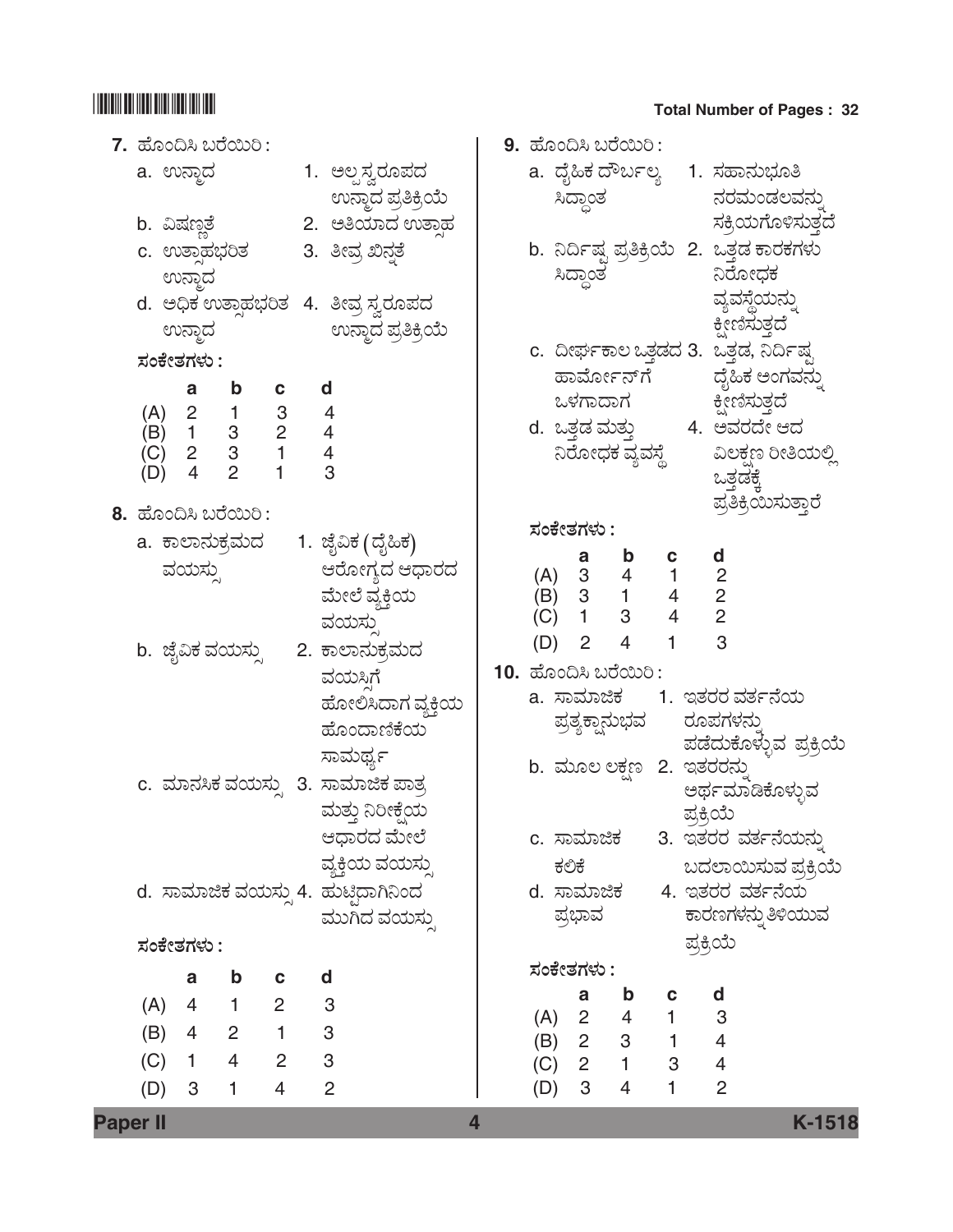| 7. Match the following: |                                     |                                  |                          |                           |                                                                      |     |            |                                           | 9. Match the following:                   |                                  |                                  |                                                                       |
|-------------------------|-------------------------------------|----------------------------------|--------------------------|---------------------------|----------------------------------------------------------------------|-----|------------|-------------------------------------------|-------------------------------------------|----------------------------------|----------------------------------|-----------------------------------------------------------------------|
| a. Manic type           |                                     |                                  |                          |                           | 1. Mild form of<br>manic reaction                                    |     |            | theory                                    |                                           |                                  |                                  | a. Somatic weakness 1. Activates the<br>sympathetic<br>nervous system |
| c. Hypomania            |                                     | b. Depressive type               |                          |                           | 2. Excessive<br>elation<br>3. Sever                                  |     |            | theory                                    | b. Specific reaction                      |                                  |                                  | 2. Stressors<br>weakness the                                          |
|                         |                                     |                                  |                          |                           | depression                                                           |     |            |                                           |                                           |                                  |                                  | immune system<br>c. Prolonged exposure 3. Stress leads to             |
|                         |                                     | d. Hypermania                    |                          |                           | 4. Sever form of<br>manic reaction                                   |     |            | hormone                                   | to the stress                             |                                  |                                  | weakness in a<br>specific bodily<br>organ                             |
| <b>Codes:</b>           |                                     |                                  |                          |                           |                                                                      |     |            |                                           |                                           | d. Stress and immune 4.          |                                  | Respond                                                               |
| (A)<br>(B)              | a<br>$\overline{2}$<br>$\mathbf{1}$ | $\mathbf b$<br>$\mathbf{1}$<br>3 | C<br>3<br>$\overline{2}$ | d<br>4<br>$\overline{4}$  |                                                                      |     |            | system                                    |                                           |                                  |                                  | to stress in<br>their own idio-<br>syncratic ways                     |
| (C)                     | $\overline{c}$                      | 3                                | 1                        | $\overline{4}$            |                                                                      |     |            | <b>Codes:</b>                             |                                           |                                  |                                  |                                                                       |
| (D)                     | $\overline{4}$                      | $\overline{2}$                   | 1                        | 3                         |                                                                      |     |            | a                                         | $\mathbf b$                               | C                                | d                                |                                                                       |
| 8. Match the following: |                                     |                                  |                          |                           |                                                                      |     | (A)        | 3                                         | 4                                         | 1                                | $\overline{2}$                   |                                                                       |
|                         |                                     | a. Chronological                 |                          |                           | 1. A person's                                                        | age | (B)<br>(C) | $\ensuremath{\mathsf{3}}$<br>$\mathbf{1}$ | $\mathbf{1}$<br>$\ensuremath{\mathsf{3}}$ | $\overline{4}$<br>$\overline{4}$ | $\overline{c}$<br>$\overline{2}$ |                                                                       |
| age                     |                                     |                                  |                          |                           | in terms<br>biological health                                        | οf  | (D)        | $\overline{2}$                            | $\overline{4}$                            | 1                                | 3                                |                                                                       |
|                         |                                     | b. Biological age                |                          |                           | 2. Individuals<br>adaptive<br>capacities<br>when compared<br>to same |     |            |                                           | <b>10.</b> Match the following:           | a. Social perception 1.          |                                  | Process of<br>acquiring forms<br>of behaviour<br>from others          |
|                         |                                     |                                  |                          | age                       | chronological                                                        |     |            | b. Attribution                            |                                           |                                  |                                  | 2. Process of<br>understanding<br>others                              |
| age                     |                                     | c. Psychological                 |                          |                           | 3. A person's<br>in terms of social<br>roles and                     | age |            |                                           | c. Social learning                        |                                  |                                  | 3. Process of<br>changing others<br>behaviour                         |
|                         |                                     |                                  |                          |                           | expectation                                                          |     |            |                                           |                                           |                                  |                                  | d. Social influence 4. Process of                                     |
| d. Social age           |                                     |                                  |                          |                           | 4. Years elapsed<br>since birth                                      |     |            |                                           |                                           |                                  |                                  | understanding<br>reasons behind<br>others behaviour                   |
| Codes:                  |                                     |                                  |                          |                           |                                                                      |     |            | Codes:                                    |                                           |                                  |                                  |                                                                       |
|                         | a                                   | $\mathbf b$                      | $\mathbf{c}$             | d                         |                                                                      |     |            | a                                         | b                                         | C                                | d                                |                                                                       |
| (A)                     | $\overline{4}$                      | $\mathbf{1}$                     | $\overline{2}$           | 3                         |                                                                      |     | (A)        | $\overline{c}$                            | 4                                         | 1                                | 3                                |                                                                       |
| (B)                     | 4                                   | $\overline{2}$                   | $\mathbf{1}$             | $\ensuremath{\mathsf{3}}$ |                                                                      |     | (B)        | $\overline{c}$                            | $\ensuremath{\mathsf{3}}$                 | 1                                | $\overline{4}$                   |                                                                       |
| (C)                     | $\mathbf{1}$                        | $\overline{4}$                   | $\overline{2}$           | $\ensuremath{\mathsf{3}}$ |                                                                      |     | (C)        | $\overline{c}$                            | $\mathbf{1}$                              | $\ensuremath{\mathsf{3}}$        | 4                                |                                                                       |
| (D)                     | 3                                   | $\mathbf{1}$                     | $\overline{4}$           | $\overline{2}$            |                                                                      |     | (D)        | 3                                         | 4                                         | $\mathbf{1}$                     | $\overline{2}$                   |                                                                       |

**Paper II 5 K-1518**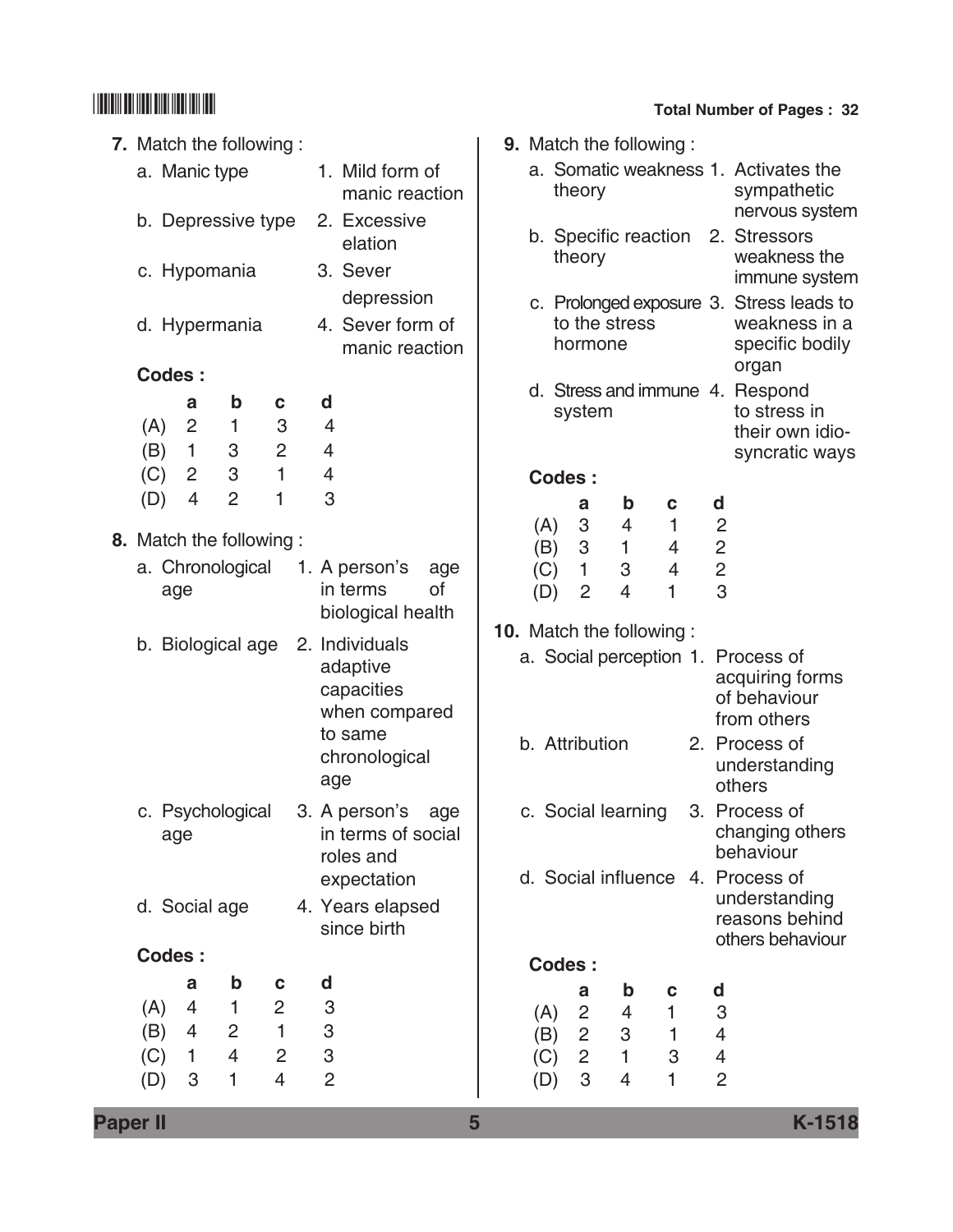| ಪುಸ್ತಕದ ಹೆಸರು ಗ್ರಂಥಕಾರ<br>a. ದಿ ಆರ್ಟ್ ಆಫ್ ಟೀಚಿಂಗ್ 1. ಇ.ಎಲ್. ಥಾರ್ನ <mark>್</mark> ಢೆಕ್<br>b. ಬಿಯಾಂಡ್ ಫ್ರೀಡಮ್    2.  ಉಲ್ಪ್ರಾಂಗ್<br>ಕೋಹಲರ್<br>ಆ್ಯಂಡ್ ಡಿಗ್ <b>ನಿ</b> ಟಿ<br>c. ಮೆಂಟಾಲಿಟಿ ಆಫ್ ಎಪ್ಸ್ 3. ಬಿ.ಎಫ್. ಸ್ಕಿನ್ನರ್<br>d. ಅನಿಮಲ್ ಇಂಟಲಿಜೆನ್ಸ್ 4. ಗಿಲ್ಬರ್ಟ್ ಹೈಟ್<br>ಸಂಕೇತಗಳು :<br>a b c d<br>(A) 4 2 3 1<br>(B) 1 4 3 2<br>$(C)$ 4 3 2 1<br>(D) 3 1 2 4<br>ಮತ್ತು ಆಧಾರಿತ ಆತಂಕವು ಬಗೆಹರಿಯದಿದ್ದಾಗ,<br>ಅದನ್ನು ___________ ಎಂದು ಹೇಳುತ್ತೇವೆ.<br>(A) ಮನೋಭಗ್ನ<br>(B) ವಿಷಮಾವಧಿ<br>(C) ಗುರಿ<br>(D) ತಡೆಹಿಡಿಕೆ<br>(A) ಸಹಜ ಪ್ರೇರಣೆ<br>(B) ವರ್ತನಾ ಅಚ್ಚುವಿಕೆ<br>(C) ವಿಕಾಸ ಪ್ರೇರಣೆ<br>(D) ಪ್ರೇರಣೆಯ ಕೊರತೆ | 1 |  |  | <b>11. ಹೊಂದಿಸಿ ಬರೆಯಿರಿ:</b> |  |
|--------------------------------------------------------------------------------------------------------------------------------------------------------------------------------------------------------------------------------------------------------------------------------------------------------------------------------------------------------------------------------------------------------------------------------------------------------------------------------------------------------------------------------------------------------------------------------------|---|--|--|-----------------------------|--|
|                                                                                                                                                                                                                                                                                                                                                                                                                                                                                                                                                                                      |   |  |  |                             |  |
|                                                                                                                                                                                                                                                                                                                                                                                                                                                                                                                                                                                      |   |  |  |                             |  |
|                                                                                                                                                                                                                                                                                                                                                                                                                                                                                                                                                                                      |   |  |  |                             |  |
|                                                                                                                                                                                                                                                                                                                                                                                                                                                                                                                                                                                      |   |  |  |                             |  |
|                                                                                                                                                                                                                                                                                                                                                                                                                                                                                                                                                                                      |   |  |  |                             |  |
|                                                                                                                                                                                                                                                                                                                                                                                                                                                                                                                                                                                      | 1 |  |  |                             |  |
|                                                                                                                                                                                                                                                                                                                                                                                                                                                                                                                                                                                      |   |  |  |                             |  |
|                                                                                                                                                                                                                                                                                                                                                                                                                                                                                                                                                                                      |   |  |  |                             |  |
|                                                                                                                                                                                                                                                                                                                                                                                                                                                                                                                                                                                      |   |  |  |                             |  |
| 12.  ಒಂದು ಗುರಿಯ ಕಡೆಗಿನ ಪ್ರಗತಿಗೆ ತಡೆಯುಂಟಾದಾಗ<br>13. ಮಾಸ್ಲೋರವರ ಪ್ರಕಾರ ಮಹಾದರಿವು ಸ್ವಭಾವವು<br>14. ______ ರಲ್ಲಿಶೇಖರಣೆಗೊಂಡಮಾಹಿತಿಯ ಆಧಾರದ                                                                                                                                                                                                                                                                                                                                                                                                                                                     |   |  |  |                             |  |
|                                                                                                                                                                                                                                                                                                                                                                                                                                                                                                                                                                                      | 1 |  |  |                             |  |
|                                                                                                                                                                                                                                                                                                                                                                                                                                                                                                                                                                                      |   |  |  |                             |  |
| ಮೇಲೆ, ಆಲೋಚನೆಯಲ್ಲಿ ಬಳಸುವ ಬಿಂಬಗಳು<br>ಅಮೂರ್ತ ಹಾಗೂ ರಚನಾತ್ತಕವಾಗಿರುತ್ತವೆ.<br>(A) ಅಲಕಾಲಿಕ ಸ್ಟೃತಿ<br>(B) ಸುಪ್ತಚೇತನ<br>(C) ದೀರ್ಘಕಾಲಿಕ <i>ಸ್ಟ</i> ೃತಿ                                                                                                                                                                                                                                                                                                                                                                                                                                          | 1 |  |  |                             |  |

| 15. ಅನ್ವೇಷಣೆಗಳುಸಮಸ್ಯೆಯಮಾರ್ಗೋಪಾಯಗಳಾಗಿವೆ  |
|-----------------------------------------|
| ಮತ್ತು ಅವು _______ ದ ಮೇಲೆ ಆಧಾರಿತವಾಗಿದೆ.  |
| (A) ಭವಿಷ್ಕತ್ತಿನ ಅನುಭವ                   |
| (B) ಪ್ರಸ್ತುತ ಅನುಭವ                      |
| (C) ಗತಿಸಿದ ಅನುಭವ                        |
| (D) ಚಿತ್ತಭಾವ                            |
| 16. ವಿವೇಚನೆಯಲ್ಲಿ ಸಹಚರ್ಯವು ಸಮಸ್ಯೆಯೊಂದಿಗೆ |
| ಆರಂಭವಾಗಿ ______ ರೊಂದಿಗೆ ಅಂತ್ಯವಾಗುತ್ತದೆ. |
| (A) ಸಮಸ್ಯೆ           (B) ಪರಿಹಾರ         |
| (C) ಬಿಂಬ           (D) ಕನಸು             |
| 17. ನರವಹನದ ಕ್ರಿಯೆಯನ್ನು ಸರಿಯಾದ           |
| ಅನುಕ್ರಮಣಿಕೆಯಲ್ಲಿ ಬರೆಯಿರಿ.               |
| 1. ಸಿನಾಪ್ಸ್                             |
| 2. ವಿಶ್ರಾಂತ ಸ್ಥಿತಿ                      |
| 3. ಪೂರ್ವಧ್ರುವೀಕರಣ                       |
| 4. ಉದ್ವೇಗ ಪ್ರಯಾಣ                        |
| 5. ಅಧ್ರುವೀಕರಣ                           |
| ಸಂಕೇತಗಳು :                              |
| (A) 1, 2, 3, 4, 5 (B) 4, 5, 2, 3, 1     |
| (C) 5, 4, 1, 2, 3 (D) 2, 5, 3, 4, 1     |
| 18. ಫಿಯಾಜೆ ಅವರ ಸಂಪ್ರತ್ಯಯಾಂಕುರತೆಯ        |
| ಸರಿಯಾದ ಕ್ರಮವನ್ನು ಬರೆಯಿರಿ.               |
| 1. ಸಾಮಾನ್ಯ ಮತ್ತು ಮುಖ್ಯ ವಿವರಗಳಿಗೆ ಗಮನ    |
| ಹರಿಸುವುದು.                              |
| 2. ಸಾಧ್ಯವಾಗುವ ವಿಷಯಗಳ ಬಗ್ಗೆ ಯೋಚನೆಗಳು.    |
| 3. ಚಲನವಲನಗಳ ಸಮನ್ನಯತೆ.                   |
| 4. ವಾಸ್ತವಿಕತೆಗೆ ಒತ್ತು ನೀಡುವುದು.         |
| ಸಂಕೇತಗಳು :                              |
| $(A)$ 3, 1, 4, 2<br>$(B)$ 1, 3, 4, 2    |
| $(C)$ 3, 1, 2, 4<br>$(D)$ 4, 2, 1, 3    |

**Paper II 6 K-1518**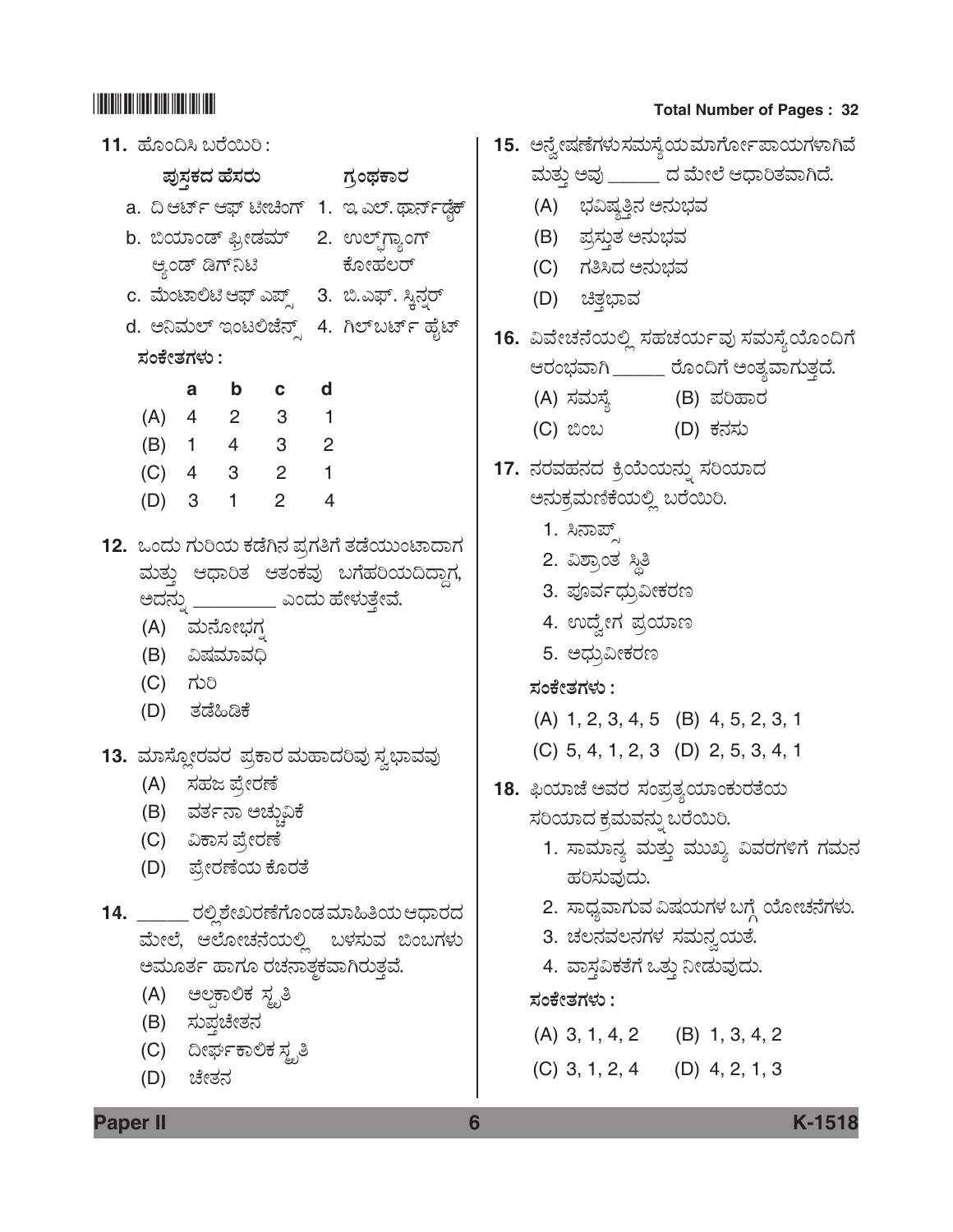**11.** Match the following :

### **Name of the book Author**

- a. The Art of Teaching 1. E.L. Thorndike
- b. Beyond freedom & 2. Wolfgang Kohler Dignity
- c. Mentality of Apes 3. B.F. Skinner
- d. Animal Intelligence 4. Gilbert Height **Codes :**

|     | a | b | с | d |
|-----|---|---|---|---|
| (A) | 4 | 2 | 3 | 1 |
| (B) | 1 | 4 | 3 | 2 |
| (C) | 4 | 3 | 2 | 1 |
| (D) | 3 | 1 | 2 | 4 |

- **12.** When progress towards a goal is blocked and underlying tension is unresolved, we speak of
	- (A) Frustration
	- (B) Critical period
	- (C) Goal
	- (D) Restriction
- **13.** According to Maslow, the self-actualizing tendency is
	- (A) Instinct
	- (B) Imprinting
	- (C) Growth motivation
	- (D) Deficiency motivation
- **14.** Images used in thinking are abstractions and constructions based on information stored in
	- (A) Short term memory
	- (B) Unconscious
	- (C) Long-term memory
	- (D) Conscious

## \*K1518\* **Total Number of Pages : 32**

- **15.** Heuristics are strategies or approaches to a problem which are usually based on
	- (A) Future experience
	- (B) Present experience
	- (C) Past experience
	- (D) Temperament
- **16.** In reasoning, the association begins with a problem and ends with a
	- (A) Problem (B) Solution
	- (C) Image (D) Dream
- **17.** Arrange the following in the correct sequence of neuronal conduction.
	- 1. Synapses
	- 2. Resting
	- 3. Repolarization
	- 4. Impulse travel
	- 5. Depolarization

#### **Codes :**

(A) 1, 2, 3, 4, 5 (B) 4, 5, 2, 3, 1

- (C) 5, 4, 1, 2, 3 (D) 2, 5, 3, 4, 1
- **18.** Arrange the following in the correct sequence based on Piaget's theory in the stages in concept formation.
	- 1. Focusing on common and important details.
	- 2. Thoughts about possible things.
	- 3. Coordination of movements.
	- 4. Emphasising on reality.

#### **Codes :**

- (A) 3, 1, 4, 2 (B) 1, 3, 4, 2 (C) 3, 1, 2, 4 (D) 4, 2, 1, 3
- **Paper II 7 K-1518**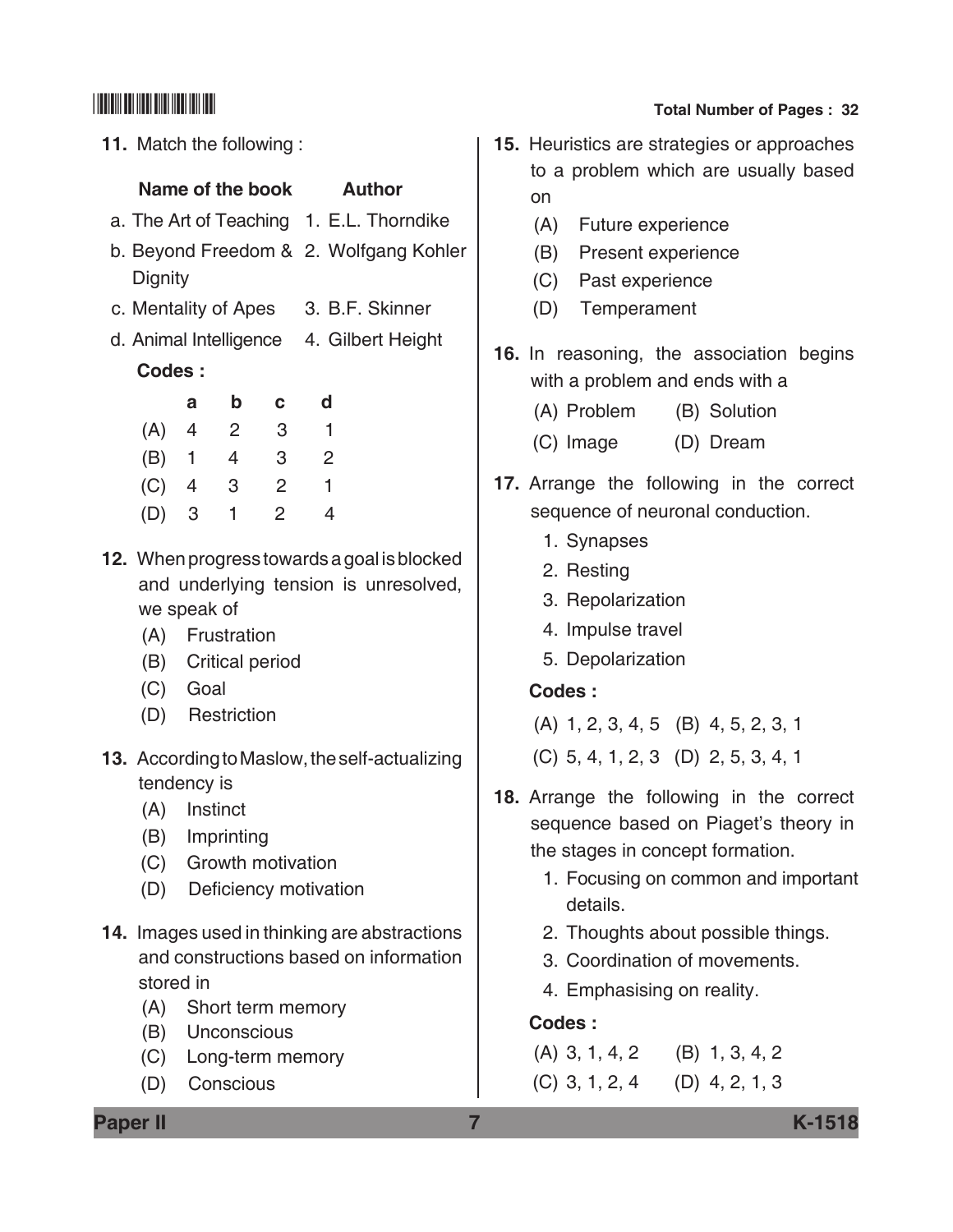| 19. ಸಮಸ್ಯೆ ಪರಿಹಾರ ಮಾದರಿಯ 6 ಹಂತಗಳನ್ನು                                       | 22. ಸಮರ್ಥನೆ(A)                |
|----------------------------------------------------------------------------|-------------------------------|
| ಸರಿಯಾದ ಕ್ರಮದಲ್ಲಿ ಬರೆಯಿರಿ.                                                  | ಸಂಶೋಧನೆಗೆ                     |
| 1. ಪರಿಹಾರವನ್ನು ಆಯ್ಕೆ ಮಾಡುವುದು                                              | ಕಾರಣ (R) :                    |
| 2. ಸಮಸ್ಯೆಯನ್ನು ವ್ಯಾಖ್ಯಾನಿಸುವುದು                                            | ಎಂದರೆ ಸಂಶೊ                    |
| 3. ಪರ್ಯಾಯ ಪರಿಹಾರವನ್ನು ಆಯ್ಕೆ<br>ಮಾಡುವುದು                                    | ಸಂಕೇತಗಳು :                    |
| 4. ಮೌಲ್ಯೀಕರಣ ಮಾಡುವುದು                                                      | (A) (A) ಮ                     |
| 5. ಮೂಲಕಾರಣವನ್ನು ಕಂಡುಹಿಡಿಯುವುದು                                             | $(A)$ ಯ ;                     |
| 6. ಅನುಷ್ಠಾನಗೊಳಿಸುವುದು                                                      |                               |
| ಸಂಕೇತಗಳು :                                                                 | (B) (A) ಮತ                    |
| $(A)$ 3, 2, 1, 4, 5, 6                                                     | ಯ ಸರೀ                         |
| $(B)$ 1, 5, 3, 6, 2, 4                                                     | (C) (A) ಸರಿ,                  |
| (C) 2, 5, 3, 1, 6, 4                                                       | (D) (A) ತಪ್ಪು                 |
| $(D)$ 1, 2, 3, 5, 6, 4                                                     | <b>23.</b> ಸ್ಟ್ರತಿ ಪ್ರಕ್ರಿಯೆಂ |
| 20.  ಮನೋಭಿವೃತ್ತಿ  ಬದಲಾವಣೆಯ ಹಂತಗಳನ್ನು ಸರಿಯಾದ                                | ಅನುಕ್ರಮದಲ್ಲಿ                  |
| ಕ್ರಮದಲ್ಲಿ ಬರೆಯಿರಿ.                                                         | 1. ಅವಧಾನ                      |
| 1. ತಯಾರಾಗುವುದು                                                             | 2. ಎನ್ಕೋ                      |
| 2. ಪೂರ್ವ ಚಿಂತನೆ ಮಾಡುವುದು                                                   | 3. ಮರುಕಳೆ                     |
| 3. ಚಿಂತನೆ                                                                  | 4. ಸಂಗ್ರಹಣ                    |
| 4. ನಿರ್ವಹಣೆ                                                                |                               |
| 5. ಕಾರ್ಯಪ್ರವೃತ್ತರಾಗುವುದು<br>6. ಮರುಕಳಿಸುವಿಕೆ                                | ಸಂಕೇತಗಳು :                    |
| ಸಂಕೇತಗಳು :                                                                 | (A) 1 2 3 4                   |
|                                                                            | $(C)$ 4 2 3 1                 |
| $(A)$ 2, 3, 1, 5, 4, 6                                                     | 24. ಸಮರ್ಥನೆ(A)                |
| $(B)$ 1, 2, 3, 5, 4, 6                                                     | ಅದರ ವಸ್ತುನ                    |
| $(C)$ 2, 3, 5, 1, 4, 6                                                     | ನಿರ್ಧರಿಸುತ್ತದೆ.               |
| $(D)$ 3, 2, 1, 4, 6, 5                                                     | ಕಾರಣ(R) : ಸ್ವ                 |
| 21. ತರಬೇತಿಯ ಮೌಲ್ಯೀಕರಣದ ಪ್ರಕ್ರಿಯೆಯ ಸರಿಯಾದ                                   | ಮಾಡಲು ಬಳಸ                     |
| ಕ್ರಮವನ್ನು ಬರೆಯಿರಿ.                                                         | ಸಂಕೇತಗಳು :                    |
| 1. ಫೂರ್ವ ತರಬೇತಿ ಮಾಪನ                                                       |                               |
| 2.  ತರಬೇತಿ ನಂತರ, ಪ್ರತಿಕ್ರಿಯೆಯ ಮಾಪನ<br>3. ಅಂತಿಮ ಫಲಿತಾಂಶಕ್ಕೆ ವಿವರಣೆ ನೀಡುವುದು | (A) (A) ಮ                     |
| 4. ಕಲಿಕೆಯ ನಂತರದ ಮಾಪನ                                                       | $(A)$ ಯ ;                     |
| 5. ಅನುಸರಿಸುವುದು                                                            | (B) (A) ಮತ                    |
| ಸಂಕೇತಗಳು :                                                                 | ಯ ಸರೀ                         |
| (A) 1, 2, 3, 4, 5 (B) 3, 1, 2, 4, 5                                        | (C) (A) ಸರಿ,                  |
| $(C)$ 1, 2, 4, 3, 5 $(D)$ 2, 4, 1, 3, 5                                    | (D) (A) ತಪು                   |
|                                                                            |                               |

| ai muniv <del>c</del> i vi ray <del>c</del> ə .  vz |
|-----------------------------------------------------|
| 22.  ಸಮರ್ಥನೆ(A) : ಸಾಮಾಜಿಕ ಮನೋವಿಜ್ಞಾನದ               |
| ಸಂಶೋಧನೆಗೆ ಅವಲೋಕನ ವಿಧಾನವೇ ಸೂಕ್ತ.                     |
| ಕಾರಣ (R) : ಅವಲೋಕನ ವಿಧಾನದ ಮಿತಿ                       |
| ಎಂದರೆ ಸಂಶೋಧಕನ ಪಕ್ಷಪಾತ.                              |
| ಸಂಕೇತಗಳು :                                          |
| (A) (A) ಮತ್ತು (R) ಎರಡೂ ಸರಿ ಮತ್ತು (R)                |
| (A)ಯ ಸರಿಯಾದ ವಿವರಣೆ                                  |
| (B) (A) ಮತ್ತು (R) ಎರಡೂ ಸರಿ ಆದರೆ (R) (A)             |
| ಯ ಸರಿಯಾದ ವಿವರಣೆಯಲ್ಲ                                 |
| (C) (A) ಸರಿ, ಆದರೆ (R) ತಪ್ಪು                         |
| (D) (A) ತಪ್ಪು, ಆದರೆ (R) ಸರಿ                         |
| 23. ಸ್ಥೃತಿ ಪ್ರಕ್ರಿಯೆಯ ಅಂಶಗಳನ್ನು ಸರಿಯಾದ              |
| ಅನುಕ್ರಮದಲ್ಲಿ ಬರೆಯಿರಿ.                               |
| 1. ಅವಧಾನ                                            |
| 2. ಎನ್ಕೋಡಿಂಗ್                                       |
| 3. ಮರುಕಳಿಸುವಿಕೆ                                     |
| 4. ಸಂಗ್ರಹಣೆ                                         |
| ಸಂಕೇತಗಳು :                                          |
| (B) 2341<br>(A) 1234                                |
| $(C)$ 4 2 3 1<br>(D) $1243$                         |
| 24. ಸಮರ್ಥನೆ(A) : ಮನೋಮಿತಿಶಾಸ್ತ್ರ ಪರೀಕ್ಷೆಗಳನ್ನು       |
| ಅದರ ವಸ್ತುನಿಷ್ಠತೆ ಮತ್ತು ವಿಶ್ವಾಸನೀಯತೆಯು               |
| ನಿರ್ಧರಿಸುತ್ತದೆ.                                     |
| ಕಾರಣ(R): ಸ್ವ ವರದಿಯು ವರ್ತನೆಯನ್ನುಅಧ್ಯಯನ               |
| ಮಾಡಲು ಬಳಸುವ ಒಂದು ಜನಪ್ರಿಯ ತಂತ್ರವಾಗಿದೆ.               |
| ಸಂಕೇತಗಳು :                                          |
| (A) (A) ಮತ್ತು (R) ಎರಡೂ ಸರಿ ಮತ್ತು (R)                |
| (A)ಯ ಸರಿಯಾದ ವಿವರಣೆ                                  |
| (B) (A) ಮತ್ತು (R) ಎರಡೂ ಸರಿ, ಆದರೆ (R) (A)            |
| ಯ ಸರಿಯಾದ ವಿವರಣೆಯಲ್ಲ                                 |
| (C) (A) ಸರಿ, ಆದರೆ (R) ತಪ್ಪು                         |
| (D) (A) ತಪ್ಪು, ಆದರೆ (R) ಸರಿ                         |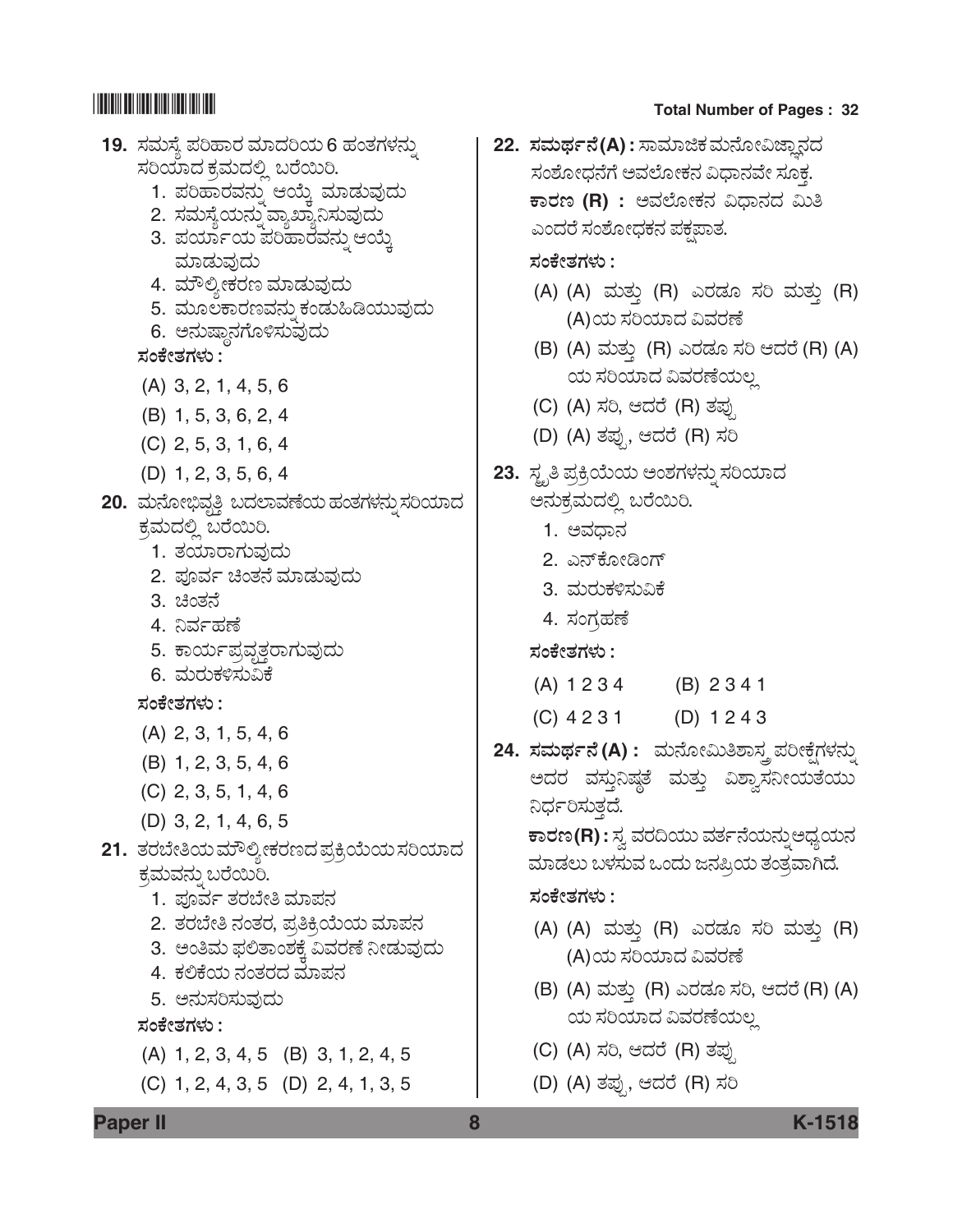#### **19.** Arrange the following in the correct sequence based on 6 steps model of problem solving.

- 1. Select a solution
- 2. Define the problem
- 3. Select an alternative solution
- 4. Evaluation
- 5. Find out root cause
- 6. Implementation

#### **Codes :**

- (A) 3, 2, 1, 4, 5, 6
- (B) 1, 5, 3, 6, 2, 4
- (C) 2, 5, 3, 1, 6, 4
- (D) 1, 2, 3, 5, 6, 4
- **20.** Arrange the following in the correct sequence based on the stages in attitude change.
	- 1. Preparation
	- 2. Pre contemplation
	- 3. Contemplation
	- 4. Maintenance
	- 5. Action
	- 6. Relapse

### **Codes :**

- (A) 2, 3, 1, 5, 4, 6
- (B) 1, 2, 3, 5, 4, 6
- (C) 2, 3, 5, 1, 4, 6
- (D) 3, 2, 1, 4, 6, 5
- **21.** Arrange the following in the correct sequence in the training evaluation.
	- 1. Pre training assessment
	- 2. Post assessment of reactions
	- 3. Describing the output
	- 4. Post assessment of learning
	- 5. Follow up

### **Codes :**

(A) 1, 2, 3, 4, 5 (B) 3, 1, 2, 4, 5 (C) 1, 2, 4, 3, 5 (D) 2, 4, 1, 3, 5

- 
- **22. Assertion (A) :** Method of observation is more suitable for research in social psychology.

 **Reason (R) :** Limitation of observation method is the researchers bias.

### **Codes :**

- (A) Both (A) and (R) are true and (R) is the correct explanation of (A)
- (B) Both (A) and (R) are true, but (R) is not the correct explanation of (A)
- (C) (A) is true, but (R) is false
- (D) (A) is false, but (R) is true
- **23.** Arrange the following is the correct sequence involved in memory process.
	- 1. Attention
	- 2. Encoding
	- 3. Retrieval
	- 4. Storage

#### **Codes :**

| $(B)$ 2341 |
|------------|
|            |

- (C) 4 2 3 1 (D) 1 2 4 3
- **24. Assertion (A) :** Usefulness of

 psychometric tests are determined by its reliability and validity.

 **Reason (R) :** Self report is the popular teaching to study the behaviour.

#### **Codes :**

- (A) Both (A) and (R) are true and (R) is the correct explanation of (A)
- (B) Both (A) and (R) are true, but (R) is not the correct explanation of (A)
- (C) (A) is true, but (R) is false
- (D) (A) is false, but (R) is true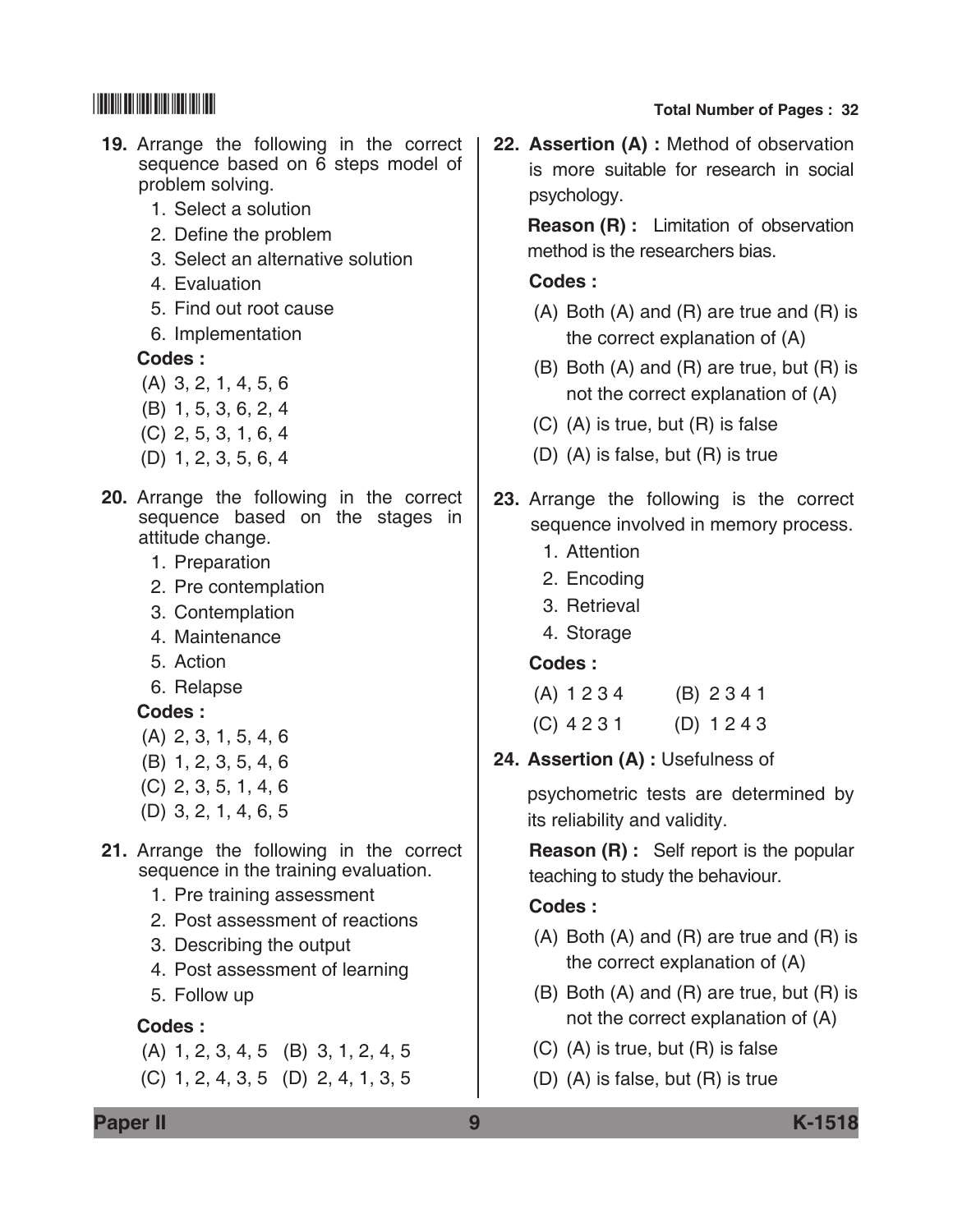```
25. ಸಮರ್ಥನೆ(A):  ಮಲಗಿದಾಗ ಆಗುವ ಮೆದುಳಿನ
    ಚಟುವಟಿಕೆಗಳನ್ನು ವಿದ್ಯುತ್ ತರಂಗಗಳಿಂದ ಮಾಪನ
    ಮಾಡಬಹುದು.
     PÝÃÜ| (R) : ¯¨æª¿áÈÉ BWÜáÊÜ A£àÊÜ Ë¨ÜáÂñ… 
    ತರಂಗಗಳನ್ನು ನಿದ್ದೆ ಸ್ಪಿಂಡಲ್ ದಾಖಲಿಸುತ್ತದೆ.
    ÓÜíPæàñÜWÜÙÜá :
    (A) (A) ಮತ್ತು (R) ಎರಡೂ ಸರಿ ಮತ್ತು (R)
         (A)ಯ ಸರಿಯಾದ ವಿವರಣೆ
    (B) (A) ಮತ್ತು (R) ಎರಡೂ ಸರಿ, ಆದರೆ (R) (A)
         ಯ ಸರಿಯಾದ ವಿವರಣೆಯಲ್ಲ
    (C) (A) ಸರಿ, ಆದರೆ (R) ತಪು
    (D) (A) ತಪ್ಪು, ಆದರೆ (R) ಸರಿ
26. ಸಮರ್ಥನೆ (A) : ಉದ್ಯೋಗಕ್ಕೆ ಸಂಬಂಧಪಟ್ಟಂತೆ
    ಹಾಥಾರ್ನ್ ಅಧ್ಯಯನಗಳು ಮಾನವನ ವರ್ತನೆ
    ಕುರಿತು ಅಧ್ಯಯನ ನಡೆಸಿದೆ.
    \overline{\texttt{F}}ರಣ (R) : ವರ್ಚುವಲ್ ಸಂಸ್ಥೆಗಳು ತಂಡ ಕಟ್ತುವ
    ನಿಟ್ಟಿನಲ್ಲಿ ಅಪಾಯಕಾರಿಯಾಗಿವೆ.
    ÓÜíPæàñÜWÜÙÜá :
    (A) (A) ಮತ್ತು (R) ಎರಡೂ ಸರಿ ಮತ್ತು (R)
         (A)ಯ ಸರಿಯಾದ ವಿವರಣೆ
     (B) (A) ಮತ್ತು (R) ಎರಡೂ ಸರಿ, ಆದರೆ (R) (A)
         ಯ ಸರಿಯಾದ ವಿವರಣೆಯಲ್ಲ
    (C) (A) ಸರಿ, ಆದರೆ (R) ತಪು
    (D) (A) ತಪ್ಪು, ಆದರೆ (R) ಸರಿ
27. ಶಾಸ್ತ್ರೀಯ ಅನುಬಂಧ ಸಿದ್ಧಾಂತಕ್ಕೆ ಸಂಬಂಧಿಸದ
    ಅಂಶಗಳು
      1. ಅಬದ್ಧ ಮುನ್ತೂಚನೆ
      2. ಸರಾಗ ಚೇತರಿಕೆ
      3. ಆನುಷಂಗಿಕ ಸಂಕೇತ ಕ್ರಮ
     4. ಅನುಬಂಧಿತ ಪ್ರತಿವರ್ತ
    ÓÜíPæàñÜWÜÙÜá :
    (A) 1 ಮತ್ತು 3 (B) 2, 3, 4
    (C) 1, 3, 4 (D) 2, 4
                                                28. ಅಸಂಭವನೀಯತೆ ಮಾದರಿ ತಂತ್ರವು ಯಾವುವು ?
                                                      1. ಪ್ರತಿನಿಧಿತ್ನ ಮಾದರಿ
                                                      2. ಕೋಟಾ ಮಾದರಿ
                                                      3. ಕ್ಲಸರ್ ಮಾದರಿ
                                                      4. ಸೋ ಬಾಲ್ ಮಾದರಿ
                                                    ÓÜíPæàñÜWÜÙÜá :
                                                     (A) 1 ಮತ್ತು 2 (B) 2 ಮತ್ತು 4
                                                     (C) 1 ಮತ್ತು 3 (D) 2 ಮತ್ತು 3
                                                29. ಈ ಕೆಳಗಿನ ಯಾವ ವಾಕ್ಯಗಳು ಸರಿಯಾಗಿವೆ ?
                                                      1. ಕ್ಷಯಿಸುವಿಕೆ ತಂತ್ರವು ಸರಿಪಡಿಸಲಾಗದ
                                                         ಹಾನಿಯನ್ಗುಂಟುಮಾಡುತ್ತದೆ.
                                                      2. ನಿರ್ದಿಷ್ಠ ಮೆದುಳಿನ ಕ್ಷೇತ್ರವನ್ನು ಉತ್ತೇಜಿಸಿದಾಗ
                                                         ನಿರ್ದಿಷ್ನ ವರ್ತನೆಯು ಉಂಟಾಗುತ್ತದೆ.
                                                      3. ಕೃಯಿಸುವಿಕೆ ತಂತ್ರವನ್ನು ಗೆಡ್ಡೆಯನ್ನು ತೆಗೆಯಲು
                                                         ಬಳಸಲಾಗುತ್ತದೆ.
                                                      4.  ದಾಖಲೆ ಮಾಡುವ ತಂತ್ರವು ಮೆದುಳು
                                                         ಕ್ರಿಯೆಯಲ್ಲಿ ತೊಡಗಿದಾಗ ಚಟುವಟಿಕೆಗಳನ್ನು
                                                         ಅವಲೋಕಿಸಲು ಸಹಾಯಕವಾಗಿದೆ.
                                                    ಸಂಕೇತಗಳು :
                                                     (A) 1, 3, 4 (B) 2, 3, 4
                                                     (C) 1, 2, 3 (D) 1, 2, 3, 4
                                                30. ಕ್ರಿಯಾಶೀಲತೆಯಪರೀಕೆಯುಯಾವಸಾಮರ್ಥ್ಯವನ್ನು
                                                    ಮಾಪನ ಮಾಡುವುದಿಲ್ಲ ?
                                                      1. ಅದ್ಧುತ ಮನಶ್ಚಿತ್ರ 2. ಹೊಂದಾಣಿಕೆ
                                                      3. ಮೂಲತೆ            4. ವಿಸ್ತರಣೆ
                                                      5. ವರ್ಣರಂಜಿತ ಚಿತ್ರಣ (ಬಿಂಬ)
                                                    ÓÜíPæàñÜWÜÙÜá :
                                                     (A) 1, 2 ಮತ್ತು 4  (B) 1 ಮತ್ತು 5
                                                     (C) 4 ಮತ್ತು 5 (D) 3 ಮತ್ತು 5
                                                31. ಅವಲೋಕನಾ ಕಲಿಕೆಯ ಅಡಕಗಳು
                                                      1. ಅವಧಾನ          2. ಅಭಿಪ್ರೇರಣೆ
                                                      3. ಪ್ರತಿಕ್ರಿಯೆ ರಚನೆ 4. ಧಾರಣ
                                                     ÓÜíPæàñÜWÜÙÜá :
                                                     (A) 2 ಮತ್ತು 3 (B) 1 ಮತ್ತು 3
                                                     (C) 3 ಮತ್ತು 4 (D) 1, 2 ಮತ್ತು 4
```
**Paper II 10 K-1518**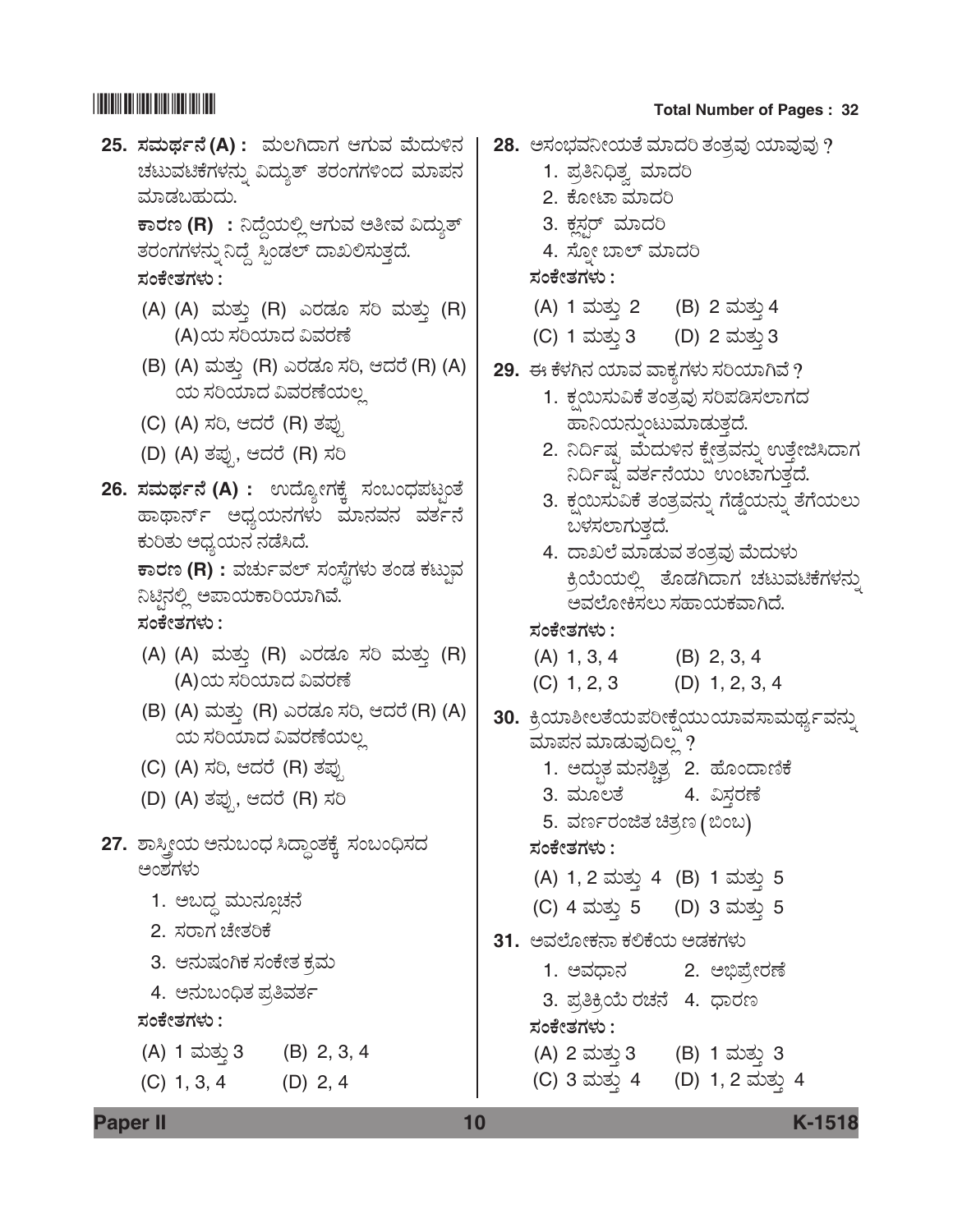**25. Assertion (A) :** Brain activity during the sleep is measured in terms of electrical activity.

 **Reason (R) :** Sleep spindle records intense electrical activity during sleep.

### **Codes :**

- (A) Both (A) and (R) are true and (R) is the correct explanation of (A)
- (B) Both (A) and (R) are true, but (R) is not the correct explanation of (A)
- (C) (A) is true, but (R) is false
- (D) (A) is false, but (R) is true
- **26. Assertion (A) :** Hawthorne studies brought out the importance of human relations at work place.

 **Reason (R) :** Virtual organisations is a threat to team building.

### **Codes :**

- (A) Both (A) and (R) are true and (R) is the correct explanation of (A)
- (B) Both (A) and (R) are true, but (R) is not the correct explanation of (A)
- (C) (A) is true, but (R) is false
- (D) (A) is false, but (R) is true
- **27.** Concepts that are not associated with classical conditioning are
	- 1. False alarm
	- 2. Spontaneous recovery
	- 3. Secondary signal system
	- 4. Conditioned reflex

### **Codes :**

- (A) 1 and 3 (B) 2, 3, 4
- $(C)$  1, 3, 4  $(D)$  2, 4

## \*K1518\* **Total Number of Pages : 32**

- **28.** Non probability sampling techniques are
	- 1. Representative sample
	- 2. Quota sampling
	- 3. Cluster sampling
	- 4. Snow ball sampling

#### **Codes :**

- $(A)$  1 and 2  $(B)$  2 and 4
- $(C)$  1 and 3  $(D)$  2 and 3
- **29.** Which of the following statements are true ?
	- 1. Ablation technique results in irrepairable damage.
	- 2. Stimulation of a specific area of the brain results in a specific behaviour.
	- 3. Ablation is useful in removing the tumor.
	- 4. Recording techniques helps in observing changes in the brain during an activity.

### **Codes :**

| $(A)$ 1, 3, 4 | $(B)$ 2, 3, 4    |
|---------------|------------------|
| $(C)$ 1, 2, 3 | $(D)$ 1, 2, 3, 4 |

- **30.** Which of the following abilities are not measured in tests of creativity ?
	- 1. Fantasy
	- 2. Flexibility
	- 3. Originality
	- 4. Elaboration
	- 5. Colorfulness of imagery

**Codes :**

- (A) 1, 2 and 4 (B) 1 and 5
- $(C)$  4 and 5 (D) 3 and 5
- **31.** Components of observational learning are
	- 1. Attention
	- 2. Motivation
	- 3. Reaction formation
	- 4. Retention

### **Codes :**

(A) 2 and 3 (B) 1 and 3 (C) 3 and 4 (D) 1, 2 and 4

**Paper II 11 K-1518**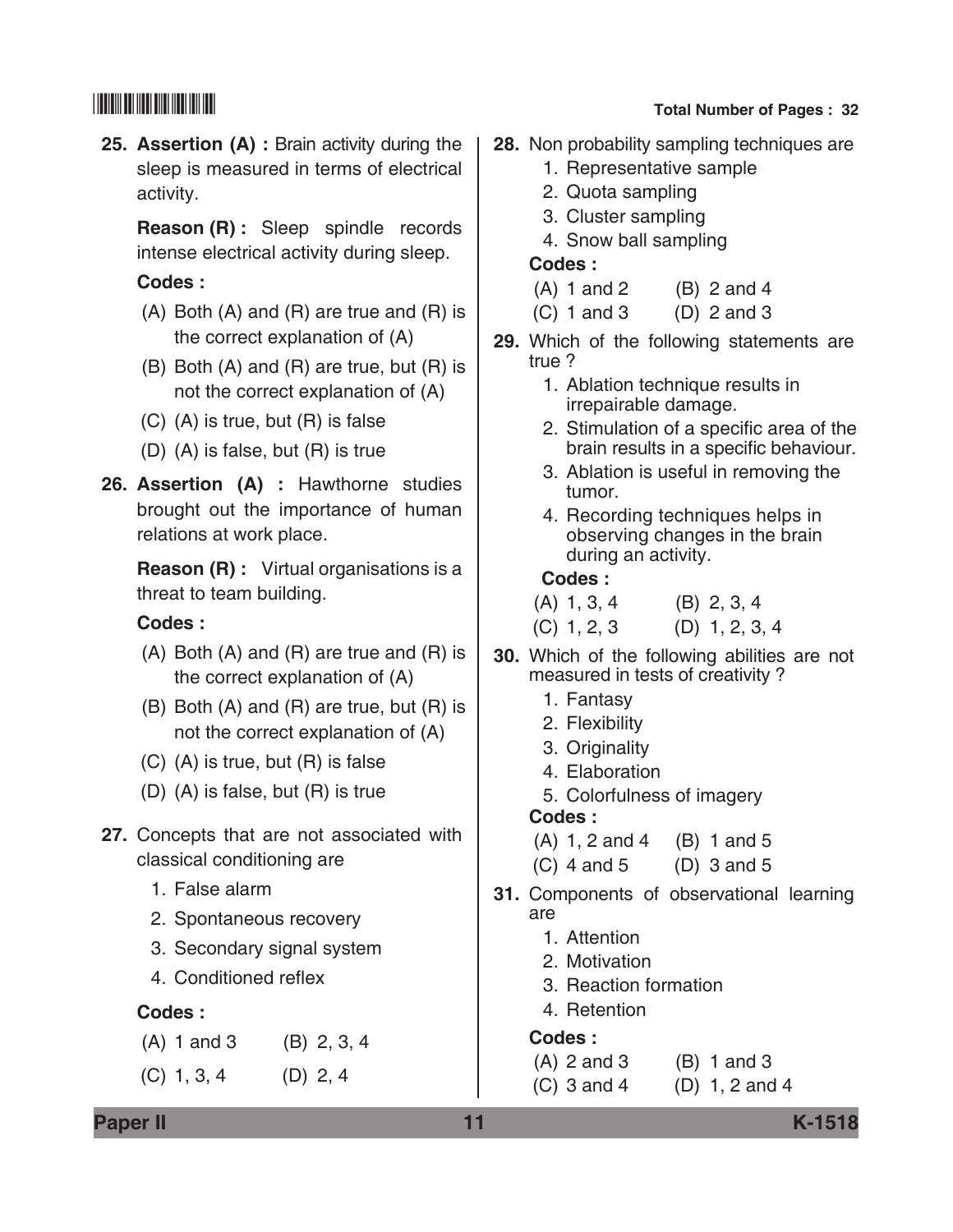|                 | 32. ಪಟಿೖ – I ನ್ನು ಪಟಿೖ – II ರೊಂದಿಗೆ ಹೊಂದಿಸಿ ಮತ್ತು<br>ಈ ಕೆಳಗಿನ ಸಂಕೇತಗಳನ್ನು ಬಳಸಿಕೊಂಡು ಉತ್ತರವನ್ನು | 34. ಹೊಂದಿಸಿ ಬರೆಯಿರಿ.                       |  |                        |                |                |                |                |                                                          |
|-----------------|------------------------------------------------------------------------------------------------|--------------------------------------------|--|------------------------|----------------|----------------|----------------|----------------|----------------------------------------------------------|
|                 | ಸೂಚಿಸಿ.                                                                                        |                                            |  | a. ಸ್ಥರಣೆಯು ಒಂದು       |                |                |                |                | 1. ಪೆಟ್ಸ್ಕನ್                                             |
|                 | ಪಟಿೖ – I                                                                                       | ಪಟಿೃ – II                                  |  | ಪೂರ್ವಾವಸ್ಥೆಯ ಪ್ರಕ್ರಿಯೆ |                |                |                |                |                                                          |
|                 | b. ಎಂ. ಎಂ. ಪಿ. ಐ.          2.  ಸ್ಕೀನಿಂಗ್ ಸಾಧನ<br>c. ಜಿ. ಎಚ್. ಕ್ಯೂ.            3. ಬುದ್ಧಿಶಕ್ತಿ   |                                            |  | b. ಮೆದುಳಿನ ಚಟುವಟಿಕೆಯ   |                |                |                |                | 2. ಬಾರ್ಲೆಟ್                                              |
|                 | d. ಡಿ. ಬಿ. ಡಿ. ಎ.               4. ರೋಗ ನಿರ್ಣಯ                                                  |                                            |  | ಭಾಗದಲ್ಲಿ ನಿರ್ದಿಷ್ಠವಾದ  |                |                |                |                |                                                          |
|                 | ಸಂಕೇತಗಳು :                                                                                     | ಸಾಧನ                                       |  | ಮಾಹಿತಿ ಪ್ರಕ್ರಿಯೆಯು     |                |                |                |                |                                                          |
|                 | b c<br>a                                                                                       | ∣ d                                        |  | ಜರುಗಿದಾಗ ಆಮ್ಲಜನಕವು     |                |                |                |                |                                                          |
|                 | (A) 1 2 3 4<br>(B) 4 2 1 3<br>(C) 3 4 2 1<br>(D) 3 2 4 1                                       |                                            |  | ಏರಿಕೆಯಾಗುತ್ತದೆ         |                |                |                |                |                                                          |
|                 | 33. ಪಟ್ಟಿ – I ನ್ನು ಪಟ್ಟಿ – II ರೊಂದಿಗೆ ಹೊಂದಿಸಿ ಮತ್ತು                                            |                                            |  |                        |                |                |                |                | c. ಸ್ಪೋಕನ್ ಡಿಜಿಟನ್ನು ಸ್ಥಿಮುಲಿಯ 3. ಪ್ರಯೋಗಾತ್ <del>ಚ</del> |
|                 | ಈ ಕೆಳಗಿನ ಸಂಕೇತಗಳನ್ನು ಬಳಸಿಕೊಂಡು ಉತ್ತರವನ್ನು<br>ಸೂಚಿಸಿ.                                           |                                            |  | ಪ್ರಕ್ರಿಯೆಯಾಗಿ ಬಳಸಿದಾಗ  |                |                |                |                | ಅಧ್ಯಯನದಿಂದ                                               |
|                 | ಪಟಿ  – I                                                                                       | ಪಟಿ <sub>.</sub> – II                      |  | ಟೆಂಪೊರಲ್ ಲೋಬ್ ಎಡ       |                |                |                |                | ಸ್ತರಣೆ ಮತ್ತು ಮರು                                         |
|                 | a. ಆಲೋಚನೆ        1.  ಸಂಪ್ರತ್ಯಯದ ಉತ್ತಮ                                                          | ಪ್ರಾತಿನಿಧ್ಯಾತ್ತಕ                           |  | ಅಥವಾ ಬಲ  ಉಬ್ಬಿನ        |                |                |                |                | ನೆನಪಿಸಲು                                                 |
|                 | b. ಮನೋಬಿಂಬಗಳು 2.  ಮಾನಸಿಕವಾಗಿ,                                                                  | ಉದಾಹರಣೆ                                    |  | ವಿಷಯವಾಗುತ್ತದೆ          |                |                |                |                | ಉಪಯೋಗಿಸುವ                                                |
|                 |                                                                                                | ಸಮರೂಪವಾದ ವಸ್ತು,                            |  |                        |                |                |                |                | ಒಂದು ತಂತ್ರ                                               |
|                 |                                                                                                | ಘಟನೆ ಅಥವಾ                                  |  |                        |                |                |                |                |                                                          |
|                 |                                                                                                | ಮನುಷ್ಯರನ್ನು<br>ಕ್ಸೋಢಿಕರಿಸುವುದು             |  | d. ಬ್ರೌನ್-ಪೀಟರ್ಸನ್     |                |                |                |                | 4. ಕಿಮುರಾ (1961)                                         |
|                 | c. ಪರಿಕಲ್ಗನೆ/<br>ಸಂಪ್ರತ್ಯಯ                                                                     | 3. ವಸ್ತು ಅಥವಾ ಘಟನೆಯ<br>ಬಗ್ಗೆ ಮನದಲ್ಲಿ       |  | ಡಿಸ್ಟ್ಯಾಕರ್<br>ಅಲ ಒ    |                |                |                |                |                                                          |
|                 |                                                                                                | ಪ್ರಾತಿನಿಧಿತ್ವವನ್ನು                         |  | Codes:                 |                |                |                |                |                                                          |
|                 | d. ಮೂಲರೂಪಗಳು 4. ಮಾನಸಿಕ ಪ್ರಾತಿನಿಧಿಕತ್ವ                                                          | ಹೊಂದುವುದು                                  |  |                        | $\mathbf{a}$   | b              | $\mathbf c$    | d              |                                                          |
|                 |                                                                                                | ಮಾಹಿತಿಯನ್ನು                                |  |                        | 2              | $\overline{1}$ | $\overline{4}$ | 3              |                                                          |
|                 | ಸಂಕೇತಗಳು :                                                                                     | ಬದಲಾಯಿಸುವುದು                               |  | (A)                    |                |                |                |                |                                                          |
|                 | C                                                                                              | d                                          |  | (B)                    | 3              | $\overline{2}$ | 4              | 1              |                                                          |
|                 |                                                                                                |                                            |  | (C)                    | $\mathbf{1}$   | 3              | $\overline{2}$ | $\overline{4}$ |                                                          |
|                 | $\begin{array}{c}\n 2 \\  3 \\  4\n \end{array}$<br>$(A)$ 4 3<br>(B) 2 1<br>(C) 4 2<br>(C) 4 2 | $\begin{array}{c} 4 \\ 1 \\ 3 \end{array}$ |  | (D)                    | $\overline{4}$ | $\mathbf{1}$   | $\mathbf{3}$   | $\overline{2}$ |                                                          |
| <b>Paper II</b> |                                                                                                | 12                                         |  |                        |                |                |                |                | K-1518                                                   |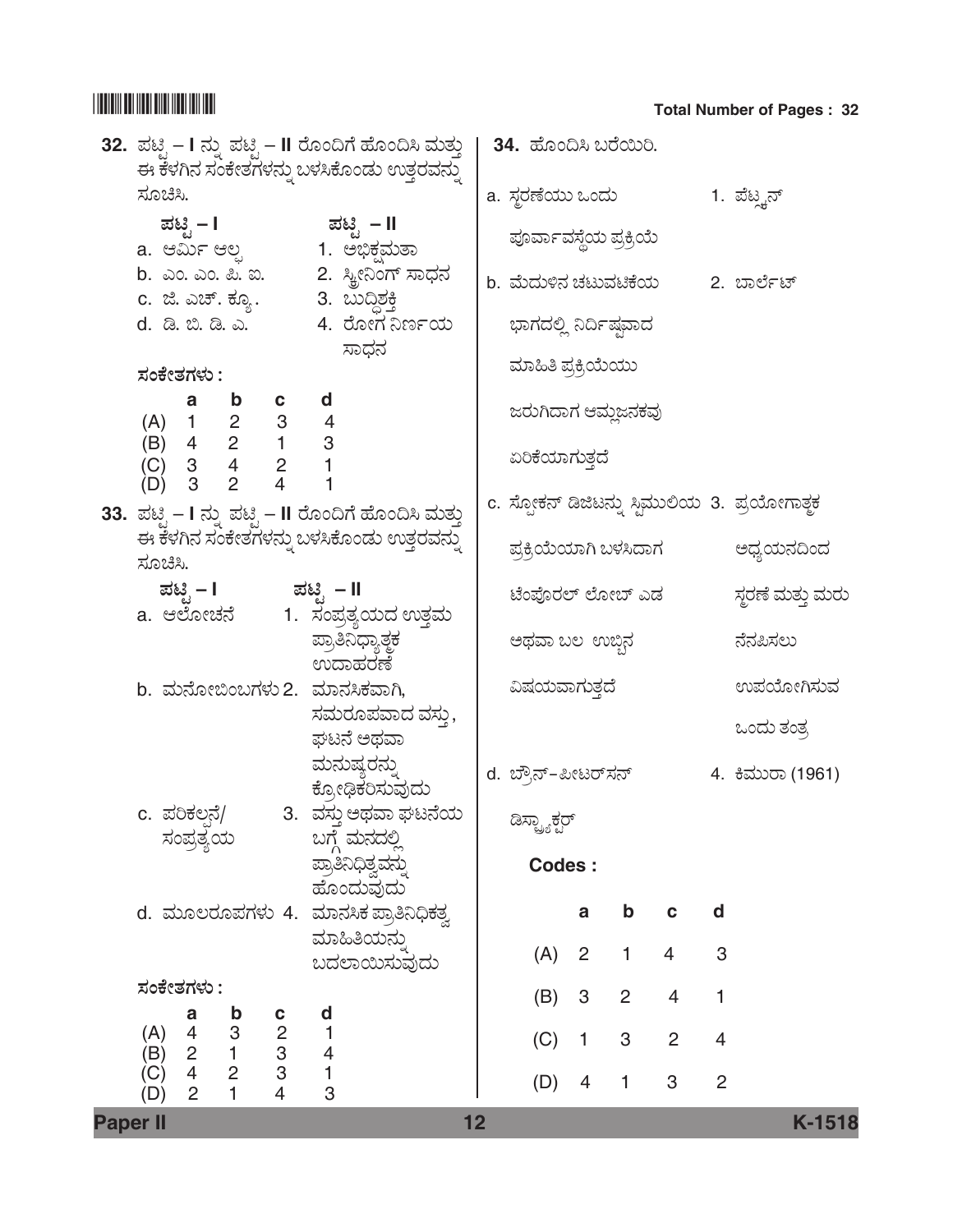|                 | <b>32.</b> Match List $- I$ with List $- II$ and select the<br>correct answer using the codes given<br>below the Lists. |                                  |                                           |                                |                                            |                       |                                                                                              | <b>34.</b> Match the following.<br>a. Remembering is a<br>1. Petscan |  |                            |                           |                           |                |                |                     |
|-----------------|-------------------------------------------------------------------------------------------------------------------------|----------------------------------|-------------------------------------------|--------------------------------|--------------------------------------------|-----------------------|----------------------------------------------------------------------------------------------|----------------------------------------------------------------------|--|----------------------------|---------------------------|---------------------------|----------------|----------------|---------------------|
|                 | $List - II$<br>$List - I$                                                                                               |                                  |                                           |                                |                                            |                       |                                                                                              |                                                                      |  |                            |                           |                           |                |                |                     |
|                 | a. Army alpha                                                                                                           |                                  |                                           |                                |                                            |                       |                                                                                              | reconstitute process                                                 |  |                            |                           |                           |                |                |                     |
|                 | b. MMPI                                                                                                                 |                                  |                                           |                                |                                            | 1. Aptitude<br>device | 2. Screening                                                                                 |                                                                      |  | b. Increase in oxygen      |                           |                           |                |                | 2. Bartlet          |
|                 | c. GHQ                                                                                                                  |                                  |                                           |                                |                                            |                       | 3. Intelligence                                                                              |                                                                      |  | consumption in the         |                           |                           |                |                |                     |
|                 | d. DBDA<br>Codes:                                                                                                       |                                  |                                           |                                |                                            |                       | 4. Diagnostic tool                                                                           |                                                                      |  | activity brain areas       |                           |                           |                |                |                     |
|                 | (A)                                                                                                                     | a<br>$\mathbf{1}$                | $\mathbf b$<br>$\overline{2}$             | C<br>3                         | d<br>4                                     |                       |                                                                                              |                                                                      |  | during particular kinds    |                           |                           |                |                |                     |
|                 | (B)<br>(C)                                                                                                              | 4<br>3                           | $\overline{2}$<br>$\overline{4}$          | $\mathbf{1}$<br>$\overline{2}$ | $\ensuremath{\mathsf{3}}$<br>$\mathbf{1}$  |                       |                                                                                              |                                                                      |  | of information processing  |                           |                           |                |                |                     |
|                 | (D)                                                                                                                     | 3                                | $\overline{2}$                            | $\overline{4}$                 | 1                                          |                       |                                                                                              |                                                                      |  | c. The procedure using     |                           |                           |                |                | 3. A technique used |
|                 |                                                                                                                         |                                  | below the Lists.                          |                                |                                            |                       | 33. Match List $- I$ with List $- II$ and select the<br>correct answer using the codes given |                                                                      |  | spoken digits as stimuli   |                           |                           |                |                | in experimental     |
|                 |                                                                                                                         | $List - I$                       |                                           |                                |                                            | $List - II$           |                                                                                              |                                                                      |  | with subject known to      |                           |                           |                |                | studies on          |
|                 | a. Thinking                                                                                                             |                                  |                                           |                                | 1. Highly                                  |                       |                                                                                              |                                                                      |  | have dome to either        |                           |                           |                |                | memory and          |
|                 |                                                                                                                         |                                  |                                           |                                | representative<br>examples of a<br>concept |                       |                                                                                              |                                                                      |  | the left or right temporal |                           |                           |                |                | recall              |
|                 |                                                                                                                         |                                  |                                           |                                | b. Mental images 2. Mental grouping        |                       |                                                                                              |                                                                      |  | lobe                       |                           |                           |                |                |                     |
|                 |                                                                                                                         |                                  |                                           |                                |                                            |                       | of similar objects<br>of events or people                                                    |                                                                      |  | d. Brown-Peterson          |                           |                           |                |                | 4. Kimura (1961)    |
|                 | c. Concepts                                                                                                             |                                  |                                           |                                |                                            |                       | 3. Representations<br>in the mind of an                                                      |                                                                      |  | distractor                 |                           |                           |                |                |                     |
|                 |                                                                                                                         |                                  |                                           |                                | object or event<br>4. Manipulation of      |                       |                                                                                              |                                                                      |  | <b>Codes:</b>              |                           |                           |                |                |                     |
|                 | d. Prototypes                                                                                                           |                                  |                                           |                                | of information                             |                       | mental representations                                                                       |                                                                      |  |                            | a                         | b                         | $\mathbf c$    | d              |                     |
|                 | Codes:                                                                                                                  |                                  |                                           |                                |                                            |                       |                                                                                              |                                                                      |  | (A)                        | $\overline{2}$            | $\mathbf{1}$              | 4              | 3              |                     |
|                 |                                                                                                                         | a                                | b                                         | C                              | d                                          |                       |                                                                                              |                                                                      |  |                            |                           |                           |                |                |                     |
|                 | (A)                                                                                                                     | $\overline{4}$                   | $\ensuremath{\mathsf{3}}$<br>$\mathbf{1}$ | $\overline{c}$<br>3            | 1                                          |                       |                                                                                              |                                                                      |  | (B)                        | $\ensuremath{\mathsf{3}}$ | $\overline{2}$            | $\overline{4}$ | 1              |                     |
|                 | (B)<br>(C)                                                                                                              | $\overline{c}$<br>$\overline{4}$ | $\overline{2}$                            | $\ensuremath{\mathsf{3}}$      | $\overline{4}$<br>$\mathbf{1}$             |                       |                                                                                              |                                                                      |  | (C)                        | $\mathbf{1}$              | $\ensuremath{\mathsf{3}}$ | $\overline{2}$ | $\overline{4}$ |                     |
|                 | (D)                                                                                                                     | $\overline{2}$                   | $\mathbf{1}$                              | $\overline{4}$                 | 3                                          |                       |                                                                                              |                                                                      |  | (D)                        | $\overline{4}$            | $\mathbf{1}$              | 3              | $\overline{2}$ |                     |
| <b>Paper II</b> |                                                                                                                         |                                  |                                           |                                |                                            |                       |                                                                                              | 13                                                                   |  |                            |                           |                           |                |                | K-1518              |
|                 |                                                                                                                         |                                  |                                           |                                |                                            |                       |                                                                                              |                                                                      |  |                            |                           |                           |                |                |                     |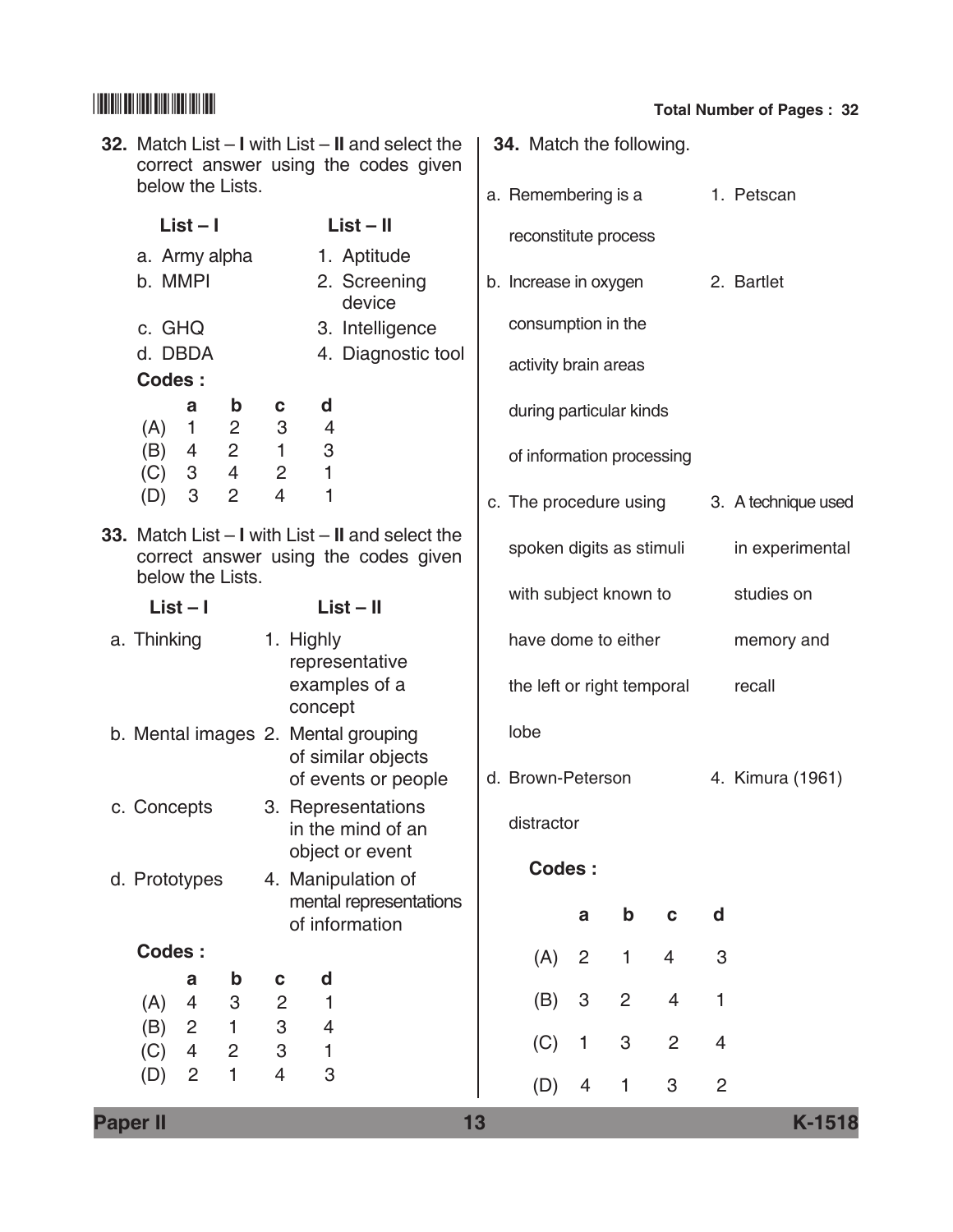### **35.** ಪಟ್ಟಿ – I ನ್ನು ಪಟ್ಟಿ – II ರೊಂದಿಗೆ ಹೊಂದಿಸಿ ಮತ್ತು | 37. ಸಮಯ ಕಳೆದಂತೆ ಅನುಭವದಿಂದ ಉಂಟಾದ ಸ್ಟ್ರತಿ ಈ ಕೆಳಗಿನ ಸಂಕೇತಗಳನ್ನು ಬಳಸಿಕೊಂಡು ಉತ್ತರವನ್ನು ಸೂಚಿಸಿ. *±Üqr* **– I** *±Üqr* **– II** a. ಸ್ಪರ್ಲಿಂಗ್ 1. ವರ್ಣಪ್ರತ್ಯಕ್ಷಾನುಭವದ ರೆಟಿನೆಕ್ ಸಿದ್ಧಾಂತವನ್ನು ಅಭಿವೃದ್ಧಿಪಡಿಸಿದರು b. ರೀಡ್ 2. ಅವಧಾನದ ವಿಸ್ತಾರವನ್ನು ಮಾಪನ ಮಾಡಲು ಮೊದಲ ್ಪವಯೋಗವನ್ನು ವಿನ್ಯಾಸಗೊಳಿಸಿದರು c. ಜೀವಾನ್ಸ್ 3. ಸಂವೇದನೆ*ಮ*ತ್ತು ಪ್ರತ್ಯಕ್ಷಾನುಭವದ ವ್ಯತ್ಯಾಸವನ್ನು ತಿಳಿಸಿದರು d. ಎಡ್ವನ್ 4. ಸಂವೇದನಾ ನೋಂದಣಿಯ ಅಸ್ತಿತ್ವವನ್ನು ದಾಖಲಿಸಿದರು *ÓÜíPæàñÜWÜÙÜá :* **a b c d** (A) 4 1 2 3 (B) 3 4 2 1 (C) 2 1 3 4 (D) 4 3 2 1 **36.** ಪಟ್ಸಿ – I ನ್ನು ಪಟ್ಸಿ – II ರೊಂದಿಗೆ ಹೊಂದಿಸಿ ಮತ್ತು ಈ ಕೆಳಗಿನ ಸಂಕೇತಗಳನ್ನು ಬಳಸಿಕೊಂಡು ಉತ್ತರವನ್ನು ಸೂಚಿಸಿ. *±Üqr &* **I** *±Üqr &* **II** a. ಪ್ರತ್ಯಕ್ಷಾನುಭವ 1. ಗಾತ್ರ ಸ್ಥಿರತೆ ಭ್ರಮೆ ಸಂಘಟನೆ b. ಮುಲ್ಲರ್ ಲೈಯರ್ 2. ಆಕೃತಿ ಹಿನ್ನೆಲೆ ಭ್ರಮೆ ಭನಾಮಿನನ್ c. ಫೈ ಫಿನಾಮಿನನ್ 3. ಜ್ಯಾಮಿತಿ ಭ್ರಮೆ d. ಚಂದ್ರ ಭ್ರಮೆ 4. ಚಲನ ಭ್ರಮೆ *ÓÜíPæàñÜWÜÙÜá :* **a b c d** (A) 2 4 3 1 (B) 1 4 2 3 (C) 2 3 4 1 (D) 3 1 4 2 (A) ಸುಳಿವು ಸಿದ್ದಾಂತ (C) ನಾಶ ಸಿದ್ದಾಂತ (A) ಪದ ಅರ್ಥ ಸ್ಟ್ರತಿ (B) ಚಿತ್ರ ಚಿಹ್ತೆ (C) ಘಟನಾ ಸ್ಟ್ರತಿ ಉಂಟಾಗುತ್ತದೆ. ಪ್ರತಿಬಲನವು 1. ಕರೆಕ್ಷನ್ಟಮ್೯ *ÓÜíPæàñÜWÜÙÜá :*

## \*K1518\* **Total Number of Pages : 32**

|   | (A) ಸುಳಿವು ಸಿದ್ಧಾಂತ                                                                                        | ಸುಳಿವು ಕ್ಷೀಣಿಸುತ್ತದೆ ಎಂಬ ಮರೆವಿನ ಸಿದ್ಧಾಂತವು                          |
|---|------------------------------------------------------------------------------------------------------------|---------------------------------------------------------------------|
|   | (B) ವ್ಯತೀಕರಣ ಸಿದ್ದಾಂತ<br>(C) ನಾಶ ಸಿದ್ಧಾಂತ                                                                  |                                                                     |
|   | (D) ಪ್ರಕ್ರಿಯೆಗಳ ಹಂತ ಸಿದ್ಧಾಂತ                                                                               | 38.  ಆತ್ಮಚರಿತ್ರೆಯ ಉಲ್ಲೇಖವನ್ನು ಒಳಗೊಂಡಂತಹ ಸ್ಥೃತಿಯ                     |
|   | ವಿಧವು _______ ಆಗಿರುತ್ತದೆ.<br>(A) ಪದ ಅರ್ಥ ಸ್ಥೃತಿ<br>(B) ಚಿತ್ರ ಚಿಹ್ನೆ<br>(C) ಘಟನಾಸ್ಥತಿ<br>(D) ಸಂಸ್ತರಣ ಹಂತಗಳು |                                                                     |
|   | ಉಂಟಾಗುತ್ತದೆ.                                                                                               | 39. ಅವ್ಯವಹಿತಸ್ಥೃತಿಯು_______ರ ಅಡ್ಡ ಪರಿಣಾಮದಿಂದ                        |
|   | (A) ಅಫೆಶಿಯಾ (B) ಅಫೋನಿಯಾ                                                                                    | (C) ಅನೋಕ್ಷಿಯಾ   (D) ಅಮ್ನಿಷಿಯಾ                                       |
|   | (A) ಗತ್ರಿ                                                                                                  | 40.  ಕಲಿಕೆಯ ಅಪೇಕ್ಷಣತ್ವ ಸಿದ್ಧಾಂತವನ್ನು ಪ್ರತಿಪಾದಿಸಿದವರು<br>(B) ಸಿ. ಹಲ್ |
|   | (C) ಟೋಲ್ಟನ್                                                                                                | (D) ಥಾರ್ನಡೈಕ್<br>41. ನೈಜ  ಜೀವನದಲ್ಲಿ ಪ್ರತಿಯೊಂದು ಪ್ರತಿಕ್ರಿಯೆಗೆ ಕೊಡುವ  |
| ŝ | ಪ್ರತಿಬಲನವು<br>(B) ಅಸಾಧ್ಯವಾದುದು<br>(C) ಅಗತ್ಯವಾದುದು                                                          | (A) ಸಹಜವಾಗಿ ನಿಯಮಕ್ಕಿಂತ ಅಪೇಕ್ಷೆ ಪಡುವುದಾಗಿದೆ                          |
|   | (D) ಅನಗತ್ಯವಾದುದು<br>ಅನುಕ್ರಮದಲ್ಲಿ ಜೋಡಿಸಿ .<br>1. ಕರೆಕ್ಷನ್ಟರ್ಮ್                                              | <b>42.</b> F  ಅನುಪಾತವನ್ನು ಕಂಡುಹಿಡಿಯುವ ಸರಿಯಾದ                        |
|   | 2. ಜಿ. ಎಸ್. ಎಸ್. ನ ನಡುವೆ<br>3. ಜಿ. ಎಸ್. ಎಸ್. ನ ಒಳಗೆ                                                        |                                                                     |
|   | 4. ಒಟ್ಟು ಎಸ್. ಎಸ್.<br>5. ಎಸ್. ಎಸ್. ನ ಸರಾಸರಿ                                                                |                                                                     |
|   | ಸಂಕೇತಗಳು :                                                                                                 |                                                                     |
|   | (A) 14235 (B) 54321                                                                                        |                                                                     |
|   | (C) 23145                                                                                                  | $(D)$ 12345                                                         |

**Paper II 14 K-1518**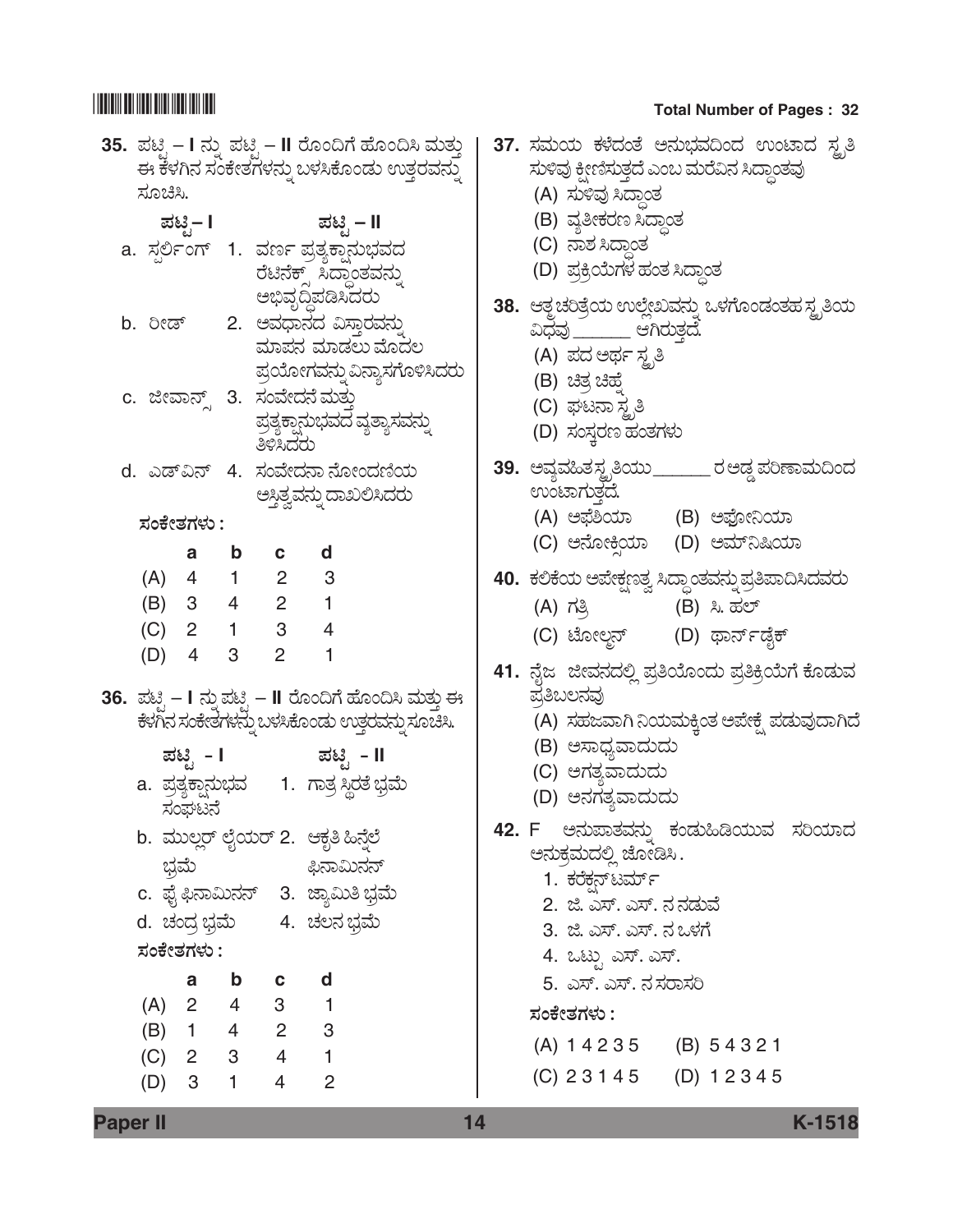#### **35.** Match List – **I** with List – **II** and select the correct answer using the codes given below the Lists. **List – I List – II** a. Sperling 1. Developed retinex theory of color perception b. Reid 2. Designed first experiment to measure span of attention c. Jevons 3. Developed distinction between sensation and perception d. Edwin 4. Documented the existence of the sensory register **Codes : a b c d** (A) 4 1 2 3 (B) 3 4 2 1 (C) 2 1 3 4 (D) 4 3 2 1 **36.** Match List – **I** with List – **II** and select the correct answer using the codes given below the Lists. **List – I List – II** a. Perceptual 1. Size constancy organization illusion b. Muller Lyer 2. Figure is ground illusion phenomenon c. Phi 3. Geometrical illusion phenomenon d. Moon illusion 4. Illusion of movement **Codes : a b c d** (A) 2 4 3 1 (B) 1 4 2 3 (C) 2 3 4 1 **37.** The theory of forgetting which gives an explanation by pointing the weakening of the memory trace formed by experience with passage of time is (A) Trace theory (B) Interference theory (C) Decay theory (D) Level of processing theory **38.** The type of memory which has a biographical reference is (A) Semantic memory (B) Iconic memory (C) Episodic memory (D) Levels of processing **39.** Immediate memory is adversely affected by (A) Aphasia (B) Aphonia (C) Anoxia (D) Amnesia **40.** The expectancy theory of learning was propounded by (A) Guthrie (B) C. Hull (C) Tolman (D) Thorndike **41.** In real life reinforcement of every response is (A) of the nature of an exception rather than the rule (B) impossible (C) necessary (D) not necessary **42.** Arrange the following is the correct sequence in the computation of F. 1. Correction term 2. Between GSS 3. Within GSS 4. Total SS 5. Mean SS **Codes :**

(A) 1 4 2 3 5 (B) 5 4 3 2 1 (C) 2 3 1 4 5 (D) 1 2 3 4 5

**Paper II 15 K-1518**

(D) 3 1 4 2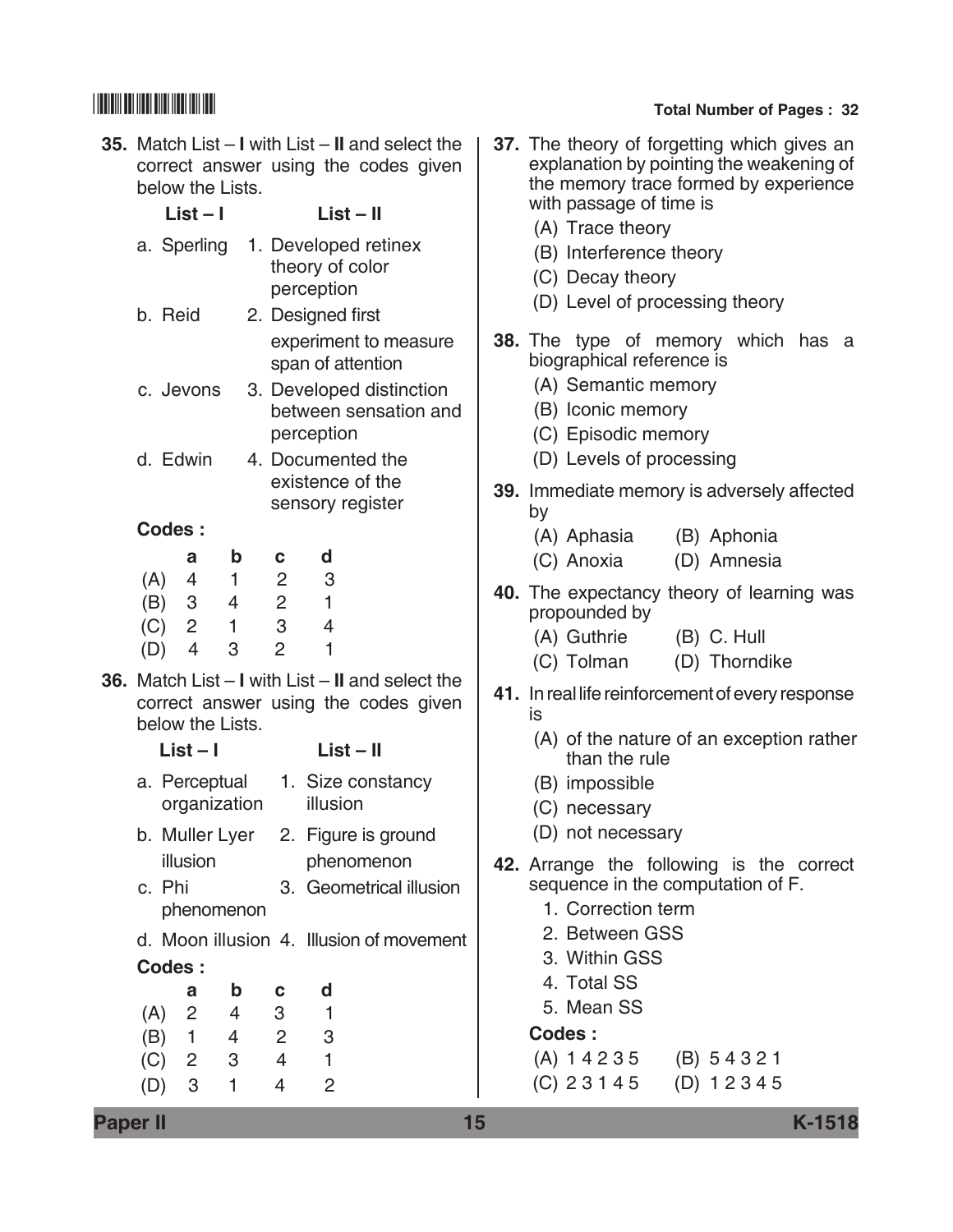**43.** ಅಷ್ರಾಂಗಯೋಗವನ್ನು ಸರಿಯಾದ ಅನುಕ್ರಮದಲ್ಲಿ ಜೋಡಿಸಿ. 1. ಯಮ 2. ನಿಯಮ 3. «Ý®Ü 4. ÓÜÊÜÞ— 5. «ÝÃÜ| 6. ±ÝÅOÝ¿ÞÊÜá 7. ಆಸನ 8. ಪ್ರತ್ಯಾಹಾರ

#### *ÓÜíPæàñÜWÜÙÜá :*

- (A) 1, 2, 7, 6, 8, 5, 3, 4
- (B) 1, 2, 6, 7, 5, 8, 4, 3
- (C) 1, 7, 2, 6, 4, 3, 5, 8
- (D) 1, 6, 8, 3, 4, 7, 5, 2
- 44. ಭಾಟಿಯಾರ ಬುದ್ಧಿಶಕ್ತಿ ಪರೀಕ್ಷೆಗಳನ್ನು ಸರಿಯಾದ ಕ್ರಮದಲ್ಲಿ ನೀಡುವ ಅನುಕ್ಷಮ
	- 1. ಕ್ಲೋಸ್ ಬ್ಲಾಕ್ ಡಿಸೈನ್
	- 2. ಪಿಕ್ಸರ್ ಕನ್ಸ್ಟ್ರಕ್ಷನ್
	- 3. ಪ್ಯಾಟರ್ನ್ ಡ್ರಾಯಿಂಗ್
	- 4. ಪಾಸ್ ಅಲಾಂಗ್

#### *ÓÜíPæàñÜWÜÙÜá :*

- (A) 1 3 4 2 (B) 4 2 3 1
- (C) 1 4 3 2 (D) 4 1 2 3
- 45. ಸಮರ್ಥನೆ (A) : **ಅಲಪ್ರಮಾಣದಲಿ ಬಿಡುಗಡೆಗೊಂಡ** ಸೆರಟೋನಿನ್ ಸ್ರಾವವು ಆಕ್ರಮಣ ಪ್ರವೃತ್ತಿ ಮತ್ತು ಇತರ ಸಮಾಜಘಾತಕ ವರ್ತನೆಗಳಿಗೆ ಸಂಬಂಧಿಸಿದೆ.

 $\overline{P}$ ಕಾರಣ (R) : ಸಿರೋಟೋನರ್ಜಿಕ್ ನರಗಳುಮಾನವನ ಆಕ್ರಮಣ ವರ್ತನೆಯನ್ನು ಅವರೋಧಗೊಳಿಸುವಲ್ಲಿ

ಪಾತ್ರವಹಿಸುತ್ತದೆ.

*ÓÜíPæàñÜWÜÙÜá :*

- (A) (A) ಮತ್ತು (R) ಎರಡೂ ಸರಿ ಮತ್ತು (R) (A) ಯ ಸರಿಯಾದ ವಿವರಣೆ
- (B) (A) ಮತ್ತು (R) ಎರಡೂ ಸರಿ, ಆದರೆ (R) (A) ಯ ಸರಿಯಾದ ವಿವರಣೆಯಲ್ಲ
- (C) (A) ಸರಿ, ಆದರೆ (R) ತಪ್ಪು
- (D) (A) ತಪ್ಪು, ಆದರೆ (R) ಸರಿ

## \*K1518\* **Total Number of Pages : 32**

**46. ಸಮರ್ಥನೆ (A) :** ಸೃಜನಾತ್ತಕ ಆಲೋಚಕರು ರೂಪಿಸಲ್ಪಟ್ಟವರೇ ವಿನಃ ಹುಟಿನಿಂದಲ್ಲ.  $\overline{P}$ ಕಾರಣ (R) : ಸ್ವಜನಾತ್ಗಕರು ಅಸಾಮಾನ್ಯ, ನವೀನ ಆದರೂ ಸೂಕವಾದಂತಹ ಪ್ರತಿಸಂದನಗಳನ್ನು ಉತ್ಪಾದಿಸುತ್ತಾರೆ. *ÓÜíPæàñÜWÜÙÜá :* (A) (A) ಮತ್ತು (R) ಎರಡೂ ಸರಿ ಮತ್ತು (R) (A) ಯ ಸರಿಯಾದ ವಿವರಣೆ (B) (A) ಮತ್ತು (R) ಎರಡೂ ಸರಿ, ಆದರೆ (R) (A) ಯ ಸರಿಯಾದ ವಿವರಣೆಯಲ್ಲ (C) (A) ಸರಿ, ಆದರೆ (R) ತಪ್ಪು (D) (A) ತಪ್ಪು, ಆದರೆ (R) ಸರಿ **47. ಸಮರ್ಥನೆ (A) :** ತಿವಳಿ ಸನಿವೇಶಗಳಲ್ಲಿಸಮತೋಲನ ಸಿದ್ಧಾಂತ ಅಭಿವೃತ್ತಿ ಬದಲಾವಣೆಯಲ್ಲಿ ವಿವರಣೆ ನೀಡುತ್ತದೆ.  $\overline{\texttt{F}}$ ಹರಣ (R) : ಸಂಜ್ಞಾನಾತ್<del>ಚ</del> ಅಸಾಂಗತ್ಯ ಸ್ವಪ್ರೇರಣೆಯಿಂದ ತನ್ನ ಅಂತರವನ್ನು ಕಡಿಮೆ ಮಾಡುತ್ತದೆ. *ÓÜíPæàñÜWÜÙÜá :* (A) (A) ಮತ್ತು (R) ಎರಡೂ ಸರಿ ಮತ್ತು (R) (A) ಯ ಸರಿಯಾದ ವಿವರಣೆ (B) (A) ಮತ್ತು (R) ಎರಡೂ ಸರಿ, ಆದರೆ (R) (A) ಯ ಸರಿಯಾದ ವಿವರಣೆಯಲ್ಲ (C) (A) ಸರಿ, ಆದರೆ (R) ತಪ್ಪು (D) (A) ತಪ್ಪು, ಆದರೆ (R) ಸರಿ 48. ಸಮರ್ಥನೆ (A) : ಬಯೋರಿಧಮ್ಸ್ ಸ್ತಇಚ್ಛೆ ಇಲ್ಲದ ಆಂತರಿಕ ವರ್ತನೆ ವಿನ್ಯಾಸ.  $\overline{P}$ ಕಾರಣ (R) : ಸ್ವಇಚ್ಛೆ ಇಲ್ಲದ ಆಂತರಿಕ ವರ್ತನೆಯು ಜೈವಿಕ ಒಳ ಮಾಹಿತಿಯಿಂದ ನಿಯಂತ್ರಿತಗೊಳ್ಳುತ್ತವೆ. *ÓÜíPæàñÜWÜÙÜá :* (A) (A) ಮತ್ತು (R) ಎರಡೂ ಸರಿ ಮತ್ತು (R) (A) ಯ ಸರಿಯಾದ ವಿವರಣೆ (B) (A) ಮತ್ತು (R) ಎರಡೂ ಸರಿ, ಆದರೆ (R) (A) ಯ ಸರಿಯಾದ ವಿವರಣೆಯಲ್ಲ (C) (A) ಸರಿ, ಆದರೆ (R) ತಪ್ಪು (D) (A) ತಪ್ಪು, ಆದರೆ (R) ಸರಿ

**Paper II 16 K-1518**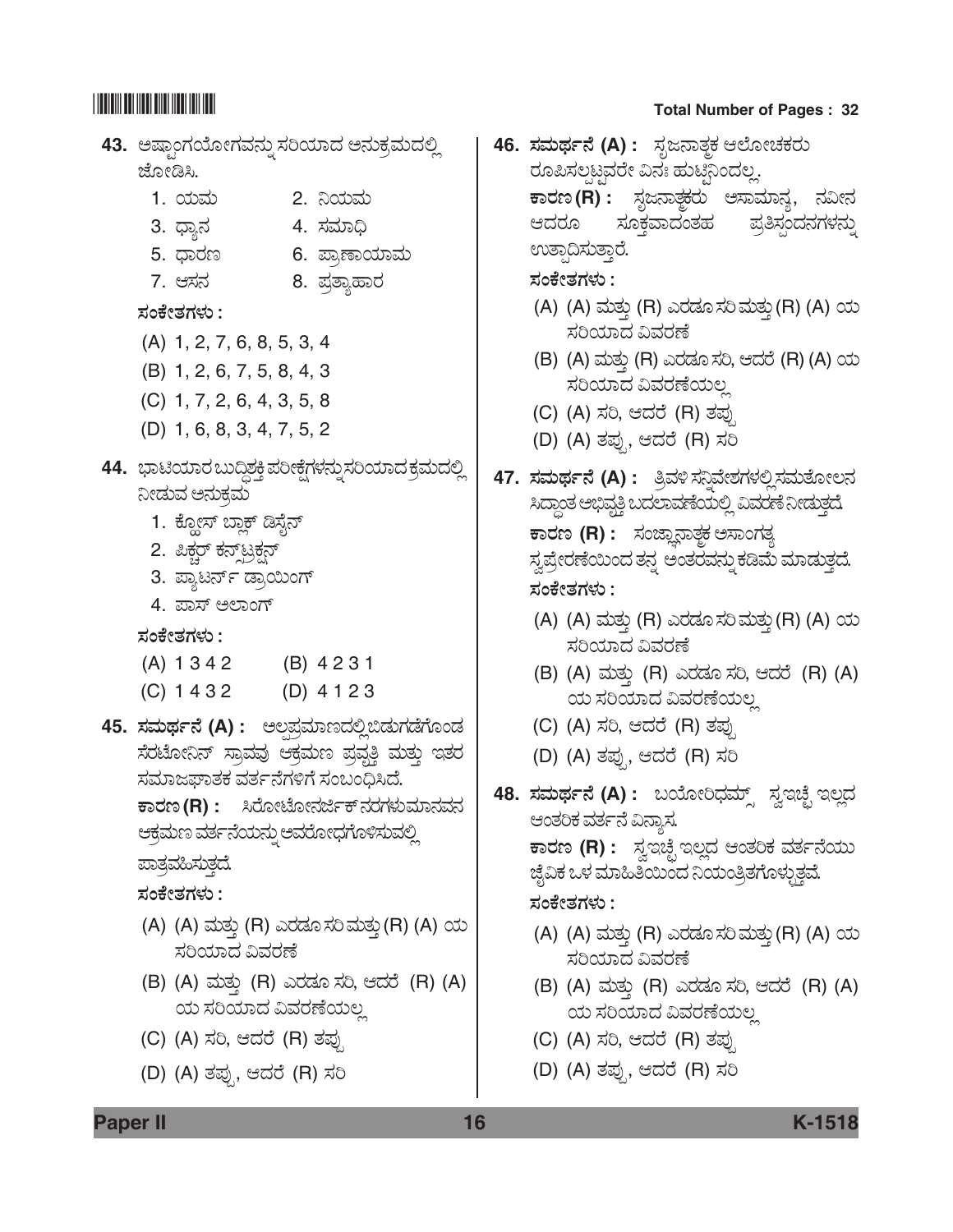### **43.** Arrange the following in the correct sequence of Ashtangayoga.

- 1. Yama 2. Niyama
- 3. Dhyana 4. Samadhi
- 5. Dharana 6. Pranayama
- 7. Asana 8. Prathyahara

### **Codes :**

- (A) 1, 2, 7, 6, 8, 5, 3, 4
- (B) 1, 2, 6, 7, 5, 8, 4, 3
- (C) 1, 7, 2, 6, 4, 3, 5, 8
- (D) 1, 6, 8, 3, 4, 7, 5, 2
- **44.** The correct order of administering Bhatia's battery of intelligence is
	- 1. Koh's block design
	- 2. Picture construction
	- 3. Pattern drawing
	- 4. Pass along

### **Codes :**

- (A) 1 3 4 2 (B) 4 2 3 1
- $(C)$  1 4 3 2  $(D)$  4 1 2 3
- **45. Assertion (A) :** Low levels of serotonin released are associated with aggression and other forms of antisocial behaviour.
	- **Reason (R) :** Serotonergic neurons play an inhibitory role in human aggression.

### **Codes :**

- (A) Both (A) and (R) are true and (R) is the correct explanation of (A)
- (B) Both (A) and (R) are true but (R) is not the correct explanation of (A)
- (C) (A) is true, but (R) is false
- (D) (A) is false, but (R) is true

## \*K1518\* **Total Number of Pages : 32**

**46. Assertion (A) :** Creative thinkers are made not born.

> **Reason (R) :** Creative thinkers generate unusual, novel yet appropriate responses.

### **Codes :**

- (A) Both (A) and (R) are true and (R) is the correct explanation of (A)
- (B) Both (A) and (R) are true, but (R) is not the correct explanation of (A)
- (C) (A) is true, but (R) is false
- (D) (A) is false, but (R) is true
- **47. Assertion (A) :** Balance theory of attitude change explains the need for maintaining balance in a triadic situation.

**Reason (R) :** Cognitive dissonance makes one to voluntarily attempt to reduce distance.

### **Codes :**

- (A) Both (A) and (R) are true and (R) is the correct explanation of (A)
- (B) Both (A) and (R) are true, but (R) is not the correct explanation of (A)
- (C) (A) is true, but (R) is false
- (D) (A) is false, but (R) is true
- **48. Assertion (A) :** Biorhythms are involuntary patterns of internal behaviour.

 **Reason (R) :** Involuntary internal behaviour could be brought under control through biofeedback.

### **Codes :**

- (A) Both (A) and (R) are true and (R) is the correct explanation of (A)
- (B) Both (A) and (R) are true, but (R) is not the correct explanation of (A)
- (C) (A) is true, but (R) is false
- (D) (A) is false, but (R) is true

**Paper II 17 K-1518**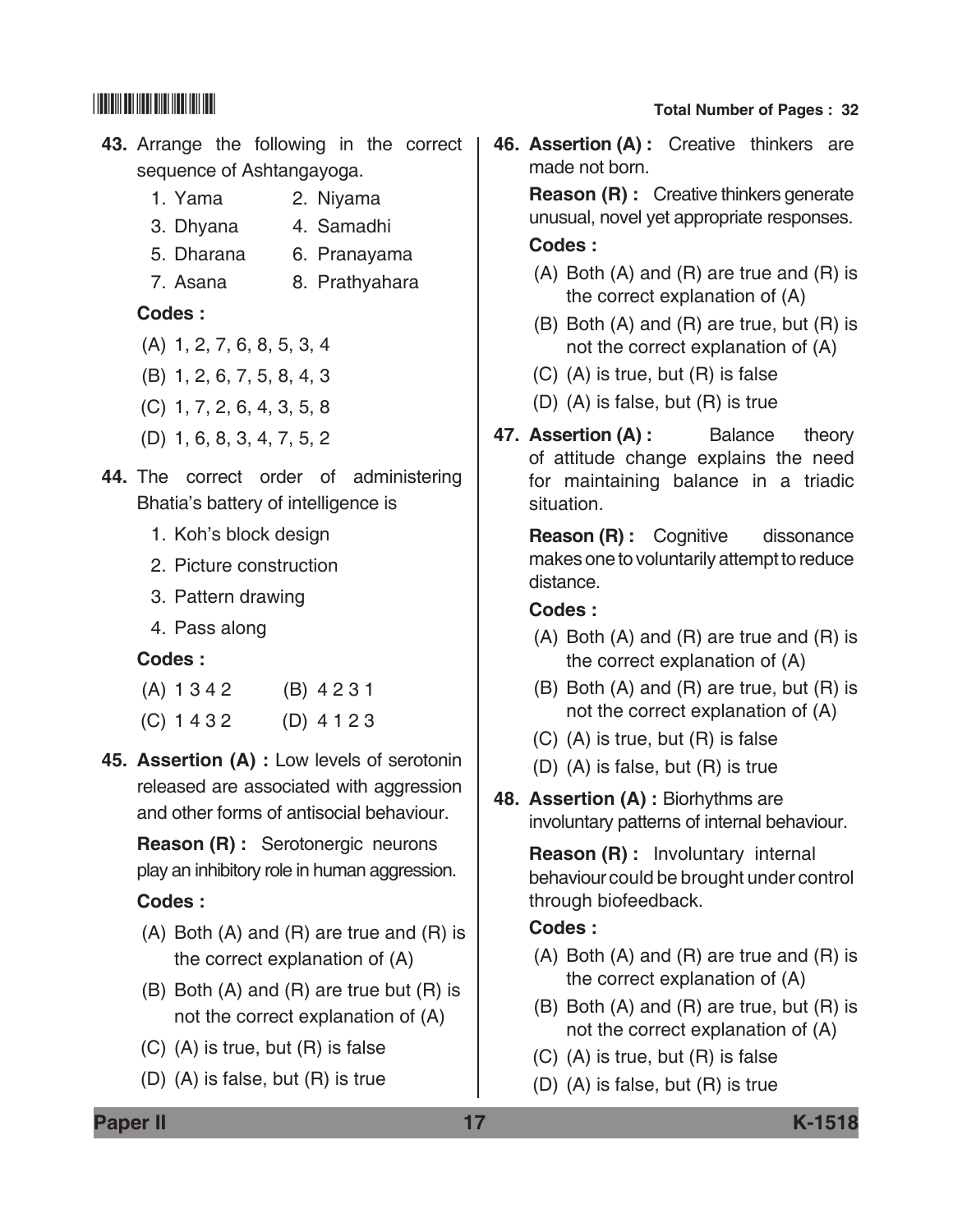**Paper II 18 K-1518 49. ಸಮರ್ಥನೆ (A):** ಸ್ಥಿರೀಕರಣ ಮನೋಲೈಂಗಿಕ ಬೆಳವಣಿಗೆಯ ಹಂತಗಳು ವ್ಯಕ್ತಿತ್ವ ವಿಕಸನಕ್ಕೆ ಪರಿಣಾಮ ಬೀರುತ್ತವೆ. **ಕಾರಣ (R) :** ಸಾಮಾನ್ಯವಾಗಿ ಜನರುಓರಲ್ ಹಂತ/<br>ಸ್ಥಿರೀಕರಣವನ್ನು ಆತ್ಮ ಸಂರಕ್ಷಣೆಗೆ ಪ್ರತಿಗಮನವಾಗಿ ಬಳಸುತ್ತಾರೆ. *ÓÜíPæàñÜWÜÙÜá :* (A) (A) ಮತ್ತು (R) ಎರಡೂ ಸರಿ ಮತ್ತು (R) (A) ಯ ಸರಿಯಾದ ವಿವರಣೆ (B) (A) ಮತ್ತು (R) ಎರಡೂ ಸರಿ, ಆದರೆ (R) (A) ಯ ಸರಿಯಾದ ವಿವರಣೆಯಲ್ಲ (C) (A) ಸರಿ, ಆದರೆ (R) ತಪ್ಪು (D) (A) ತಪ್ಪು, ಆದರೆ (R) ಸರಿ **50.** ನಾಕ್ಸ್-ಕ್ಯೂಬ್ ಪರೀಕ್ಷೆಯನ್ನು \_\_\_\_\_\_ ಮಾಪನ ಮಾಡಲು ಬಳಸಲಾಗುತ್ತದೆ. 1. ಅವಧಾನ 2. ದೀರ್ಘಕಾಲಿಕಸ್ಟ್ರತಿ 3. ಏಕಾಗತೆ 4. ವ್ಯೋಮಿತಿ ಸಾಮರ್ಥ್ಯ *ÓÜíPæàñÜWÜÙÜá :*  $(A)$  1 ಮತ್ತು 2  $(B)$  1 ಮತ್ತು 3 (C) 2 ಮತ್ತು 3 (D) 3 ಮತ್ತು 4 **51.** ಬಿಗ್-5 ವ್ಯಕ್ತಿತ್ವದ ಮಾಪನವು \_\_\_\_\_\_ ಅಂಶಗಳನ್ನು<br> ಹೊಂದಿದೆ. 1. ಅನುಭವಗಳಿಗೆ ಮುಕ್ತವಾಗಿರುವುದು 2. ಸಂವೇಗ ಸ್ಥಿರತೆ 3. ಹೊಂದಾಣಿಕೆ 4. ಬಹಿರ್ಮುಖಿ *ÓÜíPæàñÜWÜÙÜá :* (A) 1 ಮತ್ತು 3 (B) 2 ಮತ್ತು 4 (C) 1, 2 ಮತ್ತು 4 (D) ಕೇವಲ 3 **52.** ಎರಡು ಗುಂಪುಗಳ ನಡುವಿನ ಸಾರ್ಥಕಾಂಶ ವ್ಯತ್ಯಾಸವನ್ನು |ಪರೀಕ್ಷಿಸಲು \_\_\_\_\_\_ ನ್ನು ಬಳಸಲಾಗುವುದು. 1. t- ಪರೀಕೆ 2. f- ಪರೀಕೆ 3. ಖೈ $-$ ವರ್ಗೆ 4. ಸಹಸಂಬಂಧ ಸಂಕೇತಗಳು : (A) 1 ಮತ್ತು 3 (B) 3 ಮತ್ತು 4 (C) 1 ಮತ್ತು 2 (D) 2 ಮತ್ತು 3 ಆಗಿರುವುದಿಲ್ಲ. *ÓÜíPæàñÜWÜÙÜá : ÓÜíPæàñÜWÜÙÜá :* ಪರೀಕ್ಷೆ

**53.** ಸಮಾಲೋಚನೆ ಪ್ರಕ್ರಿಯೆಯು 1. ಸಹಾಯ ಹಸ್ತ ಚಾಚುವುದು 2. ಸಲಹೆ ನೀಡುವುದು 3. ಮಾರ್ಗದರ್ಶನ ನೀಡುವುದು 4. ಮನೋರೋಗ ಚಿಕಿತ್ರೆ  $(A)$  1 ಮತ್ತು 2  $(B)$  1 ಮತ್ತು 3 (C) 2, 3 ಮತ್ತು 4 (D) 3 ಮತ್ತು 4 **54.** ಜೀವನಾವಧಿ ವಿಕಾಸದ ಸಂಶೋಧನೆ ವಿಧಾನಗಳು 1. ಶಿರೋ–ಬಾಲ ಉತ್ಕಾಂತಿ 2. ದೀರ್ಘಕಾಲಿಕ ವಿಧಾನ 3. ಸನಿಹ–ದೂರ 4. ಪಾರ್ಶ್ವ ಛೇದ ವಿಧಾನ (A) 1 ಮತ್ತು 2 (B) 1 ಮತ್ತು 3 (C) 2 ಮತ್ತು 4 (D) 1 ಮತ್ತು 4 **55.** ಹೊಂದಿಸಿ ಬರೆಯಿರಿ: a. Ÿá©œÍÜQ¤ 1. ÃæãàÍÝP… b. ಕ್ರಿಯಾಶೀಲತೆ 2. ಐಸೆಂಕ್ c. ಮಸಿಮಚ್ಚೆ 3. ಬಾಕರ್ ಮೇದಿ d. ನರ ಚಂಚಲತ್ವ 4. ಬೀನೆ-ಕಾಮತ್ ಸಂಕೇತಗಳು : **a b c d** (A) 1 3 2 4 (B) 4 2 1 3 (C) 4 3 1 2 (D) 3 2 1 4 **56.** ಜೋಹಾರಿ ಕಿಂಡಿ ತಂತ್ರವು ಯಾವುದಕ್ಕೆ ಸಹಾಯವಾಗುತ್ತದೆ ? (A) ತನ್ನನ್ನು ತಾನೇ ಅರ್ಥಮಾಡಿಕೊಳ್ಳಲು (B) ಒತ್ತಡವನ್ನು ಕಡಿಮೆ ಮಾಡಲು (C) ಸಂಘಟನಾ ಸಂವಹನವನು ವೃದ್ಧಿಸಲು

(D) ಸಂಘಟನಾ ಪರಿಣಾಮಕಾರಿತ್ವವನ್ನು ವೃದ್ಧಿಸಲು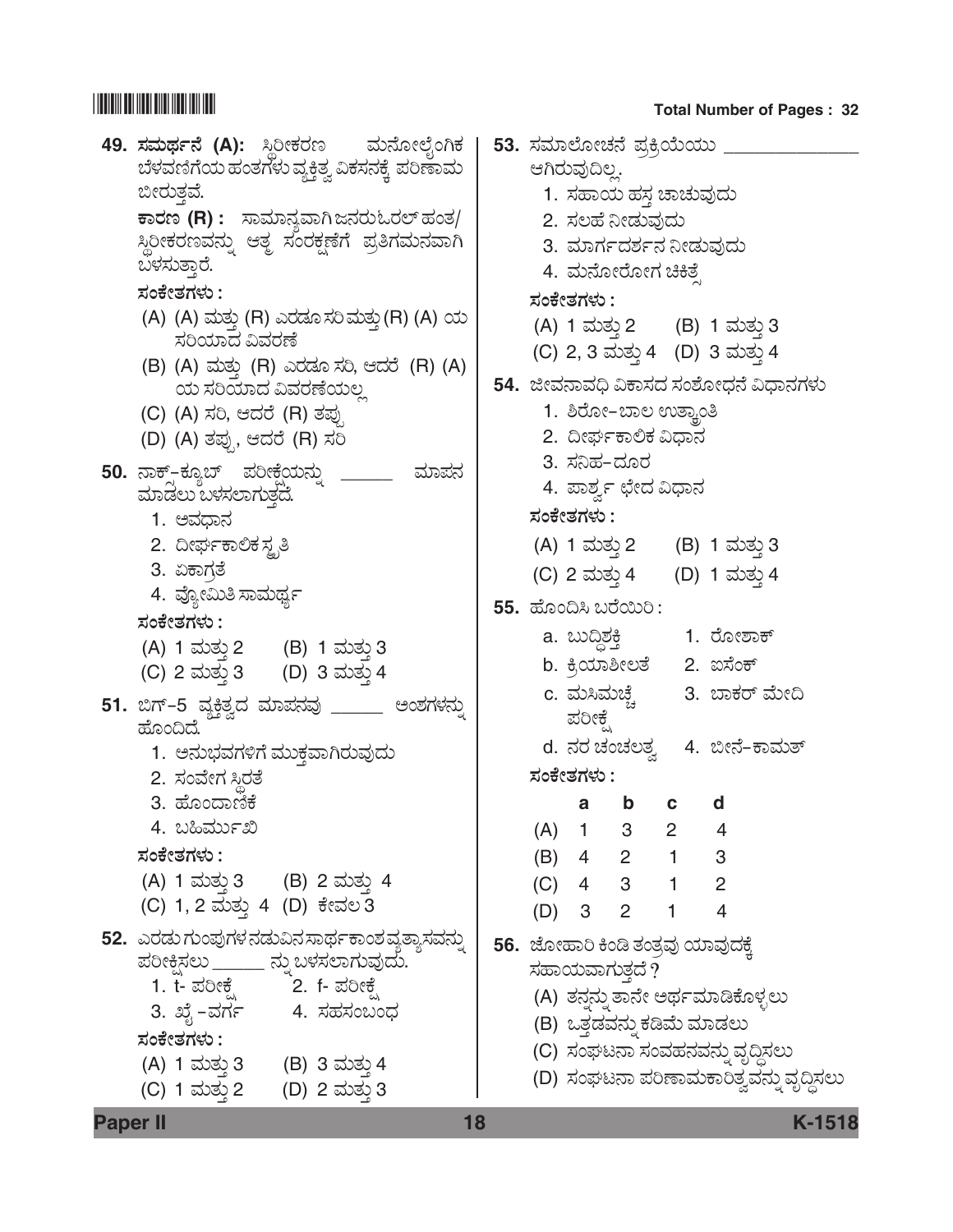**49. Assertion (A) :** Fixation at the psycho sexual stages of development affects the development of personality.

 **Reason (R) :** People who are fixated at the oral stage of development use regression as their defense mechanism.

### **Codes :**

- (A) Both (A) and (R) are true and (R) is the correct explanation of (A)
- (B) Both (A) and (R) are true, but (R) is not the correct explanation of (A)
- (C) (A) is true, but (R) is false
- (D) (A) is false, but (R) is true

### **50.** Knox-cube test is used to assess

- 1. Attention
- 2. Long term memory
- 3. Concentration
- 4. Spatial ability

### **Codes :**

- (A) 1 and 2 (B) 1 and 3
- $(C)$  2 and 3  $(D)$  3 and 4
- **51.** The dimensions of big-5 personality are
	- 1. Openness
	- 2. Emotional stability
	- 3. Adjustment
	- 4. Extroversion

#### **Codes :**

- (A) 1 and 3 (B) 2 and 4
- (C) 1, 2 and 4 (D) only 3
- **52.** Significance of difference between two groups can be tested by
	- 1. t-test 2. f-test
	- 3. Chi-square 4. Correlation

### **Codes :**

(A) 1 and 3 (B) 3 and 4  $(C)$  1 and 2  $(D)$  2 and 3

## \*K1518\* **Total Number of Pages : 32**

**53.** Counselling is not a process of 1. Rendering a helping hand 2. Advising 3. Guidance 4. Psychotherapy **Codes :** (A) 1 and 2 (B) 1 and 3 (C) 2, 3 and 4 (D) 3 and 4 **54.** Research methods of life span development are 1. Cephalocaudal 2. Longitudinal 3. Proximodistal 4. Cross sectional **Codes :**  $(A) 1$  and 2  $(B) 1$  and 3 (C) 2 and 4 (D) 1 and 4 **55.** Match the following : a. Intelligence 1. Rorschach b. Creativity 2. Eysenck c. Projective 3. Baquer Medhi test d. Neurotism 4. Binet-Kamath **Codes :**

|     | а            | b | с            | d |
|-----|--------------|---|--------------|---|
| (A) | $\mathbf{1}$ | 3 | 2            | 4 |
| (B) | 4            | 2 | 1            | 3 |
| (C) | 4            | 3 | 1            | 2 |
| (D) | -3           | 2 | $\mathbf{1}$ | 4 |

- **56.** Johari window is a technique that helps in
	- (A) Understanding one self
	- (B) Reducing stress
	- (C) Enhancing organisational communication
	- (D) Enhancing organisational effectiveness

**Paper II 19 K-1518**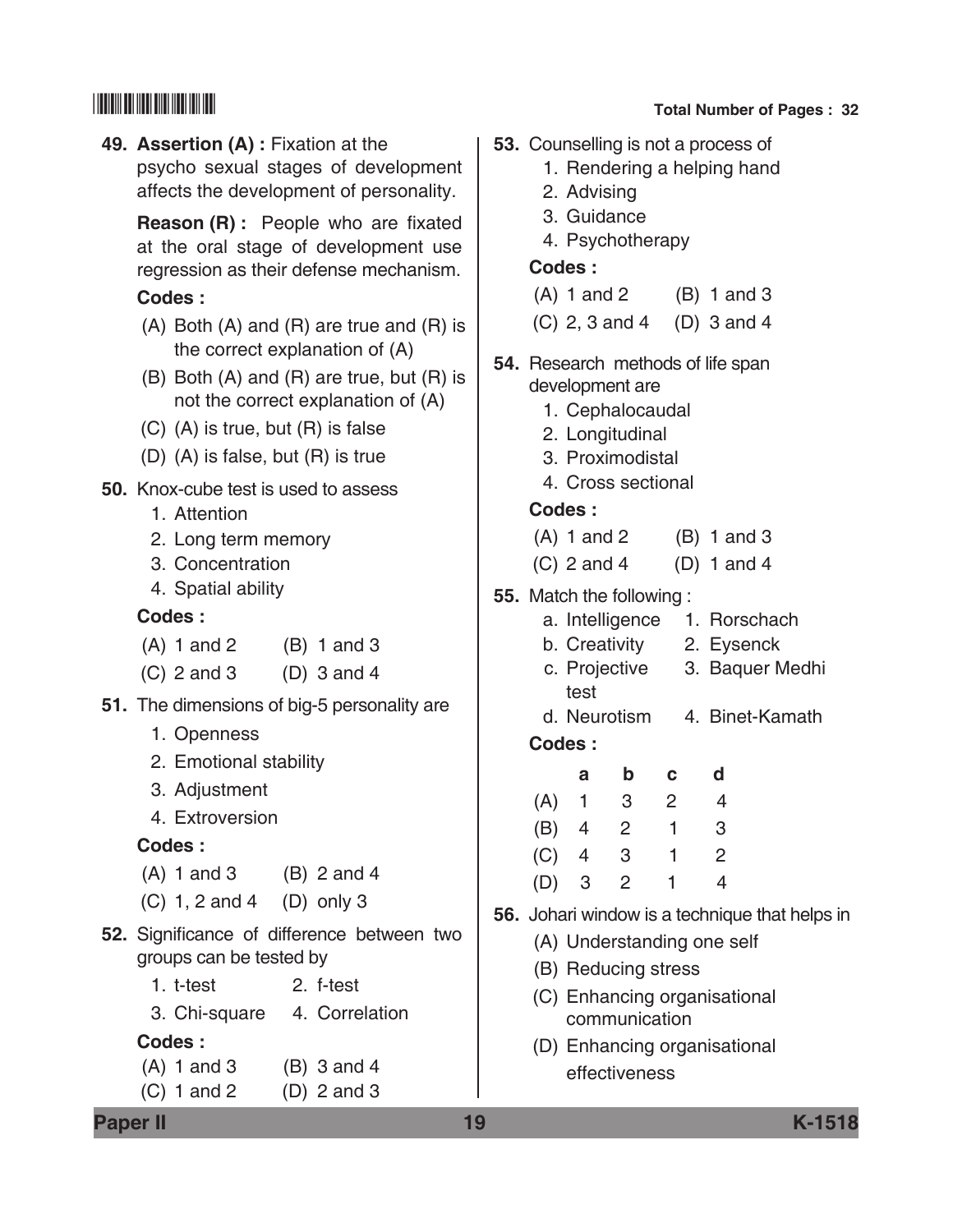| 57. ಬೆನ್ನುಹುರಿಯಿಂದ ಮೆದುಳಿಗೆ ಸಂದೇಶವನ್ನು  <br>ತಲುಪಿಸುವ ನರವನ್ನು __________ ಎನ್ನುತ್ತಾರೆ.<br>(A) ಅಂತರ್ ನರ                                                                                                                     | 62. ಸಮರ್ಥನೆ(A) : ಶಿಕ್ಷಕರು  ವರ್ಗಕ್ಕೆ  (ಪಾಠಕ್ಕೆ)<br>ಸಮಯ ಪಾಲನೆ ಮಾಡಿದರೆ ವಿದ್ಯಾರ್ಥಿಗಳು<br>ಗೌರವಿಸುತ್ತಾರೆ.                                                                                                                                                                                                                                                                           |
|--------------------------------------------------------------------------------------------------------------------------------------------------------------------------------------------------------------------------|-------------------------------------------------------------------------------------------------------------------------------------------------------------------------------------------------------------------------------------------------------------------------------------------------------------------------------------------------------------------------------|
| (B) ಎಫರಂಟ್ ನರ<br>(C) ಅಫರೆಂಟ್ ನರ                                                                                                                                                                                          | ಕಾರಣ ( R) : ಪಾಠಗಳನ್ನು ನಿಗದಿತ ಸಮಯಕ್ಕೆ<br>ಸರಿಯಾಗಿ ನಡೆಸಿದ್ದಲ್ಲಿ ` ಶಿಕ್ಷಕರಿಗೆ ಹೆಚ್ಚಿನ<br>ಅನುಕೂಲವಾಗುತ್ತದೆ.<br>ಸಂಕೇತಗಳು :                                                                                                                                                                                                                                                           |
| (D) ಸಹ –ಸಂಬಂಧಿ ನರ<br>58. ಸಂಘಟನೆಗಳಲ್ಲಿ ಪರಸ್ಪರ ಅಧಿಕಾರವನ್ನು ಪ್ರತಿಪಾದಿಸಿದವರು<br>(A) ಮಾಸ್ಲೋ (B) ಟೇಲರ್<br>(C) ಫೋಲೇಟ್ (D) ಫ್ರೆಡ್ರಿಕ್                                                                                            | (A) (A) ಮತ್ತು (R) ಎರಡೂ ಸರಿ ಮತ್ತು (R) (A) ಯ<br>ಸರಿಯಾದ ವಿವರಣೆ<br>(B) (A) ಮತ್ತು (R) ಎರಡೂ ಸರಿ, ಆದರೆ (R) (A)<br>ಯ ಸರಿಯಾದ ವಿವರಣೆಯಲ್ಲ<br>(C) (A) ಸರಿ, ಆದರೆ (R) ತಪ್ಪು<br>(D) (A) ತಪ್ಪು, ಆದರೆ (R) ಸರಿ                                                                                                                                                                                  |
| 59. ERG ಸಿದ್ಧಾಂತದಲ್ಲಿ R ನ ಅರ್ಥ<br>(A) ವಿಶ್ವಸನೀಯತೆ<br>(B) ಜವಾಬ್ದಾರಿ<br>(C) ಪ್ರತಿಫಲ<br>(D) ಸಂಬಂಧಗಳು                                                                                                                        | 63. ಸಮರ್ಥನೆ(A) : ಸಂಜ್ಞಾನಾತ್ಮಕ ಸಾಮರ್ಥ್ಯಕ್ಕೂ<br>ಮತ್ತು ಶೈಕ್ಷಣಿಕ ಸಾಧನೆಗೂ ಅಲ್ಲಮಟಿನಿಂದ ಬಲವಾದೆ<br>ಮಟ್ತದವರೆಗೆ ಸಹಸಂಬಂಧ ಇದೆ.<br>ಕಾರಣ ( R) : ವ್ಯಕ್ತಿ ವ್ಯಕ್ತಿ ಅಂತರದಲ್ಲಿ ಸಂಜ್ಞಾನಾತ್ಮಕ<br>ಸಾಮರ್ಥ್ಯಕ್ತೂ ಮತ್ತು ಶೈಕ್ಷಣಿಕ ಫಲಿತಾಂಶಗಳಲ್ಲಿ ವ್ಯಕ್ತಿ                                                                                                                                                 |
| 60.  ನರತಂತುಗಳ ನಡುವಿನ ಸ್ಥಾನವನ್ನು ____ ಎನ್ನುತ್ತಾರೆ.<br>(A) ಆಕ್ಸಾನ್         (B) ನ್ಯೂಕ್ಲಿಯಸ್<br>(C) ಸೈನಾಪ್ಸ್         (D) ಪ್ರೋಟಾನ್<br>61. ಸ್ವಕಲ್ಪನೆಯನ್ನು ಅರ್ಥಮಾಡಿಕೊಳ್ಳುವಲ್ಲಿ ಮತ್ತು ಅದರ                                        | ವ್ಯಕ್ತಿಗಳ ಮಧ್ಯೆ ಅಂತರ ಕಾರಣವಾಗುತ್ತದೆ.<br>ಸಂಕೇತಗಳು :<br>(A) (A) ಮತ್ತು (R) ಎರಡೂ ಸರಿ ಮತ್ತು (R) (A) ಯ<br>ಸರಿಯಾದ ವಿವರಣೆ<br>(B) (A) ಮತ್ತು (R) ಎರಡೂ ಸರಿ, ಆದರೆ (R) (A)<br>ಯ ಸರಿಯಾದ ವಿವರಣೆಯಲ್ಲ<br>(C) (A) ಸರಿ, ಆದರೆ (R) ತಪ್ಪು                                                                                                                                                            |
| ಕಾರ್ಯಶೈಲಿಯನ್ನು ತಿಳಿಯಲು ________ ತಂತ್ರಗಳು<br>ಸಹಾಯಕವಾಗುತ್ತದೆ.<br>1. ಬಯೋಫೀಡ್ಬ್ಯಾಕ್<br>2. ಎಸ್. ಡಬ್ಲ್ಯೂ. ಓ. ಟಿ.<br>3. ಆಪ್ತಸಲಹೆ<br>4. ಜೊಹಾರಿ ಕಿಂಡಿ<br>ಸಂಕೇತಗಳು :<br>(A) 1 ಮತ್ತು 3 (B) 2 ಮತ್ತು 4<br>(C) 2 ಮತ್ತು 3 (D) 1 ಮತ್ತು 4 | (D) (A) ತಪ್ಪು, ಆದರೆ (R) ಸರಿ<br>64. ಸಮರ್ಥನೆ(A): ಮೂಲ ಅಗತ್ಯತೆಗಳು ತೃಪ್ತಿ<br>ನೀಡಿದಾಗ ಬದುಕಿನ ಮೌಲ್ಯ ಹೆಚ್ಚುತ್ತದೆ.<br>ಕಾರಣ ( R) : ಲೈಂಗಿಕ ಬೋಧನೆ ಬದುಕಿನ ಮೌಲ್ಯ<br>ಹೊಂದಿಲ್ಲ.<br>ಸಂಕೇತಗಳು :<br>(A) (A) ಮತ್ತು (R) ಎರಡೂ ಸರಿ ಮತ್ತು (R) (A) ಯ<br>ಸರಿಯಾದ ವಿವರಣೆ<br>(B) (A) ಮತ್ತು (R) ಎರಡೂ ಸರಿ, ಆದರೆ (R) (A)<br>ಯ ಸರಿಯಾದ ವಿವರಣೆಯಲ್ಲ<br>(C) (A) ಸರಿ, ಆದರೆ (R) ತಪ್ಪು<br>(D) (A) ತಪ್ಪು, ಆದರೆ (R) ಸರಿ |

**Paper II 20 K-1518**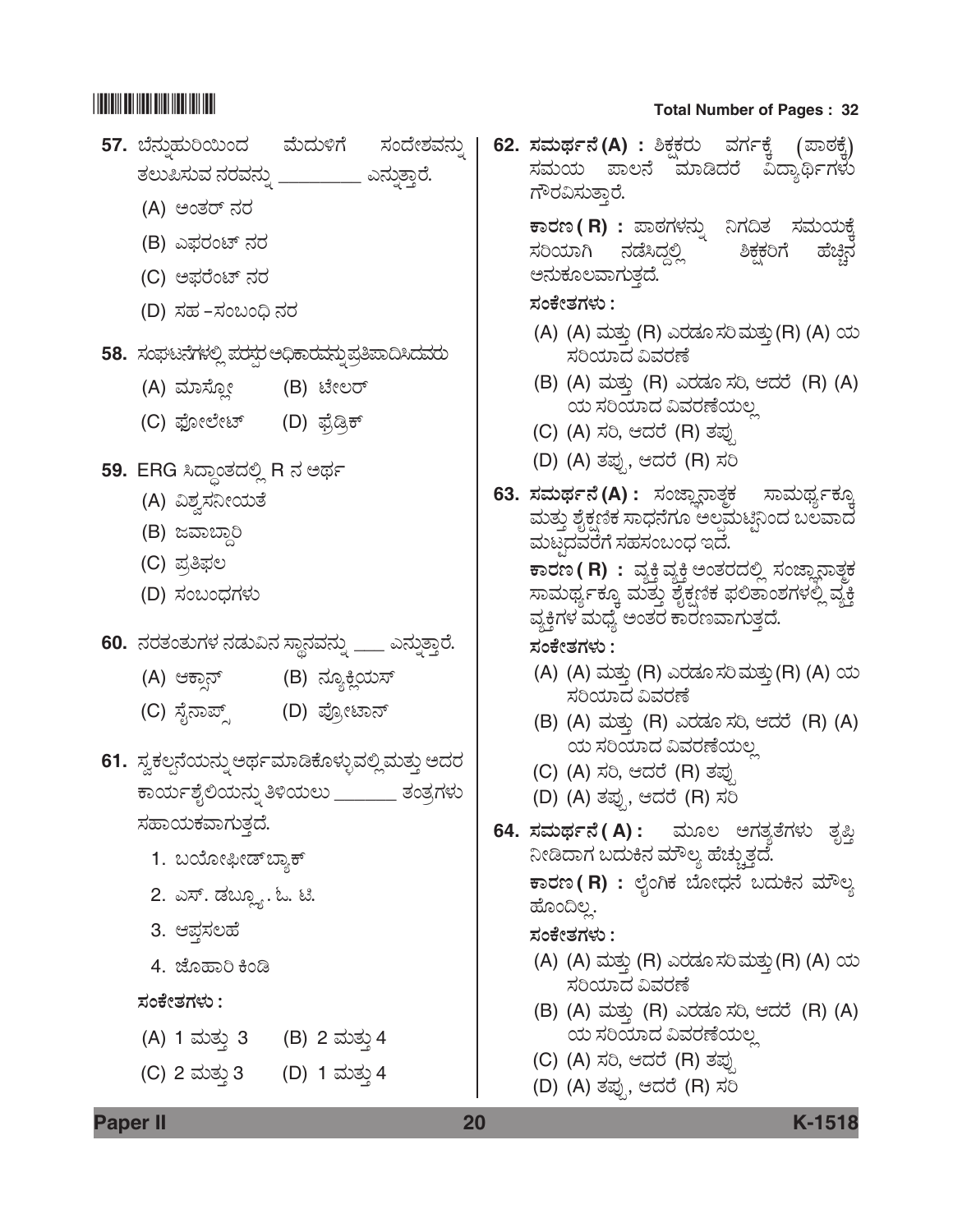### **57.** The neuron that carries messages from spinal cord to brain is termed as

- (A) Inter neuron
- (B) Efferent neuron
- (C) Afferent neuron
- (D) Association neuron
- **58.** Who among the following advocated reciprocal power in organisations ?
	- (A) Maslow (B) Taylor
	- (C) Follet (D) Fredrik
- **59.** In ERG theory R stands for
	- (A) Reliability
	- (B) Responsibility
	- (C) Reward
	- (D) Relations
- **60.** \_\_\_\_\_\_\_ is the name of the junction between neurons.
	- (A) Axon (B) Nucleous
	- (C) Synapse (D) Proton
- **61.** In understand the self and its functioning which of the following techniques are useful ?
	- 1. Biofeedback
	- 2. SWOT
	- 3. Counselling
	- 4. Johari window

#### **Codes :**

- (A) 1 and 3 (B) 2 and 4
- (C) 2 and 3 (D) 1 and 4

**62. Assertion (A) :** "When teachers come on time to classroom the students feel respected".

 **Reason (R) :**"By conducting the class on schedule" means that the teachers make use of the provided maximally.

#### **Codes :**

- (A) Both (A) and (R) are correct and (R) is the explanation for (A)
- (B) Both (A) and (R) are correct and (R) is not an explanation for (A)
- (C) (A) is true, but (R) is false
- (D) (A) is false, but (R) is true
- **63. Assertion (A) :** There is moderate to strong correlation between cognitive ability and educational achievement.

**Reason (R) :** Predicting individual differences in educational out comes was the main reason for the first broad test of cognitive ability.

### **Codes :**

- (A) Both (A) and (R) are true and (R) is the correct explanation of (A)
- (B) Both (A) and (R) are true, but (R) is not correct explanation of (A)
- (C) (A) is true, but (R) is false
- (D) (A) is false, but (R) is true
- **64. Assertion (A) :** Gratification of basic needs has the survival value.

 **Reason (R) :** Sex drive do not have survival value.

### **Codes :**

- (A) Both (A) and (R) are true and (R) is the correct explanation of (A)
- (B) Both (A) and (R) are true, but (R) is not the correct explanation of (A)
- (C) (A) is true, but (R) is false
- (D) (A) is false, but (R) is true

**Paper II 21 K-1518**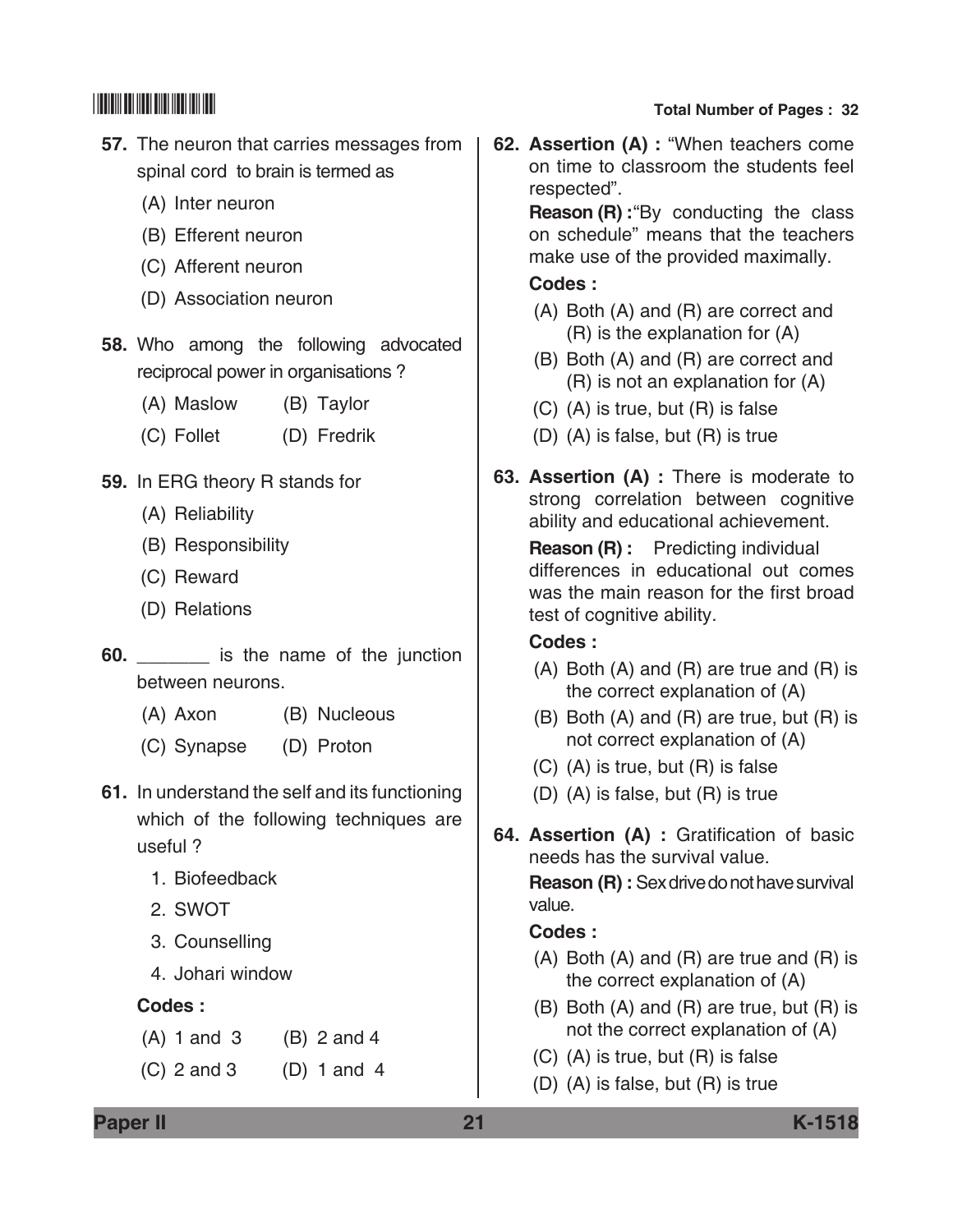| 65. ಸಮರ್ಥನೆ(A): ಪ್ರತಿವರ್ತ, ಸಹಜ ಪ್ರೇರಣೆ ಈ                                                       | 69.  ನಿದ್ರಾವಸ್ಥೆಗೆ  ಸಂಬಂಧಿಸಿದ ಮೆದುಳಿನ ಕೇಂದ್ರಗಳು               |
|------------------------------------------------------------------------------------------------|---------------------------------------------------------------|
| ಎರಡೂ ಜೈವಿಕ ವಿವರಣೆಯನ್ನು ಹೊಂದಿವೆ.                                                                | 2. ಹಿಪೊಕ್ತಾಂಪಸ್<br>1. ಕಾರ್ಟೆಕ್ಸ್                              |
| ಕಾರಣ ( R) : ವಿಕಸನ         ಮನೋವಿಜ್ಞಾನ                             ಮನೋವಿಜ್ಞಾನ                    | 3. ಮೆಡ್ಶುಲ<br>4. ಪಾನ್ <u>ಸ್</u>                               |
| ಅಧ್ಯಯನದ ಗುರಿ ಪ್ರತಿ ವರ್ತನದ ಸಹಸಂಬಂಧಿಗಳನ್ನು<br>ಗುರುತಿಸುವುದು.                                      | ಸಂಕೇತಗಳು :                                                    |
| ಸಂಕೇತಗಳು :                                                                                     | (A) 3 ಮತ್ತು 4 (B) 1 ಮತ್ತು 4                                   |
| (A) (A) ಮತ್ತು (R) ಎರಡೂ ಸರಿ ಮತ್ತು (R) (A) ಯ<br>ಸರಿಯಾದ ವಿವರಣೆ                                    | (C) 2 ಮತ್ತು 3 (D) 2 ಮತ್ತು 4                                   |
| (B) (A) ಮತ್ತು (R) ಎರಡೂ ಸರಿ, ಆದರೆ (R) (A)<br>ಯ ಸರಿಯಾದ ವಿವರಣೆಯಲ್ಲ<br>(C) (A) ಸರಿ, ಆದರೆ (R) ತಪ್ಪು | 70. ಮಾಸ್ಲೋರವರ ಪ್ರಕಾರ, ಕೊರತೆಯ ಅಗತ್ತತೆಗಳು<br>1. ಆಸಕ <u>್</u> ತಿ |
| (D) (A) ತಪ್ಪು, ಆದರೆ (R) ಸರಿ                                                                    | 2. ಸೇರಿಸಿಕೊಳ್ಳುವಿಕೆ                                           |
| 66. ಬಹು ಬುದ್ಧಿಶಕ್ತಿ ಕ್ಷೇತ್ರದಲ್ಲಿನ ಧುರೀಣರು                                                      | 3. ಸುರಕ್ಷತೆ                                                   |
| 1. ಸೆಲಿಗ್ಮನ್ 2. ಗಾರ್ಡ್ನರ್                                                                      | 4. ಅಭ್ಯಾಸ                                                     |
| 3. ಗೋಲ್ಮನ್ 4. ಸ್ಪರ್ನ್ಐರ್ಗ್                                                                     | ಸಂಕೇತಗಳು :                                                    |
| ಸಂಕೇತಗಳು :                                                                                     | (A) 1 ಮತ್ತು 2 (B) 2 ಮತ್ತು 3                                   |
| (A) 1 ಮತ್ತು 2 (B) 2 ಮತ್ತು 3                                                                    | (C) 3 ಮತ್ತು 4 (D) 4 ಮತ್ತು 1                                   |
| (C) 1 ಮತ್ತು 3 (D) 2 ಮತ್ತು 4                                                                    |                                                               |
| 67. ಸಂವೇಗಾತ್ಚಕ ಬುದ್ಧಿಶಕ್ತಿಯ ಅಡಕಗಳು                                                             | <b>71.</b> _________ ಗಳು ಪ್ರಕ್ಷೇಪಣಾ ಪರೀಕ್ಷೆ.                  |
| 1. ಗುರುತಿಸುವಿಕೆ<br>2. ಅಭಿವ್ಯಕ್ತಿಗೊಳಿಸುವಿಕೆ                                                     | 1. ರೋಶಾಕ್                                                     |
| 3. ನಿಯಂತ್ರಣ                                                                                    | 2. & 2. &                                                     |
| 4. ಸಂದರ್ಭಕ್ಕೆ ಹೊಂದಿಕೊಳ್ಳುವಿಕೆ                                                                  | 3. ಎಂ. ಎಂ. ಪಿ. ಐ.<br>4. ವಾಕ್ಯ ಪೂರ್ಣಗೊಳಿಸುವ ಪರೀಕ್ಷೆ            |
| ಸಂಕೇತಗಳು :                                                                                     | ಸಂಕೇತಗಳು :                                                    |
| (A) 1, 2 ಮತ್ತು 3 (B) 1, 2 ಮತ್ತು 4                                                              |                                                               |
| (C) 2, 3 ಮತ್ತು 4 (D) 1, 3 ಮತ್ತು 4                                                              | (A) 1, 2 ಮತ್ತು 3 (B) 1, 2 ಮತ್ತು 4                             |
| 68. ಪರಾಮಿತೀಯ ಸಂಖ್ಯಾಶಾಸ್ತ್ರದ ಸಾಮಾನ್ಯ ಧೃತಿಕಲ್ಪನೆಗಳು                                              | (C) 2, 3 ಮತ್ತು 4 (D) 1, 3 ಮತ್ತು 4                             |
| 1. ರೇಖೀಯತೆ                                                                                     | 72.  ಕೇಂದ್ರ ಪ್ರವೃತ್ತಿ ಮಾನಕಗಳು ಯಾವುವು ?                        |
|                                                                                                |                                                               |
| 2. ಅಧಿಕ ಪ್ರತಿಚಯನಗಾತ್ರ                                                                          | 1. ಸರಾಸರಿ<br>2. ಮಧ್ಯಂಕ                                        |
| 3. ಸಾಮಾನ್ಯ ಸಂಭಾವ್ಯತೆ                                                                           | 4. SD                                                         |
| 4. ಪರಿವರ್ತ್ಯಗಳ ನಿಯಂತ್ರಣ                                                                        | 3. ಶ್ರೇಣಿ ಕ್ರಮ<br>ಸಂಕೇತಗಳು :                                  |
| ಸಂಕೇತಗಳು :                                                                                     |                                                               |
| (A) 1 ಮತ್ತು 4 (B) 2 ಮತ್ತು 4<br>(C) 1 ಮತ್ತು 3 (D) 3 ಮತ್ತು 4                                     | (A) 1 ಮತ್ತು 2 (B) 1 ಮತ್ತು 3<br>(C) 2 ಮತ್ತು 3 (D) 3 ಮತ್ತು 4    |

**Paper II 22 K-1518**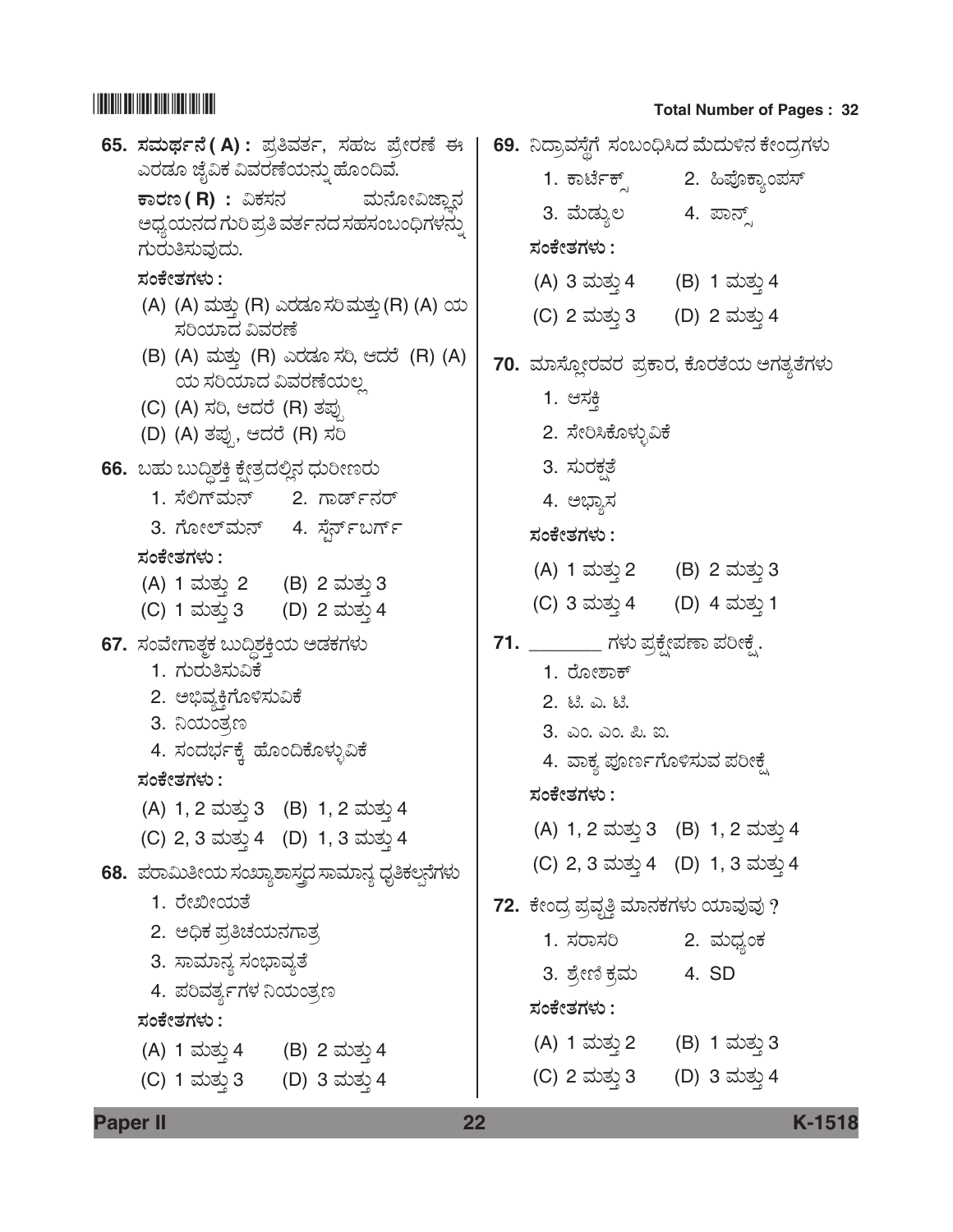| 65. Assertion (A) : Reflexes, instincts have<br>an ethological explanation.     | 69. Which are the centers of the brain<br>associated with sleep?                                                                                                                                                                                                       |
|---------------------------------------------------------------------------------|------------------------------------------------------------------------------------------------------------------------------------------------------------------------------------------------------------------------------------------------------------------------|
| <b>Reason (R):</b> Evolutionary psychology                                      | 1. Cortex<br>2. Hippocampus                                                                                                                                                                                                                                            |
| reflexes.                                                                       | 3. Medulla<br>4. Pons                                                                                                                                                                                                                                                  |
| Codes:                                                                          | Codes:                                                                                                                                                                                                                                                                 |
| the correct explanation of (A)                                                  | $(A)$ 3 and 4<br>$(B)$ 1 and 4                                                                                                                                                                                                                                         |
| (B) Both (A) and (R) are true, but (R) is<br>not the correct explanation of (A) | $(C)$ 2 and 3<br>$(D)$ 2 and 4                                                                                                                                                                                                                                         |
| (D) (A) is false, but (R) is true                                               | <b>70.</b> According to Maslow, the deficiency need<br>are                                                                                                                                                                                                             |
|                                                                                 | 2. Affiliation<br>1. Interest                                                                                                                                                                                                                                          |
| 1. Seligman<br>2. Gardner                                                       | 3. Security<br>4. Habit                                                                                                                                                                                                                                                |
| 3. Goleman<br>4. Sternberg                                                      | Codes:                                                                                                                                                                                                                                                                 |
| Codes:                                                                          | $(A)$ 1 and 2<br>$(B)$ 2 and 3                                                                                                                                                                                                                                         |
| $(D)$ 2 and 4<br>$(C)$ 1 and 3                                                  | $(C)$ 3 and 4<br>$(D)$ 4 and 1                                                                                                                                                                                                                                         |
|                                                                                 | 71. __________ are projective tests.                                                                                                                                                                                                                                   |
|                                                                                 |                                                                                                                                                                                                                                                                        |
| are                                                                             | 1. Rorschach                                                                                                                                                                                                                                                           |
| 1. Recognition<br>2. Expression                                                 | 2. TAT                                                                                                                                                                                                                                                                 |
| 3. Control                                                                      | 3. MMPI                                                                                                                                                                                                                                                                |
| 4. Ability to adopted to the situation                                          | 4. Sentence completion test                                                                                                                                                                                                                                            |
| Codes:<br>(A) 1, 2 and 3 (B) 1, 2 and 4                                         | Codes:                                                                                                                                                                                                                                                                 |
| (C) 2, 3 and 4 (D) 1, 3 and 4                                                   | $(A)$ 1, 2 and 3 $(B)$ 1, 2 and 4                                                                                                                                                                                                                                      |
| 68. General assumptions of parametric                                           | (C) 2, 3 and 4 (D) 1, 3 and 4                                                                                                                                                                                                                                          |
| statistics are<br>1. Linearity                                                  | 72. Measures of central tendency includes                                                                                                                                                                                                                              |
| 2. Large sample size                                                            | 2. Median<br>1. Mean                                                                                                                                                                                                                                                   |
| 3. Normal probability                                                           | 3. Rank order<br>4. SD                                                                                                                                                                                                                                                 |
| 4. Control of variables<br>Codes:                                               | Codes:                                                                                                                                                                                                                                                                 |
| $(A)$ 1 and 4<br>$(B)$ 2 and 4                                                  | $(A)$ 1 and 2<br>$(B)$ 1 and 3                                                                                                                                                                                                                                         |
|                                                                                 | aims at identifying the correlates of<br>$(A)$ Both $(A)$ and $(R)$ are true and $(R)$ is<br>(C) (A) is true, but (R) is false<br>66. Pioneers in the field of multiple<br>intelligence are<br>$(A) 1$ and 2 $(B) 2$ and 3<br>67. Components of emotional intelligence |

**Paper II 23 K-1518**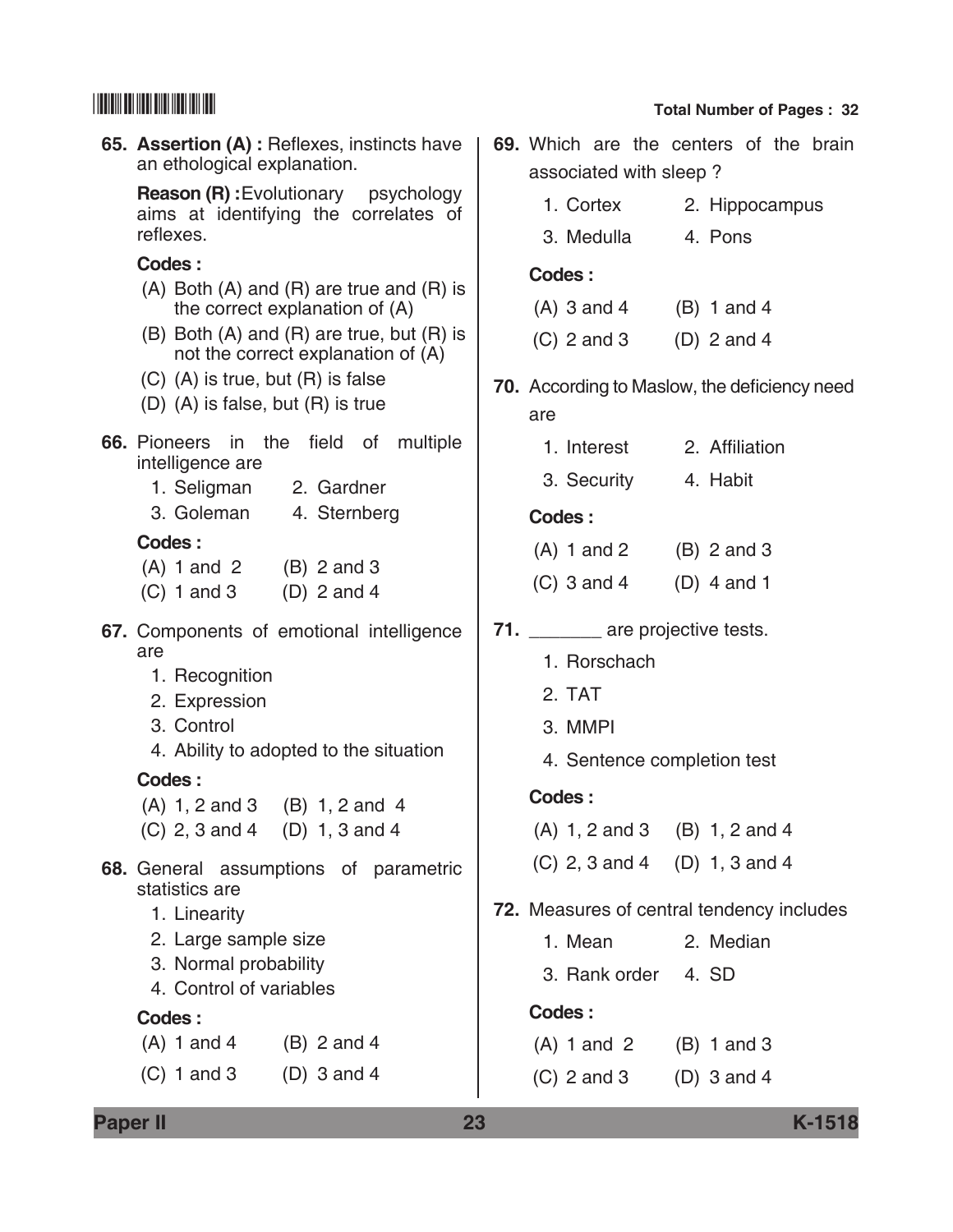## **73.** ಸಂಘಟನಾ ಸಂಸ್ಥತಿಯನ್ನು ಪರಿಣಾಮಕಾರಿಯಾಗಿ ಯಾವುದರಿಂದ ಪ್ರಸಾರಗೊಳಿಸಬಹುದು ?

- (A) ಅಧಿಕಾರಶಾಹಿ ನಾಯಕತ್ತ
- $(B)$  ಸಂಸ್ಥಾಪಕರ ದಿನಾಚರಣೆಯನ್ನು ಆಚರಿಸುವುದರಿಂದ
- (C) ವಿಧೇಯರಾದ ಸಿಬ್ಬಂದಿ ವರ್ಗವನ್ನು ಪುರಸ್ರಯವುದರಿಂದ
- (D) ಕಾರ್ಯ ಮೌಲ್ಯೀಕರಣದಿಂದ
- 74. ಅಧಿಕಾರಿಶಾಹಿ ಸಂಘಟನೆಯಲ್ಲಿ ಆಜ್ಞೆಯ ಕೊಂಡಿಯು \_\_\_\_\_\_\_\_\_\_\_ ನ್ನು ಸರಳಗೊಳಿಸುತ್ತದೆ.
	- (A) ಯಾರು ಯಾರಿಗೆ ಅಧೀನರಾಗಿರಬೇಕು
	- (B) ಯಾರು ಯಾವುದಕ್ಕೆ ಹೊಣೆಗಾರರು
	- (C) ಯಾರು ಎಲ್ಲಿಗೆ ಸೇರಿರುತ್ತಾರೆ
	- (D) ಯಾರು ಯಾವ ಸ್ಥಾನ ಹೊಂದಿದ್ದಾರೆ
- **75. ಸಮರ್ಥನೆ (A):** ವ್ಯಕ್ತಿಯನ್ನು ಅರ್ಥಮಾಡಿಕೊಳ್ಳುವಲ್ಲಿ ಆತನ ಸಂಸ್ಥತಿಯ ಪಾತ್ರ ಪ್ರಭಾವ ಬೀರುತ್ತದೆ.
	- $\overline{\phantom{a}}$ ಕಾರಣ (R) : ಭಾರತೀಯ/ಸ್ಥಾನಿಕ ಮನೋವಿಜ್ಞಾನ, ಸಂಸ್ವತಿ ಮತ್ತು ಸ್ವ ಅರಿವು ಅಧ್ಯಯನದಲ್ಲಿ ಹೆಚ್ಚು ಪರಿಣಾಮಕಾರಿ.

*ÓÜíPæàñÜWÜÙÜá :*

- (A) (A) ಮತ್ತು (R) ಎರಡೂ ಸರಿ ಮತ್ತು (R) (A) ಯ ಸರಿಯಾದ ವಿವರಣೆ
- (B) (A) ಮತ್ತು (R) ಎರಡೂ ಸರಿ, ಆದರೆ (R) (A) ಯ ಸರಿಯಾದ ವಿವರಣೆಯಲ್ಲ
- (C) (A) ಸರಿ, ಆದರೆ (R) ತಪ್ಪು
- (D) (A) ತಪ್ಪು, ಆದರೆ (R) ಸರಿ
- \*K1518\* **Total Number of Pages : 32**
	- 76. ಸಮರ್ಥನೆ (A): ರೋಗವಿಲ್ಷದಿರುವುದೆಂದರೆ ಆರೋಗ್ಯವಂತರು ಅಂತ ಅಲ್ಲ.  $\overline{\phantom{a}}$  **PAI** : ಆಧ್ಯಾತ್ಮಕತೆಯು ಆರೋಗ್ಯದ 4 ನೇ ಆಯಾಮ ಎಂದು ಗುರುತಿಸಲಾಗಿದೆ. *ÓÜíPæàñÜWÜÙÜá :*
		- (A) (A) ಮತ್ತು (R) ಎರಡೂ ಸರಿ ಮತ್ತು (R) (A) ಯ ಸರಿಯಾದ ವಿವರಣೆ
		- (B) (A) ಮತ್ತು (R) ಎರಡೂ ಸರಿ, ಆದರೆ (R) (A) ಯ ಸರಿಯಾದ ವಿವರಣೆಯಲ್ಲ
		- (C) (A) ಸರಿ, ಆದರೆ (R) ತಪ್ಪು
		- (D) (A) ತಪ್ಪು, ಆದರೆ (R) ಸರಿ
	- 77. ಸಮರ್ಥನೆ (A): ಲೋಕಸ್ ಆಫ್ ಕಂಟೋಲ್ ವ್ಯಕ್ತಿಯ ತನ್ನದೇ ವರ್ತನೆಯನ್ನು ಮೌಲ್ಯೀಕರಿಸುತ್ತದೆ.  $\overline{r}$ ಕಾರಣ (R) : ಆಂತರಿಕ ಲೋಕಸ್ ಆಫ್ ಕಂಟ್ರೋಲ್ ಇದ್ದ ಮಾನವರು ತಮ್ಮ ವರ್ತನೆಗೆ ತಾವೇ ಹೊಣೆಗಾರರು ಎಂದು ನಂಬಿರುತ್ತಾರೆ. *ÓÜíPæàñÜWÜÙÜá :*
		- (A) (A) ಮತ್ತು (R) ಎರಡೂ ಸರಿ ಮತ್ತು (R) (A) ಯ ಸರಿಯಾದ ವಿವರಣೆ
		- (B) (A) ಮತ್ತು (R) ಎರಡೂ ಸರಿ, ಆದರೆ (R) (A) ಯ ಸರಿಯಾದ ವಿವರಣೆಯಲ್ಲ
		- (C) (A) ಸರಿ, ಆದರೆ (R) ತಪ್ಪು
		- (D) (A) ತಪ್ಪು, ಆದರೆ (R) ಸರಿ
	- 78. ತ್ರಿಗುಣ ಸಿದ್ಧಾಂತದ ಪ್ರಕಾರ ಕೆಳಗಿನ ಯಾವುದು ತಮೋಗುಣಕ್ಕೆ ಸಂಬಂಧಿಸಿದೆ ?
		- 1. ಜಡತ್ತ
		- 2. ಋಣಾತ್ಮಕ ಗುಣ
		- 3. ಅಪವಿತ್ರ ಅಭ್ಯಾಸಗಳು
		- 4. ಸತ್ವ ಮತ್ತು ರಜಸ್ನ ಸಮತೋಲನವನ್ನು ಹೊಂದುವ ಬಲ

*ÓÜíPæàñÜWÜÙÜá :*

- (A) 1 ಮತ್ತು 2 (B) 1 ಮಾತ್ರ
- (C) 2 ಮಾತ್ರ (D) 3 ಮತ್ತು 4

**Paper II 24 K-1518**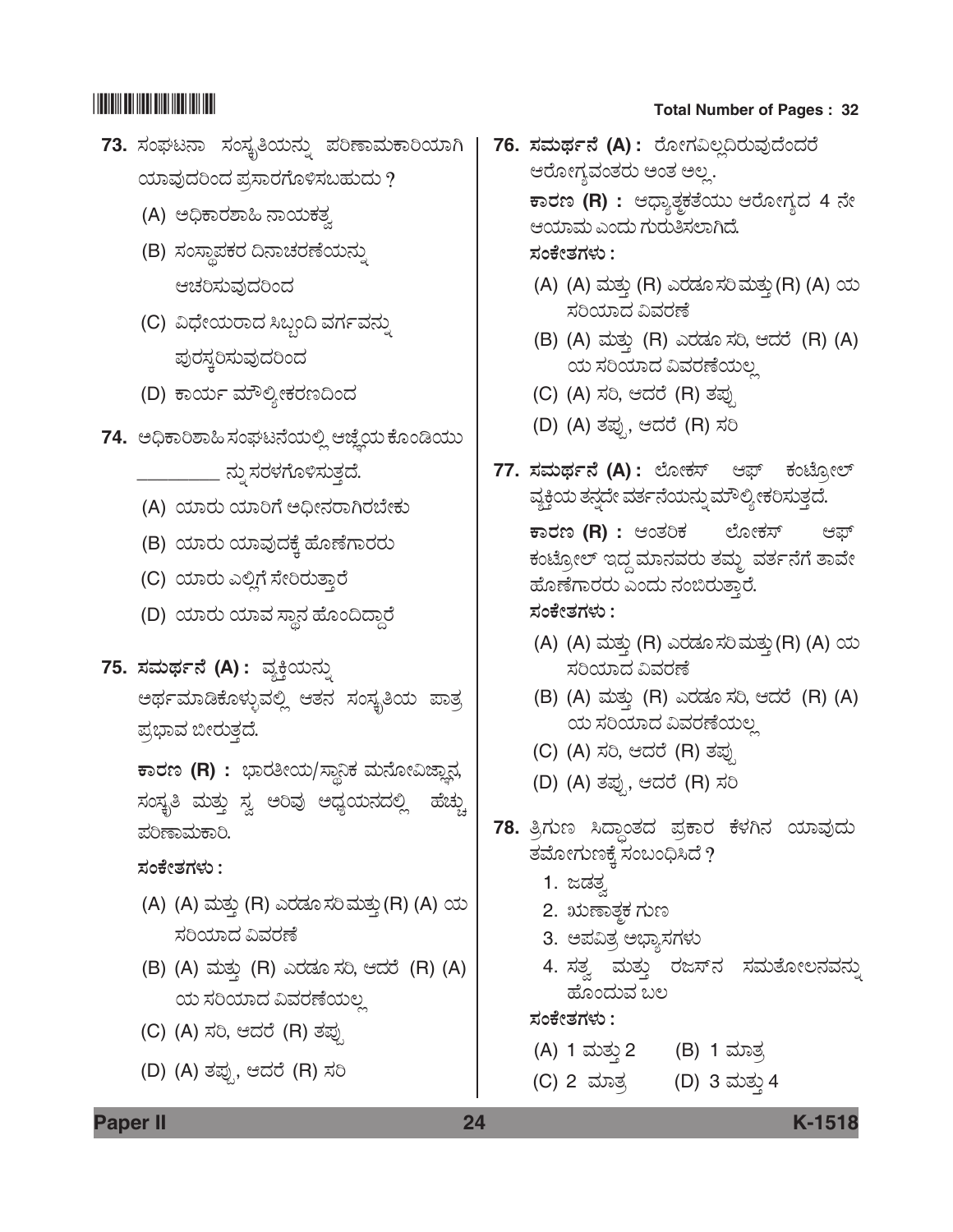- **73.** Organizational culture is effectively transmitted through
	- (A) Authoritarian leadership
	- (B) Celebrating Founders Day
	- (C) Rewarding the obedient workers
	- (D) Performance Evaluation
- **74.** Chain of command in an authoritarian organization clarifies
	- (A) Who reports to whom
	- (B) Who is responsible for what
	- (C) Where one belongs to
	- (D) What position one holds
- **75. Assertion (A) :** Understanding the self is influenced by one's cultural background.

**Reason (R):** Indigenous psychology has the advantage of examining the influence of culture and self.

#### **Codes :**

- (A) Both (A) and (R) are true and (R) is the correct explanation of (A)
- (B) Both (A) and (R) are true, but (R) is not the correct explanation of (A)
- (C) (A) is true, but (R) is false
- (D) (A) is false, but (R) is true

**76. Assertion (A) :** Health is not the absence of disease.

> **Reason (R) :** Spirituality is considered as the  $4<sup>th</sup>$  dimension of health.

#### **Codes :**

- (A) Both (A) and (R) are true and (R) is the correct explanation of (A)
- (B) Both (A) and (R) are true, but (R) is not the correct explanation of (A)
- (C) (A) is true, but (R) is false
- (D) (A) is false, but (R) is true
- **77. Assertion (A) :** Locus of control determines how one evaluation one's own behaviour.

 **Reason (R) :** People with internal locus of control believe that they are responsible for their behaviour.

### **Codes :**

- (A) Both (A) and (R) are true and (R) is the correct explanation of (A)
- (B) Both (A) and (R) are true, but (R) is not the correct explanation of (A)
- (C) (A) is true, but (R) is false
- (D) (A) is false, but (R) is true
- **78.** According to Triguna theory Tamas refers to
	- 1. Inertia
	- 2. Negative quality
	- 3. Unholy practices
	- 4. Force that balances Satva and Rajas

#### **Codes :**

- (A) 1 and 2 (B) 1 only
- $(C)$  2 only  $(D)$  3 and 4

## $\begin{array}{|c|c|c|c|}\hline \text{small} & \text{small} & \text{small} \end{array}$  Total Number of Pages : 32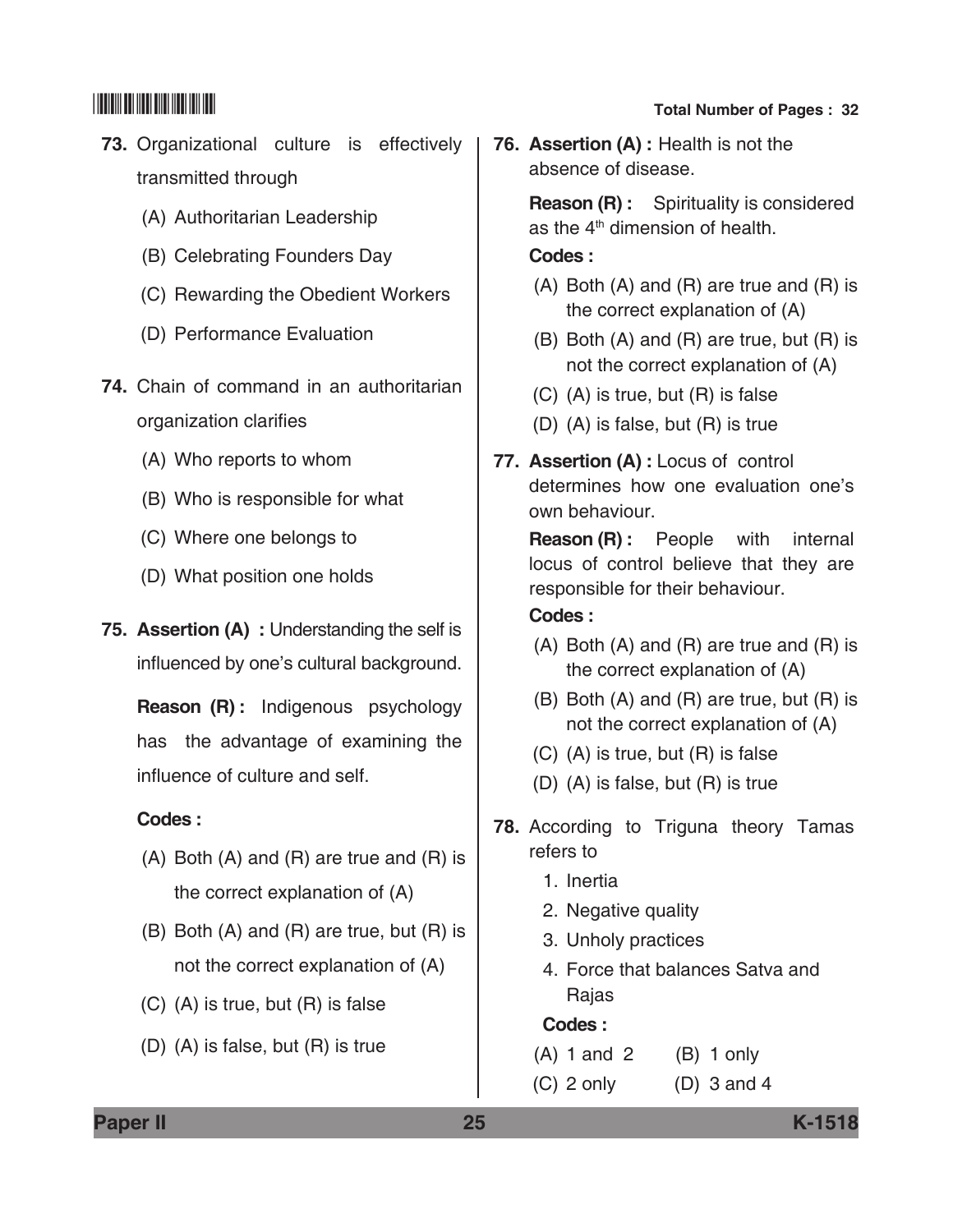|                 | 79. ತ್ರಿಗುಣ ಸಿದ್ಧಾಂತದ ಆಧಾರದ ಮೇಲೆ ಕೆಳಗಿನ ಯಾವ       | 83.  ಭಾಷಾಸಾಪೇಕ್ಷಿತ ಅಧೋತತ್ವದ ಪ್ರಕಾರ             |
|-----------------|---------------------------------------------------|------------------------------------------------|
|                 | ಹೇಳಿಕೆಗಳು ಸತ್ಯ ?                                  | (A) ಭಾಷೆಯು ಚಿಂತನೆಯನ್ನು ರೂಪಿಸುತ್ತದೆ ಅಥವಾ        |
|                 | 1. ಪ್ರತಿಯೊಬ್ಬರಲ್ಲಿಯೂ ಮೂರು<br>ಗುಣಗಳು               | ನಿರ್ಧರಿಸುತ್ತದೆ                                 |
|                 | ಇರುತ್ತವೆ.                                         | (B) ಆಲೋಚನೆಯು ಭಾಷೆಯನ್ನು ನಿರ್ಧರಿಸುತ್ತದೆ          |
|                 | 2. ಸಮಾಜಕಲ್ಯಾಣಕ್ಕೆ ಸಾತ್ವಿಕ ವ್ಯಕ್ತಿಗಳು              | (C) ಯಾವುದೂ ಒಂದನೊಂದನ್ನು ಪ್ರಭಾವಿಸುವುದಿಲ್ಲ        |
|                 | ಜವಾಬ್ದಾರಿಯಾಗಿರುತ್ತಾರೆ.                            | (D) ಎರಡು ಸಮಾನವಾದ ಪರಿಣಾಮವನ್ನು ಹೊಂದಿದೆ           |
|                 | 3. ತಮಸ್ ಒಂದು ಋಣಾತ್ಮಕ ಗುಣ.                         | 84. ನರತಂತು ವಿಶ್ರಮಾವಸ್ಥೆಯಲ್ಲಿ ಇರುವಾಗ ಮತ್ತು      |
|                 | 4. ಒಬ್ಬನ ಜೀವನ ಶೈಲಿಯು ಮೂರು                         | ನರವಾಹಿಕ್ರಿಯೆಗೆ ಒಳಗಾಗದಿದ್ದಾಗ ಒಳಕೋಶವು            |
|                 | ಗುಣಗಳ ಸಮತ್ವವನ್ನು ಕಾಪಾಡಿಕೊಳ್ಳಲು<br>ಸಹಾಯಕವಾಗುತ್ತದೆ. | _______ ಹೊಂದಿರುತ್ತದೆ.                          |
|                 |                                                   | (A) ಋಣಾತ್ಮಕ ವಿದ್ಯುತ್ ಪೂರಣ                      |
|                 | ಸಂಕೇತಗಳು :                                        | (B) ಧನಾತ್ಮಕ ವಿದ್ಯುತ್ ಪೂರಣ                      |
|                 | (A) 1 ಮತ್ತು 2<br>(B) 2 ಮತ್ತು 3                    | (C) ತಟಸ್ಥ ವಿದ್ಯುತ್ ಪೂರಣ                        |
|                 | (D) 3 ಮತ್ತು 4<br>(C) 1 ಮತ್ತು 3                    | (D) ಪ್ರಸ್ತುತ ವಿದ್ಯುತ್ ಪೂರಣ                     |
|                 | 80. ಜಾಗೃತಾವಸ್ಥೆಗೆ ಸೇರದ ಅವಸ್ಥಾತ್ರಯದ ಸ್ಥಿತಿಗಳೆಂದರೆ  | 85. ಸಾಧಿಸುವ ಅಗತ್ಯವು ಜಂಟಿಯಾಗಿ ನಿರ್ಧರಿಸಲಾಗುತ್ತದೆ |
|                 | 1. ಸುಪ್ತಚೇತನ<br>2. ಪ್ರಜ್ಞೆ                        | (A) ಯಶಸ್ಸಿನ ನಿರೀಕ್ಷೆ ಮತ್ತು ವೈಫಲ್ಯದ  ಭಯ         |
|                 | 3. ಕನಸ <u>ು</u><br>4. ಉದ್ರೇಕ                      | (B)  ವರ್ತನೆ ತಡೆಯುವುದು ಮತ್ತು ವೈಫಲ್ಯದ ಭಯ         |
|                 | ಸಂಕೇತಗಳು :                                        | (C) ಚೋದನೆ ಪ್ರಚೋದಕ ಮತ್ತು ಏರಿಳಿತದ ವಿಧಾನ          |
|                 | (A) 1 ಮತ್ತು 4<br>(B) 2 ಮತ್ತು 3                    | (D) ಸಾಮಾನ್ಯವಾಗಿ ವಿನ್ಯಾಸ ಮತ್ತು                  |
|                 | (C) 2 ಮತ್ತು 4<br>(D) 1 ಮತ್ತು 2                    | ನಿಷ್ಠಲಗೊಳ್ಳುವುದನ್ನು ಬಿಡುಗಡೆಗೊಳಿಸುವುದು          |
|                 | 81.  ದೀರ್ಘಕಾಲ ಮದ್ಯವ್ಯಸನದಿಂದ ಆಗುವ ಗಾಢ ಹಿನ್ನೆಡೆ     | 86. ಮ್ಯಾಕ್ಸ್ ವರ್ಧೈಮರ್ವರು ವೈಜ್ಞಾನಿಕ ವಿವರಣೆಯನ್ನು |
|                 | ವಿಸ್ತೃತಿಯನ್ನು__________ ಎನ್ನುತ್ತಾರೆ.              | ನೀಡಲು ಹಲವಾರು ಪ್ರಯೋಗಗಳನ್ನು ಮಾಡಿದ್ದಾರೆ           |
|                 | (A) ಆಲ್ <b>ಝೈಮರ್</b> ರೋಗ                          | (A) ಸುಪ್ತ ಕಲಿಕೆ                                |
|                 | (B) ಕೊರ್ಸಕೊಫ್ ರೋಗ                                 | (B) ಅಸಹಜ ಮರೆವು                                 |
|                 | (C) ಆಂಟಿರೋಗ್ರೇಡ್ ವಿಸ್ಥೃತಿ                         | (C) ಪರ್ಕಿಂಜೆ ವಿದ್ಯಮಾನ                          |
|                 | (D) ತೊದಲು ಆಮ್ರೆಶಿಯಾ                               | (D) ಸ್ಪಷ್ಟವಾದ ಚಲನೆ                             |
|                 |                                                   | 87. ಸಂವೇಗದ ಅನುಭವದಲ್ಲಿ ದೇಹ ಭಂಗಿಯ                |
|                 | 82. ಕನಸು _________ ನ ರಾಜಮಾರ್ಗವಾಗಿದೆ.              | ಪ್ರಾಮುಖ್ಯತೆಯನ್ನು ಪ್ರತಿಪಾದಿಸಿದ ಸಿದ್ಧಾಂತ         |
|                 | (A) ಚೇತನಾವಸ್ಥೆ                                    | (A) ಜೇಮ್ಸ್-ಲೆಂಜ್ ಸಿದ್ಧಾಂತ                      |
|                 | (B) ಉಪಪ್ರಜ್ಞೆ                                     | (B) ಕ್ಯಾನನ್-ಬಾರ್ಡ್ ಸಿದ್ಧಾಂತ                    |
|                 | (C) ಸುಪ್ತಚೇತನಾವಸ್ಥೆ                               | (C) ಸಕ್ರಿಯಾ ಸಿದ್ಧಾಂತ                           |
|                 | (D) ಕಾಮವಾಂಛೆ                                      | (D) ಪ್ರತಿಕ್ರಿಯೆ ಸಿದ್ಧಾಂತ                       |
| <b>Paper II</b> | 26                                                | K-1518                                         |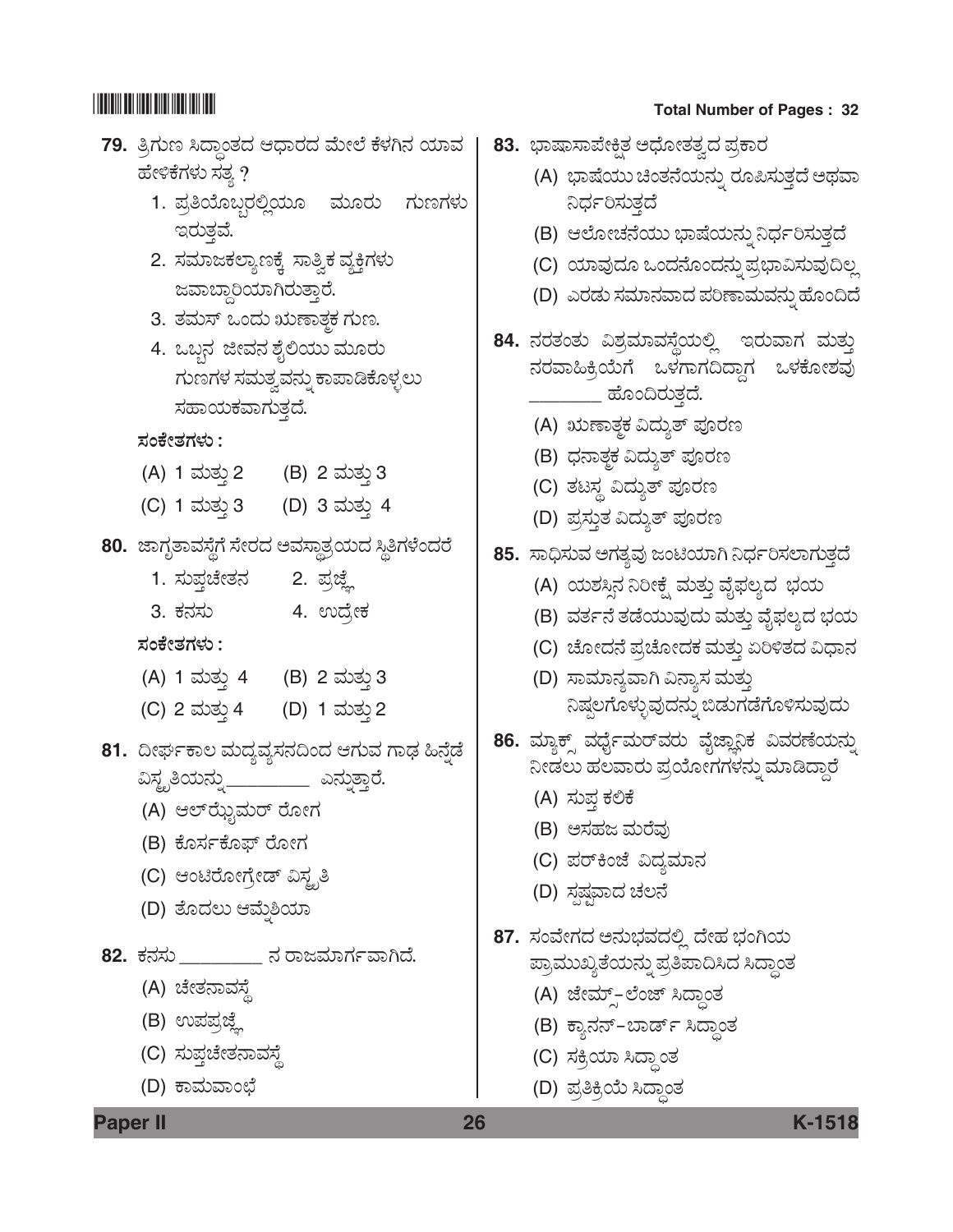- **79.** Based on the Triguna theory which of the following statements are true ?
	- 1. Every individual has all the 3 gunas.
	- 2. Satvic people are responsible for the welfare of the society.
	- 3. Tamas is negative quality.
	- 4. One's life style enables one to maintain balance between 3 gunas.

### **Codes :**

- $(A)$  1 and 2  $(B)$  2 and 3
- (C) 1 and 3 (D) 3 and 4
- **80.** Based on the concept of Avasthathraya which of the following does not belong ?
	- 1. Unconscious 2. Conscious
	- 3. Dream 4. Arousal

### **Codes :**

- $(A) 1$  and 4  $(B) 2$  and 3
- $(C)$  2 and 4  $(D)$  1 and 2
- **81.** An illness caused by longterm abuse of alcohol, often involves profound retrograde amnesia is called
	- (A) Alzheimer's disease
	- (B) Korsakoff's syndrome
	- (C) Anterograde amnesia
	- (D) Stuttering amnesia
- **82.** Dream is the royal road to
	- (A) Conscious
	- (B) Subconscious
	- (C) Unconscious
	- (D) Libido

- **83.** According to linguistic relativity hypothesis
	- (A) Language shapes or determines thought
	- (B) Thought determines language
	- (C) Neither is affected by the other
	- (D) Both have equal effect
- **84.** When neuron is resting and not conducting a nerve impulse, the inside of the cell has a
	- (A) Negative electrical charge
	- (B) Positive electrical charge
	- (C) Neutral electrical charge
	- (D) Current electrical charge
- **85.** The need to achieve is jointly determined by
	- (A) The expectation of success and fear of failure
	- (B) The blocking of behaviour and fear of failure
	- (C) The drive stimulus and approach gradient
	- (D) The innate releasing mechanism and frustration
- **86.** Max Wertheimer has conducted a series of experiments to provide a scientific explanation of
	- (A) Latent learning
	- (B) Abnormal forgetting
	- (C) Purkinje phenomenon
	- (D) Apparent movement
- **87.** The importance of postural reaction in emotional experience has been emphasized by \_\_\_\_\_\_\_ theory.
	- (A) James-Lange theory
	- (B) Cannon-Bard theory
	- (C) Activation theory
	- (D) Reaction theory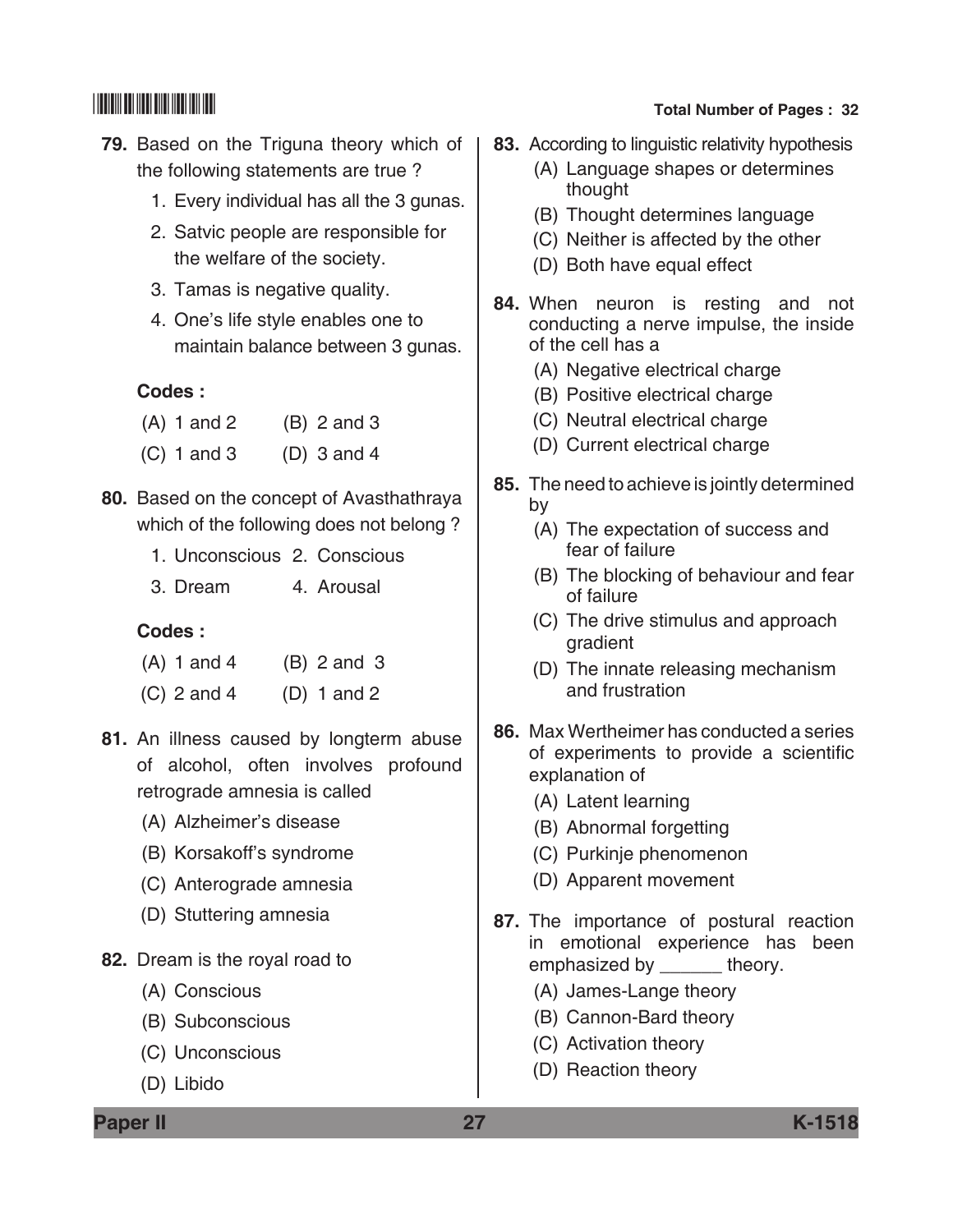| 88.  ಈ ಕೆಳಗಿನವುಗಳಲ್ಲಿ ಯಾವುದು ಅನುವಂಶಿಕ ಅಂಶದಿಂದ                      | 92. ನಿರ್ಣಾಯಕ ಚಿಂತನೆ ಮತ್ತು ಕ್ರಿಯಾಶೀಲತೆಯನ್ನು          |
|--------------------------------------------------------------------|-----------------------------------------------------|
| ಉಂಟಾದ ಅವಸಾಮಾನ್ಯ ?                                                  | <u>ವೃದ್ಧಿಸಲು ____________________</u> ತಂತ್ರಗಳನ್ನು   |
| (A) ಜಲಮಸ್ತಿಷ್ತ                                                     | ಉಪಯೋಗಿಸಬಹುದು.                                       |
| (B) ಪಿ. ಕೆ. ಯು.                                                    | 1. ನಿರ್ಣಾಯಕ ದೃಷ್ಟಿಕೋನವನ್ನು                          |
| (C) ಕ್ರೆಟಿನಿಸಂ                                                     | ಆಳವಡಿಸಿಕೊಳ್ಳುವುದು                                   |
| (D) ಮಂಗೋಲಿಸಂ                                                       | 2. ವಿಭಿನ್ನವಾಗಿ ಯೋಚಿಸುವುದು                           |
| 89.  ಸಂವೇಗದ ಸಿದ್ಧಾಂತವನ್ನು ಮಂಡಿಸಿರುವವರು                             | 3. ಸಾದೃಶ್ಯಗಳನ್ನು ಬಳಸಿ                               |
| 1. ಜೇಮ್ಸ್–ಲೆಂಜ್                                                    | 4. ಮಾನಸಿಕ ಸ್ಥಿತಿ                                    |
| 2. ಸ್ತೈಟರ್ ಸಿಂಗರ್                                                  | ಸಂಕೇತಗಳು :                                          |
| 3. ಗಾಲ್ಟನ್                                                         |                                                     |
| 4. ಗಿಲ್ಫೋರ್ಡ್                                                      | $(A)$ 1, 2, 3 $(B)$ 1, 3, 4                         |
| ಸಂಕೇತಗಳು :                                                         | $(C)$ 2, 3, 4 $(D)$ 2, 1, 4                         |
| (A) 1 ಮತ್ತು 4 (B) 1 ಮತ್ತು 2                                        | 93. ಆ್ಯಡ್ಲರ್ರವರ ಪ್ರಕಾರ ಮಾನವನು ಪ್ರಾಥಮಿಕವಾಗಿ          |
| (C) 1 ಮಾತ್ರ         (D) 3 ಮಾತ್ರ                                    | ಪ್ರೇರೇಪಿತವಾಗುವುದು                                   |
| 90. ಅವಧಾನದ ಮೇಲೆ ಪ್ರಭಾವ ಬೀರುವ ಬಾಹ್ಯ                                 | 1. ಸಾಮಾಜಿಕ ಸಂಬಂಧ                                    |
| ಅಂಶಗಳು                                                             | 2. ಸುಪ್ತಚೇತನ                                        |
| 1. ನವ್ಯತೆ<br>2. ಪ್ರಮಾಣ                                             | 3. ಗುರಿ ನಿರ್ದೇಶನ                                    |
| 3. ಆಸಕ್ತಿ<br>4. ಪೂರ್ವಗ್ರಹ                                          | <b>4. ಚೇತನ</b>                                      |
| ಸಂಕೇತಗಳು :                                                         | ಸಂಕೇತಗಳು :                                          |
| (A) 1 ಮಾತ್ರ         (B) 1 ಮತ್ತು 3                                  |                                                     |
| (C) 1 ಮತ್ತು 2 (D) 4 ಮಾತ್ರ                                          | $(A)$ 1, 2, 3 $(B)$ 1, 3, 4                         |
| 91. ಆ್ಯಡ್ಲರ್ ರವರ ಸಂಕ್ಷಿಪ್ತ ಚಿಕಿತ್ಸೆಯ ಕ್ರಮವನ್ನು ಬರೆಯಿರಿ.            | $(C)$ 1, 2, 4 $(D)$ 2, 3, 4                         |
| 1. ಸಂಬಂಧವನ್ನು ಬೆಳೆಸುವುದು.                                          | 94. ವಿಲಿಯಮ್ ಜೇಮ್ಸ್ರವರುಶೈಶವಾಸ್ಥೆಯಲ್ಲಿ ಕಂಡುಬರುವ       |
| 2. ಸ್ವ ಅರಿವು (ತಿಳುವಳಿಕೆ) ಮತ್ತು ಒಳನೋಟವನ್ನು                          | ಪ್ರತ್ಯಕ್ಷಾನುಭವದ ಲಕ್ಷಣವನ್ನು ____________ ಎಂದಿದ್ದಾರೆ. |
| ಪ್ರೋತ್ತಾಹಿಸುವುದು                                                   | (A) ಬ್ಲೇಮಿಂಗ್, ಬಜ್ಜಿಂಗ್ ಗೊಂದಲಗಳು                    |
| 3. ಮಾನಸಿಕ ಚಲನವಲನವನ್ನು ಅನ್ವೇಷಿಸುವುದು                                |                                                     |
| 4. ಮರುನಿರ್ದೇಶನ ಮತ್ತು ಪುನಶ್ಶಿಕ್ಷಣ                                   | (B) ಕಣ್ಣಿನ ನರತಂತುಗಳನ್ನು ಉದ್ರೇಕಿಸುವುದು               |
| ಸಂಕೇತಗಳು :                                                         | (C) ಅಸ್ಪಷ್ಟವಾಗಿ ನರಕೋಶಗಳನ್ನು ಉದ್ರೇಕಿಸುವುದು           |
| (A) 1, 3, 4, 2 (B) 1, 2, 3, 4<br>$(C)$ 1, 3, 2, 4 $(D)$ 3, 1, 2, 4 | (D) ಶಂಕು ಮತ್ತು ಸಲಾಕೆಗಳನ್ನು ಉದ್ರೇಕಿಸುವುದು            |
|                                                                    |                                                     |

**Paper II 28 K-1518**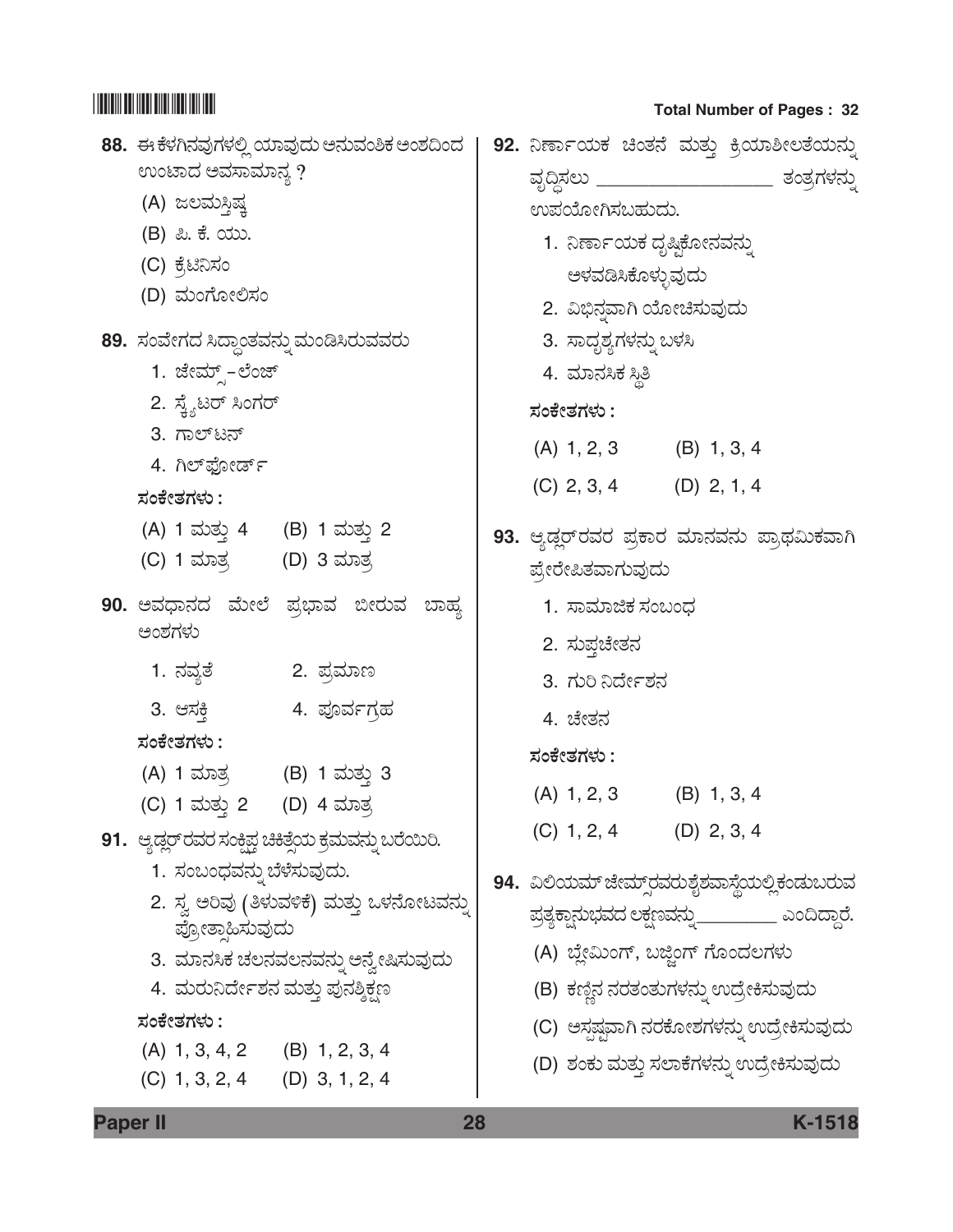#### **88.** Which of the following mental subnormality is due to genetic factors ? (A) Hydrocephalic (B) PKU (C) Cretinism (D) Mongolism **89.** Theories of emotions are propounded by 1. James-Lange 2. Schachter Singer 3. Galton 4. Gilford  **Codes :**  $(A) 1$  and  $( B) 1$  and  $( 2)$ (C) 1 only (D) 3 only **90.** The external factors influencing attention are 1. Novelty 2. Intensity 3. Interest 4. Bias **Codes :**  $(A)$  1 only  $(B)$  1 and 3  $(C)$  1 and 2  $(D)$  4 only **91.** The phases followed in Adlerian brief therapy is 1. Establish the relationship. 2. Encourage self understanding and insight. 3. Explore the individual's psychological dynamics. 4. Reorientation and reeducation. **Codes :** (A) 1, 3, 4, 2 (B) 1, 2, 3, 4 **92.** Critical thinking and creativity can be increased by following strategies 1. Adopting a critical perspective 2. Think divergently 3. Use analogies 4. Mental set **Codes :** (A) 1, 2, 3 (B) 1, 3, 4 (C) 2, 3, 4 (D) 2, 1, 4 **93.** According to Adler, Humans are motivated primarily by 1. Social relatedness 2. Unconsciousness 3. Goal directedness 4. Consciousness **Codes :** (A) 1, 2, 3 (B) 1, 3, 4 (C) 1, 2, 4 (D) 2, 3, 4 **94.** William James characterized the perception of an infant as a (A) Blaming, Buzzing confusion (B) Stimulation of nerve cells in the eyes (C) Haphazard stimulation of nerve cells

(D) Stimulation of rods and cones

**Paper II 29 K-1518**

(C) 1, 3, 2, 4 (D) 3, 1, 2, 4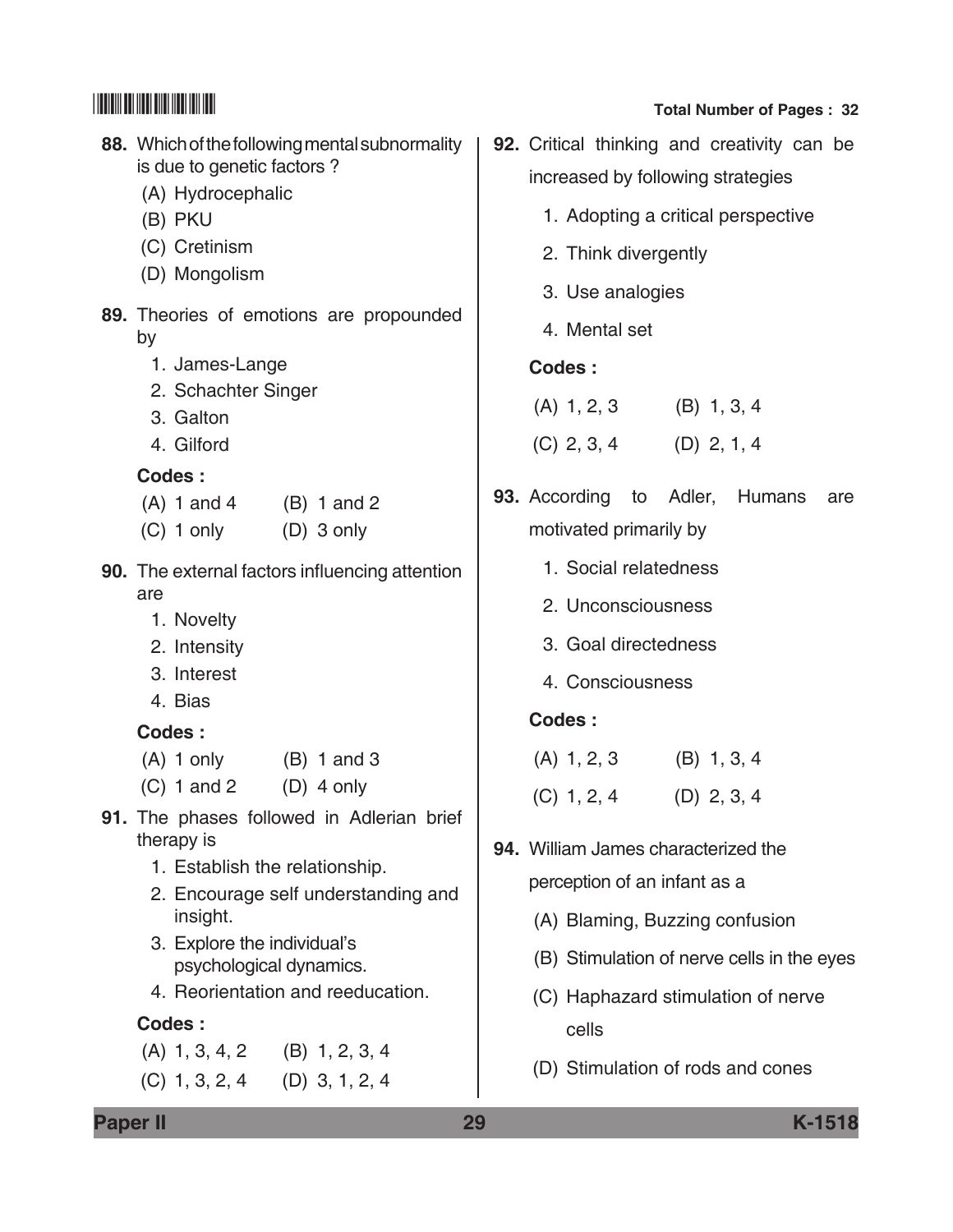95. ಸಮರ್ಥನೆ (A) : ಸಮಸ್ಯೆಗೆ ಪರಿಹಾರವನ್ನು ಕಂಡುಹಿಡಿಯುವ ಪ್ರಮುಖ ಉದ್ದೇಶವನ್ನು ಕ್ರಿಯಾತ್ಮಕ ಸಂಶೋಧನೆಯು ಹೊಂದಿರುತ್ತದೆ.

 $\overline{r}$ ಕಾರಣ (R) : ಕ್ರಿಯಾತ್<del>ಚ</del> ಸಂಶೋಧನೆಯ ಪ್ರಮುಖ ಮಿತಿ ಎಂದರೆ ದೊರಕಿದ ಪರಿಹಾರವು ಕೇವಲ ಬಳಸಿದ ಪ್ರತಿಚಯನಕ್ಕೆ ಮಾತ್ರ ಸೀಮಿತವಾಗಿರುತ್ತದೆ.

### *ÓÜíPæàñÜWÜÙÜá :*

- (A) (A) ಮತ್ತು (R) ಎರಡೂ ಸರಿ ಮತ್ತು (R) (A)ಯ ಸರಿಯಾದ ವಿವರಣೆ
- (B) (A) ಮತ್ತು (R) ಎರಡೂ ಸರಿ, ಆದರೆ (R) (A) ಯ ಸರಿಯಾದ ವಿವರಣೆಯಲ್ಲ
- (C) (A) ಸರಿ, ಆದರೆ (R) ತಪು
- (D) (A) ತಪ್ಪು, ಆದರೆ (R) ಸರಿ

<u>ಈ ಕೆಳಗಿನ ಪ್ಯಾರಾಗ್ರಾಫ್ ಓದಿ ಪ್ರಶ್ನೆ</u> 96 – 100 ನ್ನು ಉತ್ತರಿಸಿ. ಓರ್ವ ಸಂಶೋಧಕನು ಶಿಕ್ಷಕರ ಅಭಿಪ್ರೇರಣಾ ಮಾರ್ಗೊ ಚಾಯಗಳ ಪರಿಣಾಮವು ವಿದ್ಯಾರ್ಥಿಗಳ ಮೇಲೆ ಹೇಗೆ ಪ್ರಭಾವ ಬೀರುತ್ತದೆ ಎಂಬುದನ್ನು ವಿಶ್ಲೇಷಿಸುವ ಉದ್ದೇಶವನ್ನು ಹೊಂದಿರುತ್ತಾನೆ. ದುರ್ಬಲವಿದ್ಯಾರ್ಥಿಗಳಮೇಲೆಶಿಕ್ಷೆಯುಹೆಚ್ಚುಪರಿಣಾಮಕಾರಿ ತಂತ್ರವೆಂದು ವೈಯಕ್ತಿಕವಾಗಿ ಭಾವಿಸುತ್ತಾನೆ. ಹಿಂದಿನ ಸಂಶೋಧನೆಗಳನ್ನು ವಿಮರ್ಶಿಸುವಾಗ ಕೆಲವು ಅಧ್ಯಯನಗಳು ಅವನ ಭಾವನೆಗೆ ಪೂರಕವಾಗಿರುವ ಫಲಿತಾಂಶವನ್ನು ನೀಡುತ್ತದೆ. ಇನ್ನಿತರ ಅಧ್ಯಯನಗಳು ಶಿಕ್ಷೆಯು ಜಾಣ ವಿದ್ಯಾರ್ಥಿಗಳ ಗರಿಷ್ಠ ಕಲಿಕೆಯ ಮೇಲೆ ಹೆಚ್ಚು ಪ್ರಭಾವಶಾಲಿಯಾಗುತ್ತದೆ ಎಂದು ತಿಳಿಸುತ್ತದೆ. ಸಂಶೋಧಕನು ನಗರ, ಗ್ರಾಮೀಣ ಮತ್ತು ಅರೆನಗರ ಸ್ಥಳಗಳಿಂದ ಬಂದ 70 ವಿದ್ಯಾರ್ಥಿಗಳಿಂದ ಮಾಹಿತಿ ಪಡೆಯುತ್ತಾನೆ. ವಿಷಯಗಳು ವಯಸ್ಸು , ಲಿಂಗ ಮತ್ತು ಸಾಮಾಜಿಕ–ಆರ್ಥಿಕ ಸ್ಥಿತಿಗಳಲ್ಲಿ ವಿಭಿನ್ನವಾಗಿರುತ್ತದೆ.

- **96.** ಆತನಸಂಶೋಧನೆಯಉದ್ದೇಶವನ್ನು ಮೂಲಕ ಈಡೇರಿಸಬಹುದು.
	- (A) ಸಹಸಂಬಂಧ
	- (B) ಕೈ –ಸ್ತ್ವೇರ್
	- (C) ಕಾರಕ ವಿಶ್ಲೇಷಣೆ
	- (D) ದ್ವಿಮಾರ್ಗ ಅನೋವ

## \*K1518\* **Total Number of Pages : 32**

- **97.** ಈ ಅಧ್ಯಯನದಲ್ಲಿ ಅವನು ರಚಿಸಬಹುದಾದ ಸೂಕ್ತವಾದ ಪ್ರಾಕ್ ಕಲ್ಪನೆಯು
	- (A) ಶಿಕ್ಷೆಯು ಕಲಿಯುವವರನ್ನು ಅಭಿಪ್ರೇರಿಸುತ್ತದೆ
	- (B) ಶಿಕ್ಷೆಯು ಕಲಿಕೆಗೆ ಸಹಾಯಕವಾಗುತ್ತದೆ
	- (C) ಶಿಕ್ಷೆ ಮತ್ತು ಕಲಿಕೆಗೆ ಸಂಬಂಧವಿಲ್ಲ
	- (D) ಕಲಿಕೆ ಮತ್ತು ಶಿಕ್ಷೆಯ ನಡುವೆ ಧನಾತ್<del>ಚ</del> ಸಹಸಂಬಂಧವಿರುತ್ತದೆ
- 98. ಈ ಆಧ್ಯಯನದಲ್ಲಿ ಲಿಂಗ ಮತ್ತು ಶಾಲೆಯ ಭೌಗೋಳಿಕ ಹಿನ್ನೆಲೆಯು
	- (A) ಸ್ವತಂತ್ರ್ಯ ಪರಿವರ್ತ್ಯ
	- (B) ಮಧ್ಯವರ್ತಿ ಪರಿವರ್ತ್ಯ
	- (C) ಅವಲಂಬಿ ಪರಿವರ್ತ್ನ
	- (D) ಬಾಹ್ಯ ಪರಿವರ್ತ್ನ
- 99. ಲಿಂಗಗಳ ನಡುವಿನ ವ್ಯತ್ಯಾಸವನ್ನು ಕಂಡುಹಿಡಿಯಬೇಕಾದಲ್ಲಿ ಅವಶ್ಯವಿರುವ ಪ್ರತಿಚಯನವು
	- (A) ಉದ್ದೇಶಪೂರಿತ
	- (B) ಪ್ರತಿನಿಧಿತ್ನ
	- (C) ಅಸಂಭಾವ್ಯತಾ
	- (D) ಯಾದೃಚ್ಚಿಕೃತ

**100.** ಕಲಿಕೆಯ ಮೇಲೆ ಅಭಿಪ್ರೇರಣಾ ಮಾರ್ಗೋಪಾಯಗಳ <u>ಪ್ರಭಾವವು ಸ್ತ್ರೀ ಮತ್ತು ಪುರುಷ ವಿದ್ಯಾರ್ಥಿಗಳ</u> ಮೇಲೆ ಅವಲಂಬಿತವಾಗಿದ್ದರೆ, ಇದನ್ನು ತಿಳಿಯಲು ಮಾಡಿದ ಸಂಖ್ಯಾಶಾಸ್ತ್ರೀಯ ಫಲಿತಾಂಶವು \_ ಆಗಿರಬೇಕು.

- (A) ಗರಿಷ್ಠ ಸಹಸಂಬಂಧ
- (B) p ಮೌಲ್ಯ  $> .05$
- (C) p ಮೌಲ್ಯ < .05
- (D) ಈಗನ್ ಮೌಲ್ಯ > 1.00

**Paper II 30 K-1518**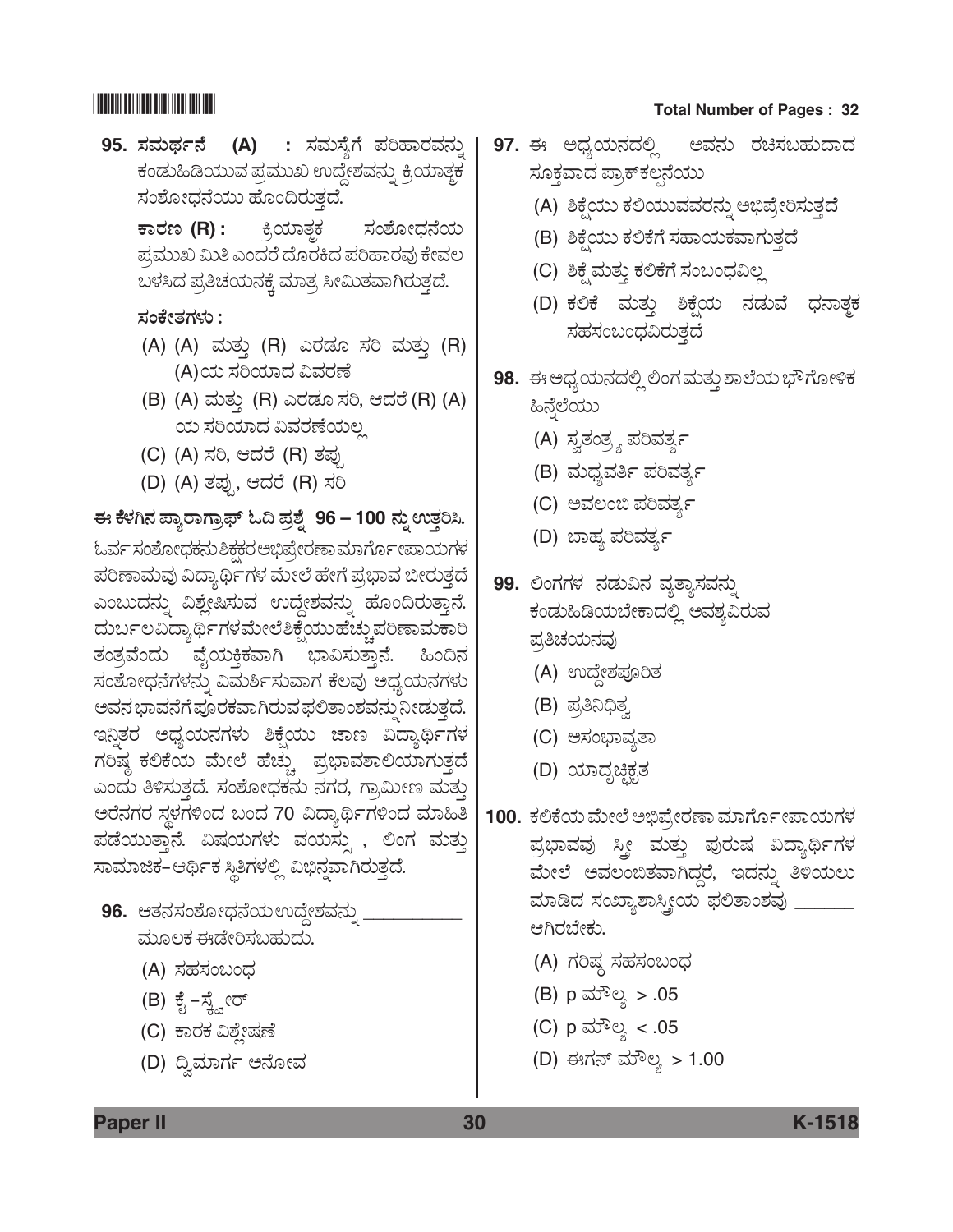**95. Assertion (A) :** Action research has the primary objective of finding a solution to a problem.

 **Reason (R) :** The limitation of action research is that the finding is limited to the sample studied.

#### **Codes :**

- (A) Both (A) and (R) are correct and (R) is explains (A)
- (B) Both (A) and (R) are correct, but (R) does not explain (A)
- (C) (A) is true, but (R) is false
- (D) (A) is false, but (R) is true

#### **Read the following passage carefully and answer the questions from 96 to 100.**

A researcher is interested in analysing the role of teachers motivational strategies in the learning of students. He feels that teachers using punishment as a strategy is more effective on poor performance students. While he reviews literature he finds some studies supporting his feelings and there are other studies which show that punishment is more effective in bringing out optimal learning in bright students. He collects the data from 70 students each from urban, rural and semiurban areas, represents differed in their age, gender and socio economic status.

- **96.** His research objective would be achieved by
	- (A) Correlation
	- (B) Chi-square
	- (C) Factor analysis
	- (D) Two way ANOVA

- **97.** Most appropriate hypothesis could be framed is
	- (A) Punishment motivate learners
	- (B) Punishment facilitates learning
	- (C) Punishment and learning are not related
	- (D) There is a positive correlation between punishment and learners
- **98.** In this study gender and geographical background of the school are
	- (A) Independent variable
	- (B) Intervening variable
	- (C) Dependent variable
	- (D) Extraneous variable
- **99.** In order to test the effect of gender he need to select the sample that is
	- (A) Purposive
	- (B) Representative
	- (C) Nonprobability
	- (D) Random
- **100.** If the effect of motivational strategy in learning is found to be affected by the gender, the result of the statistical technique should reflect
	- (A) High correlation
	- (B) p value as  $> .05$
	- (C) p value as  $< .05$
	- (D) Eigen value as  $> 1.00$